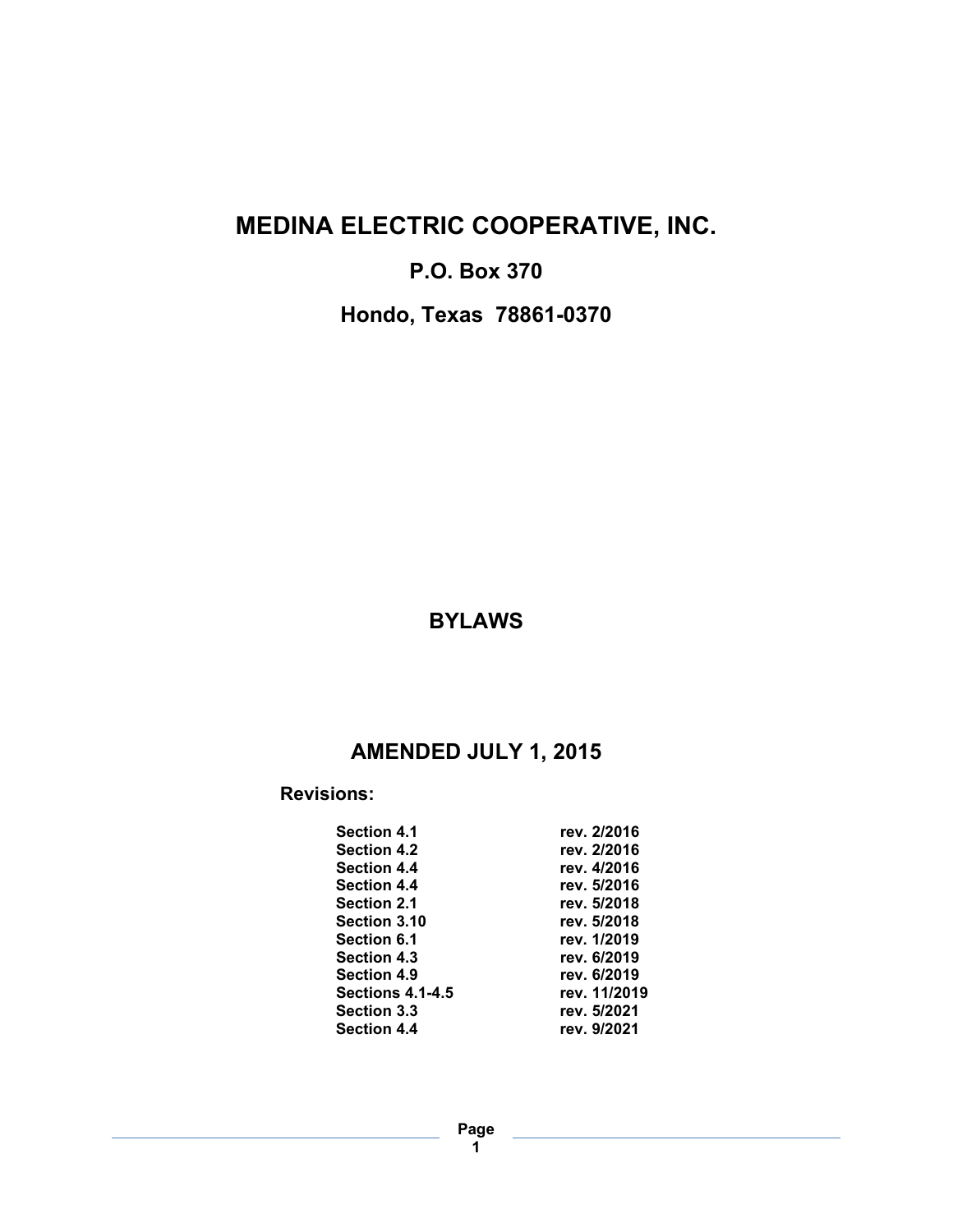### Table of Contents

Article 1- General

Section 1.1 - Usage Section 1.2 - Defined Terms Section 1.3 - Law and Articles

Article 2 - Cooperative Membership

Section 2.1 - Member Qualifications

- Section 2.2 Membership Procedure
- Section 2.3 Membership
- Section 2.4 Member Classes
- Section 2.5 Membership Agreement
- Section 2.6 Joint Membership
- Section 2.7 Provision of Cooperative Service
- Section 2.8 Use of Cooperative Service
- Section 2.9 Grant of Property Rights
- Section 2.10 Member Suspension
- Section 2.11 Member Termination
- Section 2.12 Membership List

Article 3 - Member Meetings and Member Voting

- Section 3.1 Annual Member Meeting
- Section 3.2 Special Member Meetings
- Section 3.3 Agenda, Attendance, and Action at Member Meetings
- Section 3.4 Member Action Without a Meeting
- Section 3.5 Notice of Member Meetings
- Section 3.6 Record Date
- Section 3.7 Member Waiver of Notice
- Section 3.8 Member Voting Electronically or by Mail Ballot
- Section 3.9 Member Quorum
- Section 3.10 Member Voting
- Section 3.11 Member Voting by Member Proxy
- Section 3.12 Accepting and Rejecting Member Voting Documents
- Section 3.13 Credentials and Election Committee

Article 4 - Board of Directors

- Section 4.1 Director Districts
- Section 4.2 Board
- Section 4.3 Director Qualifications
- Section 4.4 Director Nominations
- Section 4.5 Director Elections
- Section 4.6 Director Terms
- **Section 4.7 Director Resignation**
- Section 4.8 Director Removal
- Section 4.9 Director Vacancy
- Section 4.10 Director Compensation
- Section 4.11 Director Conduct
- Section 4.12 Close Relative

Article 5 - Board Meetings and Director Voting

- Section 5.1 Regular Board Meetings
- Section 5.2 Special Board Meetings
- Section 5.3 Conduct of Board Meetings
- Section 5.4 Waiver of Board Meeting Notice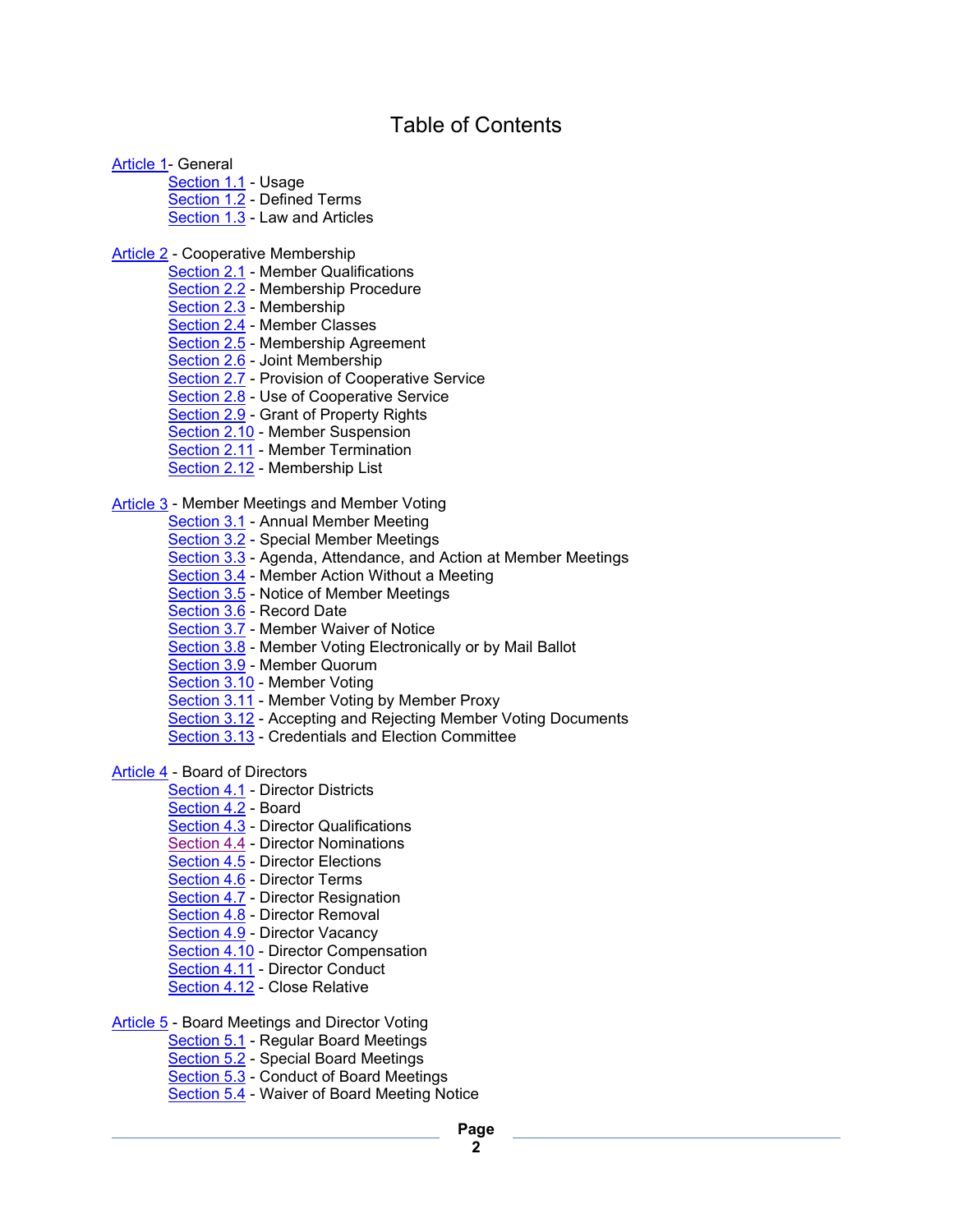- Section 5.5 Board Action by Written Consent
- Section 5.6 Director Quorum and Voting
- Section 5.7 Committees
- Section 5.8 Conflict of Interest Transaction

#### Article 6 - Officers, Indemnification, and Insurance

- Section 6.1 Required Officers
- Section 6.2 President
- Section 6.3 Vice-President
- Section 6.4 Secretary
- Section 6.5 Treasurer
- Section 6.6 General Manager
- Section 6.7 Officer Resignation and Removal
- Section 6.8 Officer Standard of Conduct
- Section 6.9 Officer Contract Rights
- Section 6.10 Authority to Execute Documents
- Section 6.11 Officer Compensation
- Section 6.12 Bonds
- Section 6.13 Indemnification
- Section 6.14 Insurance

#### Article 7 - Cooperative Operation

- Section 7.1 Nonprofit and Cooperative Operation
- Section 7.2 Allocating Capital Credits
- Section 7.3 Notification and Assignment of Capital Credits
- Section 7.4 Retiring Capital Credits
- Section 7.5 Patron Agreement
- Section 7.6 Non-Member Patrons and Non-Member Non-Patrons
- Section 7.7 Reasonable Reserves

#### Article 8 - Disposition of Cooperative Assets

- Section 8.1 Transfer of Cooperative Assets
- Section 8.2 Merger or Consolidation
- Section 8.3 Distribution of Cooperative Assets Upon Dissolution

#### Article 9 - Miscellaneous

- Section 9.1 Electronic Documents
- Section 9.2 Bylaw Amendment
- Section 9.3 Rules of Order
- Section 9.4 Fiscal Year
- Section 9.5 Notice
- Section 9.6 Governing Law
- Section 9.7 Titles and Headings
- Section 9.8 Partial Invalidity
- Section 9.9 Cumulative Remedies
- Section 9.10 Entire Agreement
- Section 9.11 Successors and Assigns
- Section 9.12 Waiver
- Section 9.13 Lack of Notice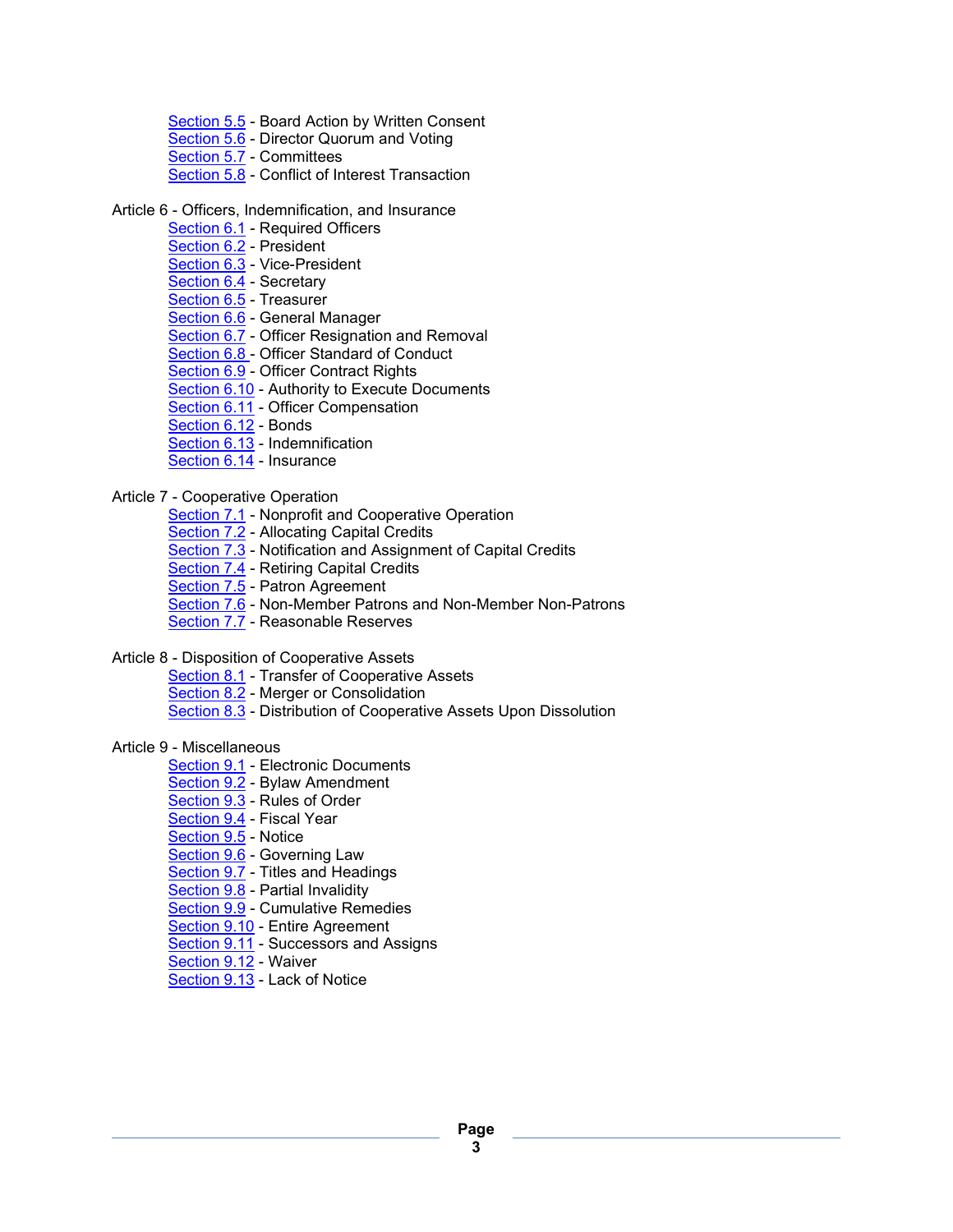## **ARTICLE 1 - General**

**Section 1.1 – Usage**. Within these Bylaws of Medina Electric Cooperative, Inc. ("Cooperative") as currently or as later amended ("Bylaws"), except as otherwise provided and subject to the context requiring otherwise:

- 1) words and phrases that are not defined have their common and ordinary meaning;
- 2) the singular use of a word includes the plural use and the plural use of a word includes the singular use:
- 3) the masculine use of a word includes the feminine and neutral uses, the feminine use of a word includes the masculine and neutral uses, and the neutral use of a word includes the masculine and feminine uses;
- 4) the present tense of a word includes the past and future tenses, and the future tense of a word includes the present tense;
- 5) the words "shall" and "must" are words of obligation, with "shall" meaning "has a duty to" and "must" meaning "is required to;"
- 6) the word "may" is a word of discretion meaning "has discretion to," "is permitted to," "is authorized to," or "is entitled to;"
- 7) the words "may ... only" are words of limited discretion and prohibition;
- 8) the words "shall not," "must not," and "may not" are words of prohibition, with "shall not" meaning "has a duty not to," "must not" meaning "is required not to," and "may not" meaning "has no discretion to," "is not permitted to," "is not authorized to," and "is not entitled to;"
- 9) an exception to a word of obligation is a word of discretion and an exception to a word of discretion is a word of prohibition;
- 10) the words "except as otherwise provided" and "subject to" are words of limitation and exception;
- 11) the words "include," "includes," and "including" mean "include without limitation," "includes without limitation," and "including without limitation;"
- 12) the word "or" is inclusive, with "A or B" meaning "A or B or both;" and
- 13) the word "individual" means a "natural person" or "human being."

**Section 1.2 - Defined Terms**. These Bylaws define certain words, phrases, and terms ("Defined Terms"). In general, Defined Terms are: 1) defined in a full sentence or part of a sentence; 2) capitalized, underlined, and enclosed within quotation marks when defined; 3) enclosed within parenthesis when defined in part of a sentence; and 4) capitalized when otherwise used in these Bylaws. Except as otherwise provided in these Bylaws and subject to the context requiring otherwise, Defined Terms have the meaning specified in the appropriate Bylaw.

The following Defined Terms are defined in the Bylaw noted in parenthesis:

- Amended  $(9.2)$ ; Annual Member Meeting  $(3.1)$ ; Applicant  $(2.2)$ ; Appraisal (8.1); Articles (1.3); Assets (2.2)
- Board  $(2.1)$ ; Board Committee  $(5.7)$ ; Board Meeting  $(5.3)$ ; Bylaws  $(1.1)$ ; Bylaw Provision  $(9.8)$
- C&E Committee  $(3.13)$ ; Capital Credits  $(7.2)$ ; Certification Committee  $(4.4)$ ; Close Relative  $(4.12)$ ; Conflict of Interest Director Qualifications (4.3); Conflict of Interest Transaction (5.8); Consolidate  $(8.2)$ ; Consolidation Agreement  $(8.2)$ ; Cooperative  $(1.1)$ ; Cooperative Equipment (2.2); Cooperative Officer (6.7); Cooperative Official (2.5); Cooperative Purpose  $(2.9)$ ; Cooperative Service  $(2.1)$ ; Cooperative Service Area  $(4.1)$ ; Cooperative Subsidiary (4.3)
- Defined Terms  $(1.2)$ ; Director  $(2.6)$ ; Director Districts  $(4.1)$ ; Director Qualifications (4.3); Director Disqualification (4.3); Director Quorum (5.6); Director Removal Petition (4.8); Director Term (4.6); Director Written Consent (5.5); District Nominating Meeting (4.4); District Nominations (4.4)
- Electing Members  $(4.5)$ ; Electronic Ballot  $(3.8)$ ; Electronic Document  $(9.1)$ ; Entity  $(2.1)$
- Financial Expert (4.2)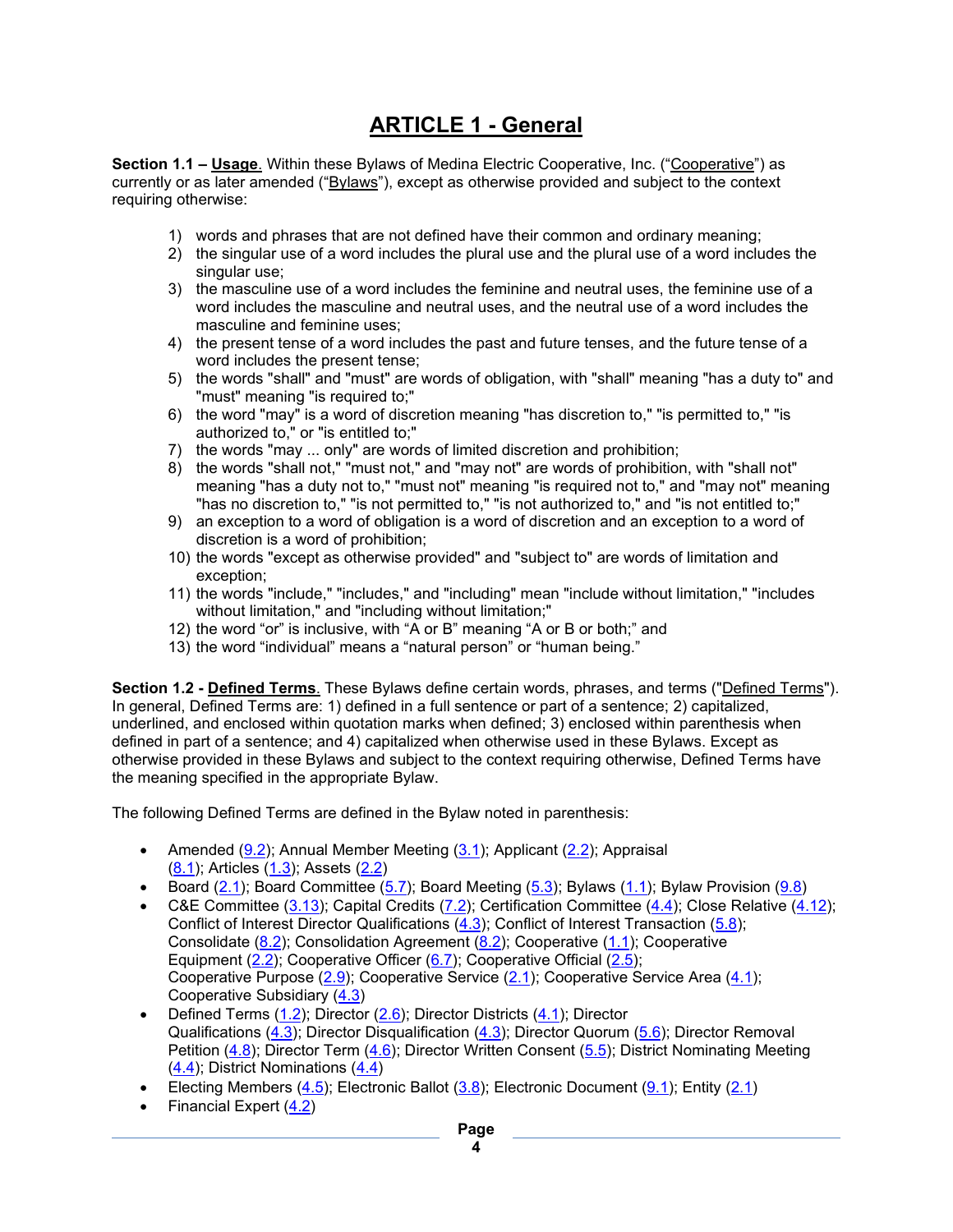- General Director Qualifications (4.3); Governing Documents (2.2)
- Indemnification of a Governing Person (6.13)
- Joint Members (2.6); Joint Membership (2.6)
- Law  $(1.3)$ ; Location  $(2.1)$
- Mail Ballot (3.8); Member (2.3); Member Classes (2.4); Member Committee (5.7); Member Equipment  $(2.2)$ ; Member Meeting  $(3.3)$ ; Member Meeting Waiver of Notice  $(3.7)$ ; Member Petition (4.4); Member Petition Nominations (4.4); Member Property (2.7); Member Quorum (3.9); Member Voting Document (3.12); Membership Director Qualifications (4.3); Membership List (2.12); Membership Procedures (2.2); Merge (8.2); Merger Agreement (8.2)
- New Entity  $(8.2)$ ; Nominating Members  $(4.4)$ ; Non-Member Non-Patron  $(7.6)$ ; Non-Member Patron (7.6)
- Occupies  $(2.1)$ ; Officer  $(6.7)$
- Patron  $(7.2)$ ; Person  $(2.1)$ ; Point of Delivery  $(2.7)$ ; Provided  $(2.1)$
- Reasonable Reserves  $(7.7)$ ; Record Date  $(3.6)$ ; Regular Board Meeting  $(5.1)$ ; Removing Members (4.8); Required Officers (6.1)
- Special Board Meeting (5.2); Special Member Meeting (3.2); Suspension Reasons (2.10)
- Total Membership  $(3.2)$ ; Transfer  $(8.1)$
- $\bullet$  Uses  $(2.1)$
- Written Ballot (3.10)

**Section 1.3 - Law and Articles**. These Bylaws are subject to applicable provisions of Law and the Articles of Incorporation of Medina Electric Cooperative ("Articles"). If, and to the extent that, a Bylaw conflicts with applicable provisions of Law or the Articles, then the Law or Articles control. "Law" includes local, state, and federal constitutions, statutes, ordinances, regulations, holdings, rulings, orders, and similar documents or actions, whether legislative, executive, or judicial.

# **ARTICLE 2 - Membership**

**Section 2.1 - Member Qualifications**. Except as otherwise provided in these Bylaws, an individual or Entity may become and remain a member of the Cooperative only if:

- 1) the individual, which includes a sole proprietorship, or Entity is a person with the capacity to enter legally binding contracts ("Person");
- 2) the Person consumes, receives, purchases, or otherwise uses ("Uses"), or requests or agrees to Use a Cooperative Service;
- 3) the person has a dwelling, structure, apparatus, or point of delivery that is located in an area in which the cooperative is authorized to provide electric energy, and
- 4) the person uses or agrees to use a Cooperative Service at the dwelling, structure, apparatus, or point of delivery.

A "Cooperative Service" includes 1) electric energy and 2) any other good or service transmitted, distributed, sold, supplied, furnished, made available or provided by the Cooperative ("Provided") as determined by the Cooperative's Board of Directors ("Board").

An "Entity" includes a domestic or foreign: cooperative; business or nonprofit corporation; unincorporated association; limited liability company; partnership; trust; estate; persons having a joint or common economic interest; and local, regional, state, federal, or national government, including an agency or division of government.

Except as otherwise provided in these Bylaws, a Person may not become or remain a member of the Cooperative if the Person resides at, engages in a business at, owns, controls, or otherwise occupies ("Occupies") a residence, office, building, premise, structure, facility, or other location ("Location"):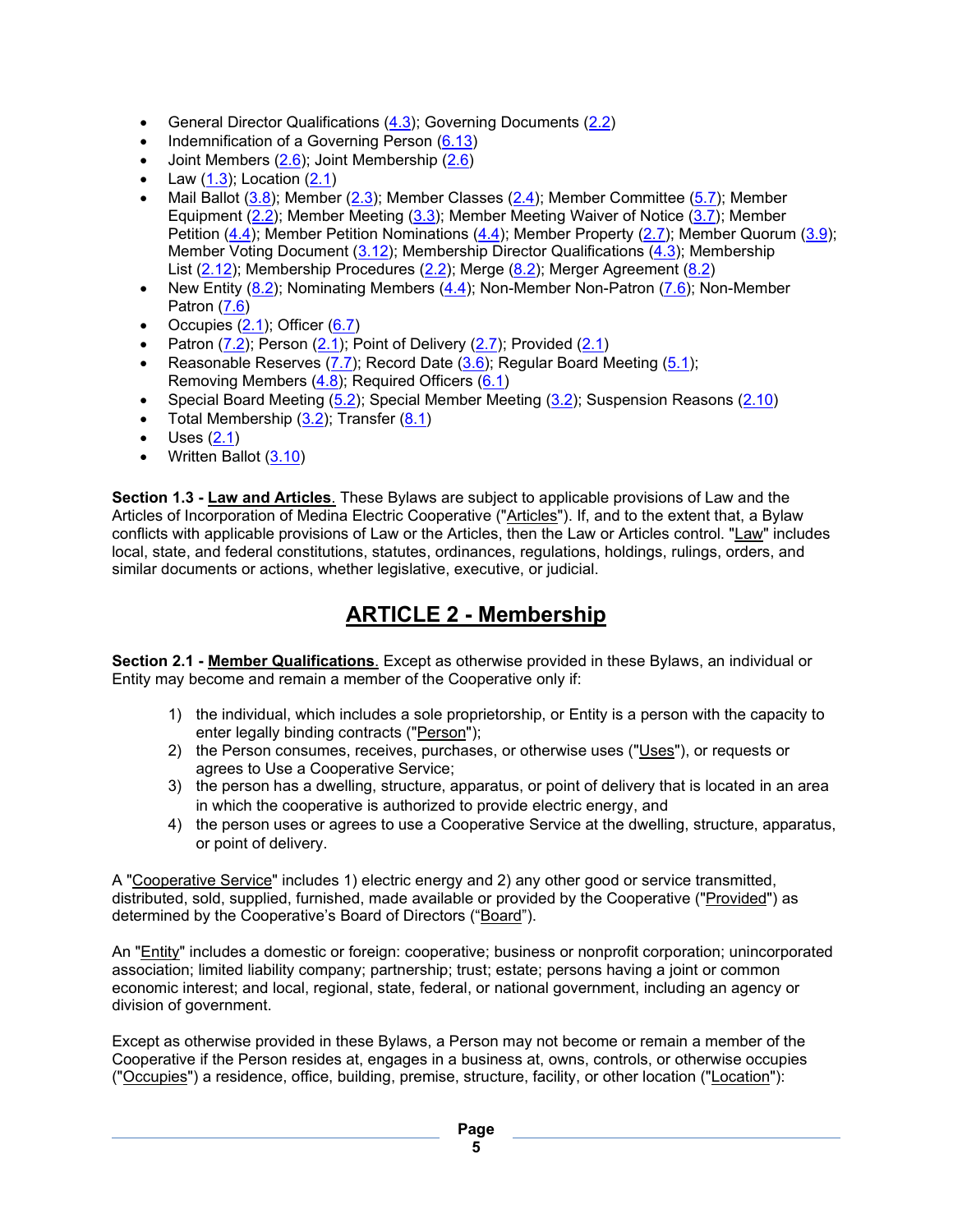- 1) Occupied by a second Person, other than a landlord, tenant, or similarly related Person, who: a) is a Member, other than a Joint Member; or
	- b) owes the Cooperative for a Cooperative Service Provided to or for the Location, if the first Person Occupied the Location when the Cooperative Provided the Cooperative Service; or
- 2) previously Occupied by an Entity owned or controlled by the Person, which Entity owes the Cooperative for a Cooperative Service Provided to or for the Location.

A Person, either individually or through an Entity not considered legally separate from the Person, may not hold more than one (1) membership in the Cooperative. Persons Occupying a Location to or for which the Cooperative Provides a Cooperative Service may not hold more than one (1) membership in the Cooperative.

**Section 2.2 - Membership Procedure**. Except as otherwise provided in these Bylaws or by the Board, a qualified Person seeking to become a Member ("Applicant") must complete the procedures stated in this Bylaw to the Cooperative's satisfaction ("Membership Procedures") within a reasonable time of initially Using, or requesting or agreeing to Use, the first Cooperative Service Used or to be Used by the Applicant.

To become a Member, an Applicant must complete a membership application provided by the Cooperative in which the Applicant agrees to:

- 1) comply with the Governing Documents;
- 2) ensure that Member Equipment connected to Cooperative Equipment, and any act or omission involving Member Equipment connected to Cooperative Equipment, comply with the Governing Documents;
- 3) become a Member;
- 4) pay prices, rates, or amounts determined by the Board, and pursuant to the terms, conditions, time, and manner specified by the Cooperative, pay the Cooperative for
	- a) Cooperative Services Provided to the Applicant or Provided to or for a Location Occupied by the Applicant;
	- b) dues, assessments, fees, deposits, contributions, and other amounts required by the Governing Documents; and
	- c) interest, late payment fees, and collection costs, including attorney and collection fees, related to amounts owed, but not timely paid, to the Cooperative; and
- 5) unless opted out, receive any newsletter, magazine, or other communication that may be offered by the Cooperative.

To remain a Member of the Cooperative, a Member shall timely perform Member's obligations as provided in the Membership agreement, including the obligations in Section 2.2 items (1) through (5) above.

The "Governing Documents" are the membership application as well as any other agreements signed by an Applicant or Member and the following documents, all as currently existing or as later adopted or amended:

- 1) the Articles;
- 2) these Bylaws;
- 3) the Cooperative's tariffs including service rules and regulations;
- 4) the Cooperative's rate or price schedules; and
- 5) all applicable rules, regulations, requirements, guidelines, procedures, policies, programs, determinations, resolutions, or other actions taken, adopted, promulgated, or approved by the Board.

"Assets" are the Cooperative's property and property rights.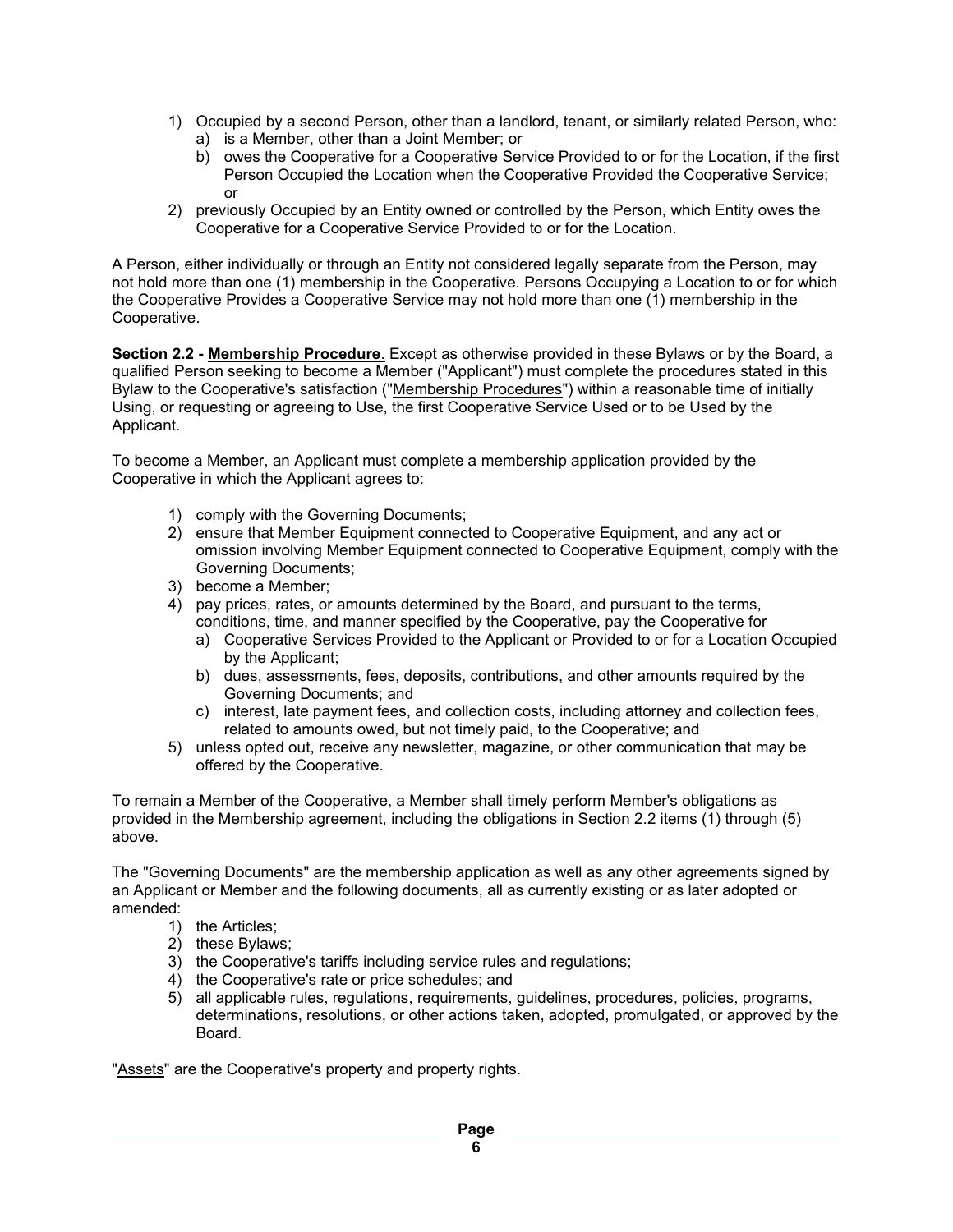"Cooperative Equipment" is a product, equipment, structure, facility, or other good owned, controlled, operated, or furnished by the Cooperative. "Member Equipment" is a product, equipment, structure, facility, or other good:

- 1) owned, controlled, operated, or furnished by an Applicant or Member; and
- 2) located on property owned, controlled, operated, or furnished by an Applicant or Member.

To become a Member, an Applicant must:

- 1) give the Cooperative all personal information requested by the Cooperative, such as the Applicant's photographic identification, social security number, and/or federal tax identification number; and
- 2) complete any additional or supplemental document, contract, or action required by the Board for the Cooperative Service which the Applicant is Using or requesting or agreeing to Use. It is the Cooperative's policy not to release, disclose, or disseminate personally identifiable, proprietary, or confidential information regarding a Member except as required by Law or otherwise provided in these Bylaws.

Except as otherwise provided in these Bylaws or by the Board, an Applicant shall pay the Cooperative:

- 1) dues, assessments, fees, deposits, contributions, and other amounts required by the Governing Documents; and
- 2) outstanding amounts owed to the Cooperative by the Applicant.

**Section 2.3 - Membership**. Except as otherwise provided in these Bylaws or by the Board, a qualified Person becomes a member of the Cooperative ("Member") and consents to being a Member upon Using, or requesting or agreeing to Use, a Cooperative Service, completing the Membership Procedure and paying any applicable membership fee. The Cooperative shall issue membership certificates to Members in a manner, method, and form determined by the Board.

The Cooperative's Bylaws are available on the Cooperative's website. Upon written request of an Applicant or Member, a copy of the Bylaws will be furnished to the Member or Applicant.

If the Board determines that a qualified Person is unwilling or unable to complete the Membership Procedure, then the Board may refuse, suspend, or terminate the Person's membership in the Cooperative. For other good cause determined by the Board, the Board may refuse a qualified Person membership in the Cooperative.

Except as otherwise provided in these Bylaws or by the Board in advance and in writing, a Cooperative membership, and a right or privilege associated with the Cooperative membership, may not be sold, purchased, assigned, disposed of, acquired, or otherwise transferred.

**Section 2.4 - Member Classes**. The Cooperative may create different classes of membership ("Member Classes") in the Cooperative.

**Section 2.5 - Membership Agreement**. A Member shall:

- 1) comply with the Governing Documents;
- 2) provide and maintain a current mailing address and telephone number with the Cooperative; and
- 3) pay the Cooperative for the Cooperative's damages, costs, or expenses, including attorney fees and legal expenses, caused by or associated with the Member's failure to comply with the Governing Documents.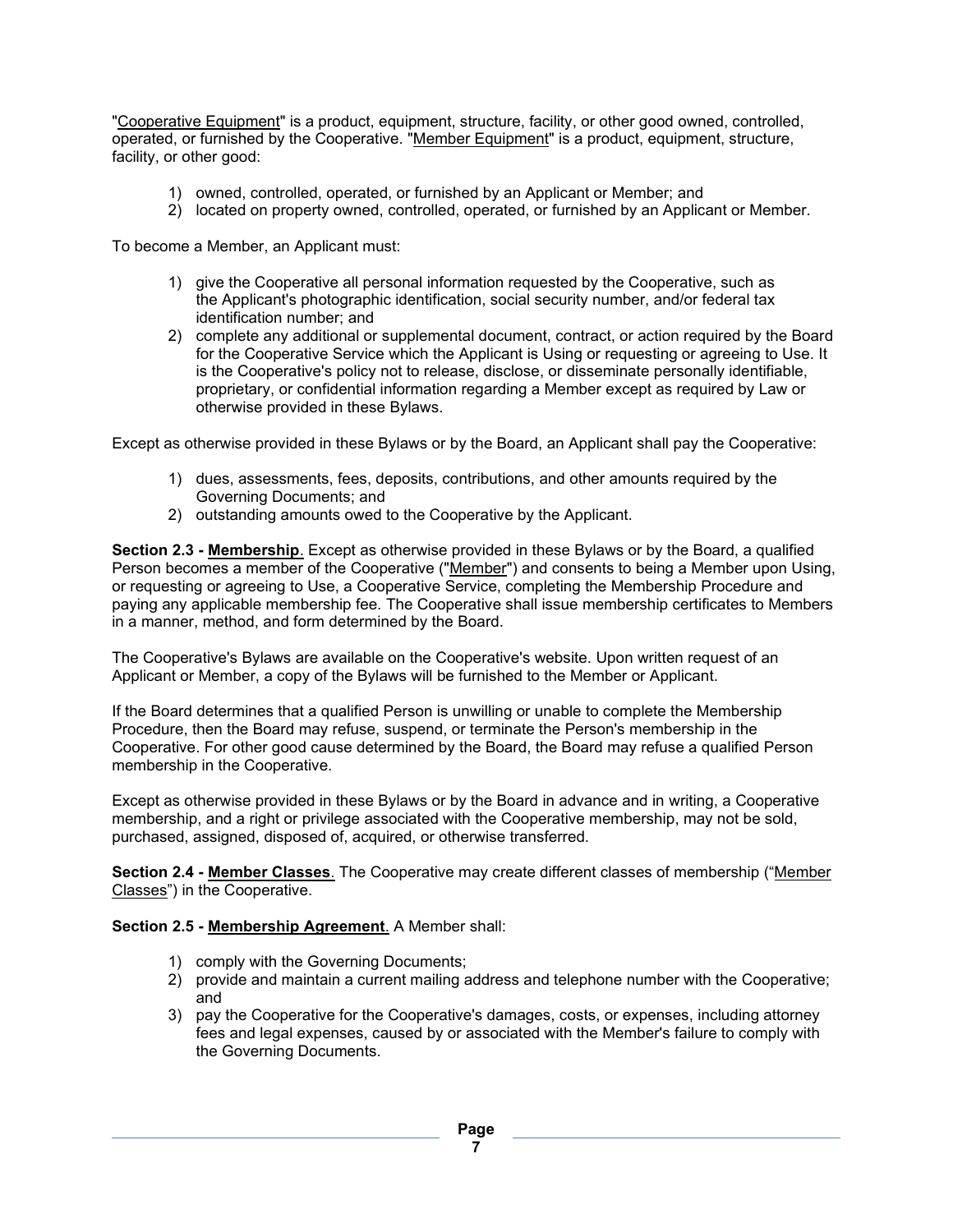If a Member fails to comply with the Governing Documents, then, the Cooperative may suspend or terminate the Member or a Cooperative Service Provided to the Member. Regardless of whether money damages are available or adequate, the Cooperative may:

- 1) bring and maintain a legal action to enjoin the Member from violating the Governing Documents; and
- 2) bring and maintain a legal action to order the Member to comply with the Governing Documents.

The Articles and these Bylaws are contracts between the Cooperative and a Member. By becoming a Member, the Member acknowledges that:

- 1) every Member is a vital and integral part of the Cooperative;
- 2) the Cooperative's successful operation depends upon each Member complying with the Governing Documents; and
- 3) Members are united in an interdependent relationship.

If requested by the Cooperative, a Member shall:

- 1) submit a claim or dispute between the Member and the Cooperative in which the amount at issue is greater than \$50,000 to mediation according to the rules and procedures prescribed by the American Arbitration Association; and
- 2) indemnify the Cooperative for, and hold the Cooperative harmless from, liabilities, damages, costs, or expenses, including reasonable attorney fees and legal expenses, incurred by the Cooperative, or by a Cooperative Director, Officer, employee, agent, or representative ("Cooperative Official"), and caused by the Member's negligence, gross negligence, or willful misconduct, or by the unsafe or defective condition of a Location Occupied by the Member.

In general, a Member is not liable to third parties for the Cooperative's acts, debts, liabilities, or obligations solely because of membership in the Cooperative. A Member may become liable to the Cooperative as provided in the Governing Documents or as otherwise agreed to by the Cooperative and the Member.

**Section 2.6 - Joint Membership**. Persons who qualify to be Members may hold a joint membership in the Cooperative ("Joint Membership"). A Joint Membership may consist only of all individuals joined in a legally recognized relationship and Occupying the same Location to or for which the Cooperative Provides or will Provide a Cooperative Service, each of whom qualifies to be a Member. Individuals joined in a legally recognized relationship may include husband and wife, parent and child, and siblings who are joint owners.

A) Creating a Joint Membership. To become or remain joint members of the Cooperative, qualified Persons must jointly complete the Membership Procedures within a reasonable time of initially Using, or requesting or agreeing to Use, the first Cooperative Service Used or to be Used by the Persons. If a husband and wife complete the Membership Procedures, then the husband and wife are joint members.

Qualified Persons become joint members of the Cooperative ("Joint Members") and consent to being Joint Members in the same manner as Members become Members and consent to being Members. As provided by the Board, a Member may convert the Member's individual membership to a Joint Membership with a qualified Person. While a Joint Member, a qualified Person may become or remain a separate, non-joint Member by using a Cooperative Service at a Location different from the Joint Membership Location.

B) Rights and Obligations of Joint Members. Except as otherwise provided in these Bylaws, a Joint Member has and enjoys the rights, benefits, and privileges, and is subject to the obligations, requirements, and liabilities, of being a Member. Joint Members are jointly and severally liable for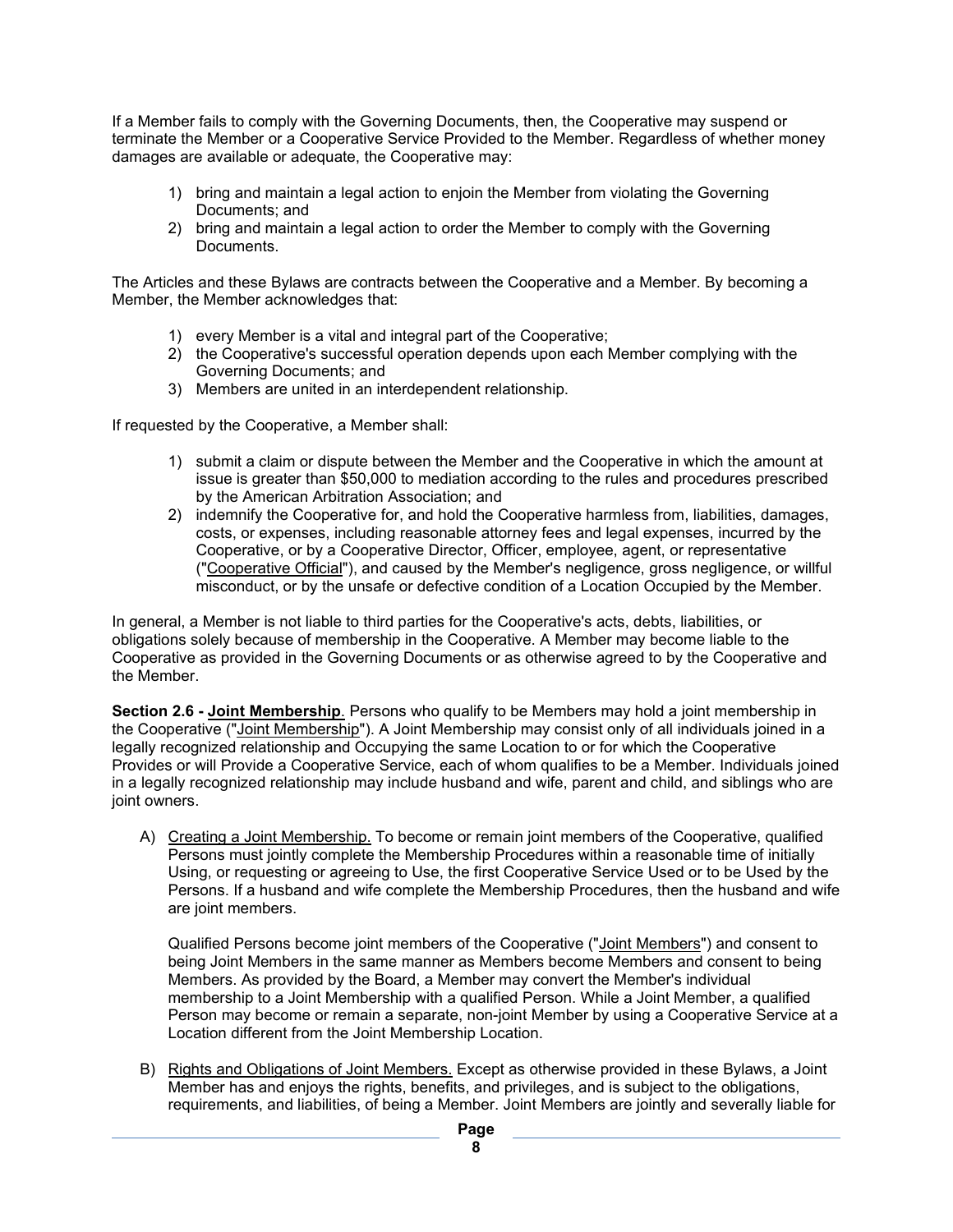complying with the Governing Documents. As used in these Bylaws, and except as otherwise provided in these Bylaws, a membership includes a Joint Membership and a Member includes a Joint Member. For a Joint Membership:

- 1) notice of a meeting provided to a Joint Member constitutes notice to all Joint Members;
- 2) waiver of notice of a meeting signed by a Joint Member constitutes waiver of notice for all Joint Members;
- 3) the presence of a Joint Member or all Joint Members at a meeting constitutes the presence of one Member at the meeting;
- 4) the presence of a Joint Member at a meeting waives notice of the meeting for all Joint Members;
- 5) the presence of a Joint Member at a meeting shall not revoke a Mail Ballot previously executed by the Joint Member;
- 6) if only one Joint Member votes on a matter, signs a petition, consent, waiver, or other document; or otherwise acts, then the vote, signature, or action binds the Joint Membership and constitutes one vote, signature, or action;
- 7) if more than one Joint Member votes on a matter, signs a petition, consent, waiver, or other document; or otherwise acts, then the first vote, signature or action received by the Cooperative binds the Joint Membership and constitutes one (1) vote, signature or action;
- 8) except upon the cessation of the legally recognized relationship, the suspension or termination of a Joint Member constitutes the suspension or termination of all Joint Members; and
- 9) a Joint Member qualified to be a member of the Board ("Director") may be a Director, regardless of whether another Joint Member is qualified to be a Director, but if more than one (1) Joint Member is qualified to be a Director, then only one (1) Joint Member may be a Director.
- C) Terminating a Joint Membership. Joint Members shall notify the Cooperative in writing of a cessation of the legally recognized relationship.

Upon determining or discovering the cessation of the legally recognized relationship:

- 1) if one (1) Joint Member remains qualified to be a Member and continues to Use a Cooperative Service at the same Location, then the Joint Membership converts to a membership comprised of this Person;
- 2) if more than one (1) Joint Member remains qualified to be a Joint Member and continues to Use a Cooperative Service at the same Location, then the Joint Membership converts to a membership comprised of these Persons;
- 3) if all Joint Members remain qualified to be Joint Members and continue to Use a Cooperative Service at the same Location, then the Joint Membership converts to a membership of Persons determined by Cooperative; and
- 4) if no Joint Member remains qualified to be a Member and continues to Use a Cooperative Service at the same Location, then the Joint Membership terminates.

**Section 2.7 - Provision of Cooperative Service**. A Member shall comply with any reasonable procedure required by the Cooperative regarding the Provision of a Cooperative Service. The Cooperative may establish rate classes and determine rates and charges for each rate class.

A) Interruption of Cooperative Service. The Cooperative shall use reasonable diligence to Provide Cooperative Services. The Cooperative, however, does not ensure, guarantee, or warrant that it will provide adequate, continuous, or non-fluctuating electric energy or other Cooperative Service. The Cooperative is not liable for damages, costs, or expenses, including attorney fees or legal expenses, caused by the Cooperative Providing inadequate, non-continuous, or fluctuating electric energy or other Cooperative Service, except to the extent the damages, costs, or expenses are caused by the Cooperative's gross negligence or willful misconduct. The Cooperative's responsibility and liability for Providing electric energy terminates at the point the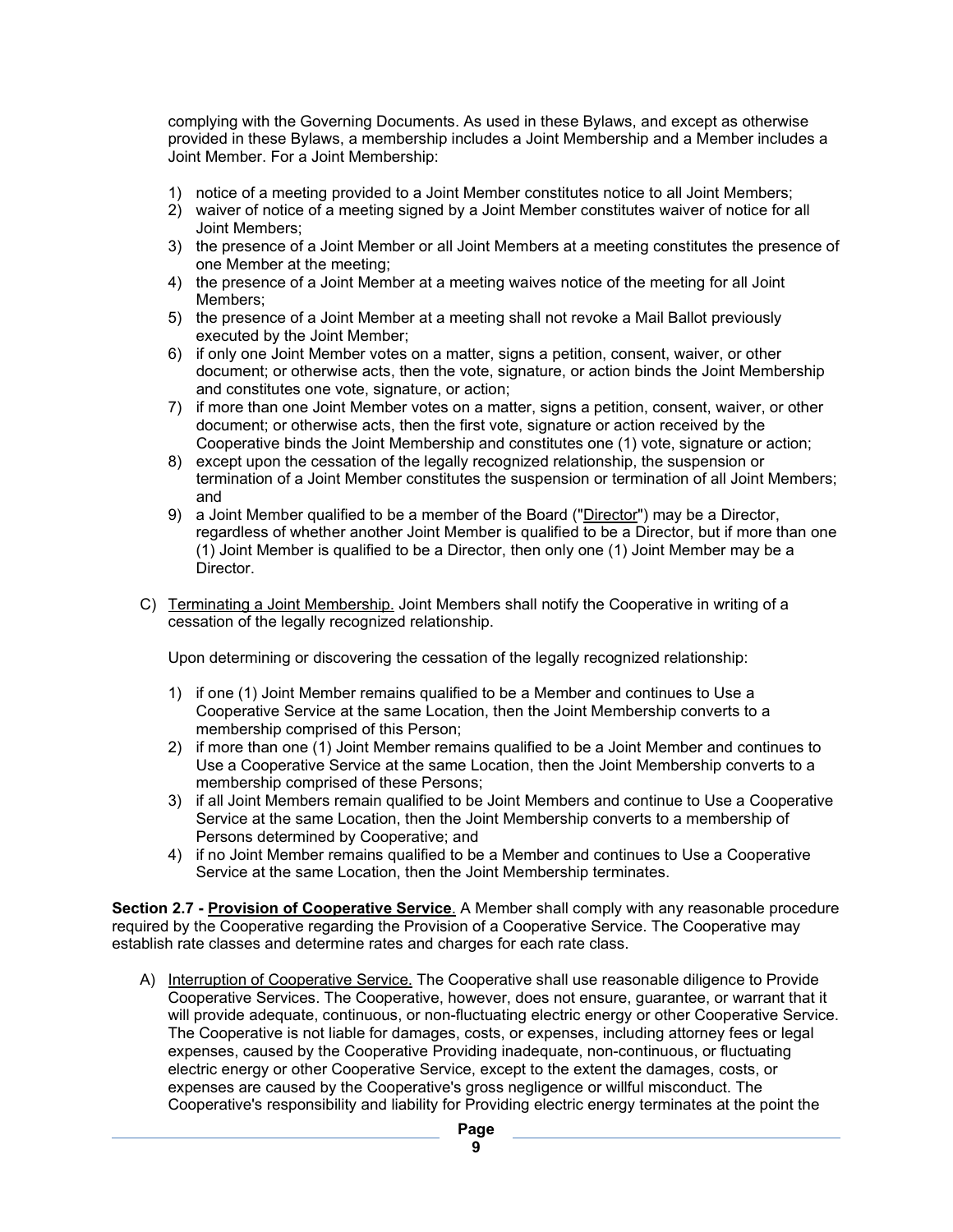Cooperative's conductors touch the conductors of the Member ("Point of Delivery"). In case of emergency, or as requested by government or emergency officials or representatives, the Cooperative may interrupt the Provision of Cooperative Services to Member.

- B) Safe and Protected Operation of Cooperative. A Member shall take or omit an act as required by the Cooperative to safely, reliably, and efficiently operate the Cooperative and Provide a Cooperative Service, which act involves:
	- 1) a Location Occupied by the Member and to or for which the Cooperative Provides a Cooperative Service;
	- 2) real or personal property in which the Member possesses a legal or equitable right or interest ("Member Property");
	- 3) Cooperative Equipment; or
	- 4) Member Equipment connected to Cooperative Equipment.

A Member shall:

- 1) protect Cooperative Equipment and Member Equipment connected to Cooperative Equipment; and
- 2) install and maintain a protective device, and implement and follow a protective procedure, required by the Cooperative.

As necessary to safely, reliably, and efficiently operate the Cooperative and Provide a Cooperative Service, the Cooperative may temporarily suspend or terminate Provision of a Cooperative Service. A Member shall not tamper with, alter, interfere with, damage, or impair Cooperative Equipment. Except as otherwise provided by the Board, the Cooperative owns all Cooperative Equipment.

- C) Member Equipment Connected to Cooperative Equipment. Except as otherwise provided by the Board, before Member Equipment is connected to Cooperative Equipment, the Cooperative must approve the connection. Before and while Member Equipment is connected to Cooperative Equipment, the Member:
	- 1) shall comply with, and shall ensure that the Member Equipment, the connection, and any act or omission regarding the Member Equipment and the connection comply with, the Governing Documents, including terms, conditions, requirements, and procedures required by the Cooperative regarding the Member Equipment and the connection;
	- 2) shall ensure that the Member Equipment and the connection do not adversely impact the Cooperative's ability to safely, reliably, and efficiently operate the Cooperative or Provide a Cooperative Service;
	- 3) grants the Cooperative the right to inspect the Member Equipment and the connection to determine whether they comply with the Governing Documents; and
	- 4) grants the Cooperative the right to disconnect or temporarily operate Member Equipment that does not comply with the Governing Documents or that adversely impacts the Cooperative's ability to safely, reliably, and efficiently operate the Cooperative or Provide a Cooperative Service.

If Member Equipment is connected to Cooperative Equipment, then:

- 1) the Member is, but the Cooperative is not, responsible for designing, installing, operating, maintaining, inspecting, repairing, replacing, and removing the Member Equipment;
- 2) the Cooperative is not liable for damage to, or for the performance of, the Member Equipment;
- 3) the Cooperative is not liable for damage to Member Property;
- 4) the Member is responsible for knowing the concerns, risks, and issues associated with operating the Member Equipment and connecting the Member Equipment to Cooperative Equipment;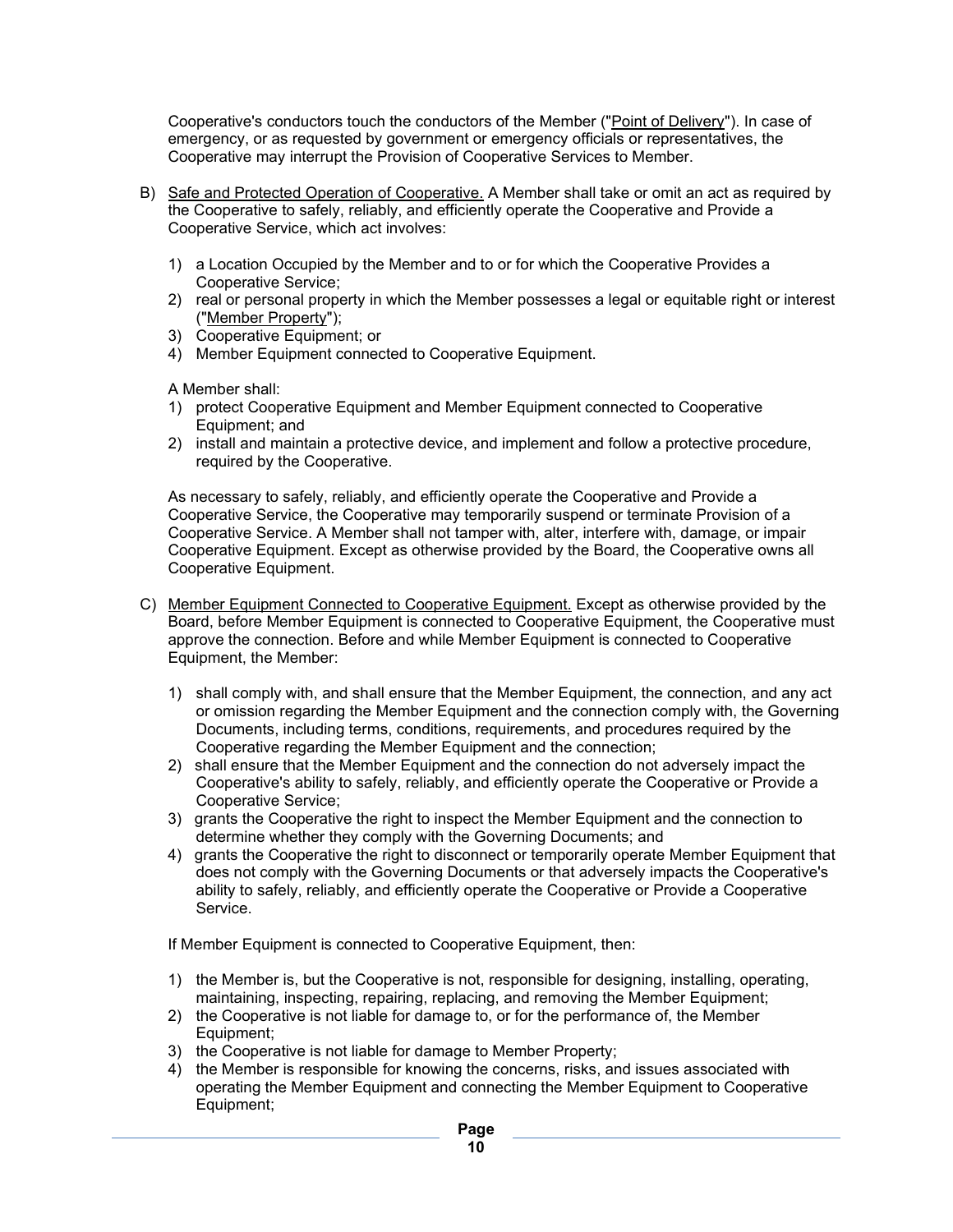- 5) the Member is liable for damage to, and for the nonperformance of, the Cooperative Equipment caused by the Member Equipment or the connection; and
- 6) the Member is liable for, and indemnifies the Cooperative against, injury or death to any Person and damage to any property caused by, or resulting from, the Member Equipment or the connection.

#### D) Suspension or Termination of Cooperative Service.

- 1) Cooperative Service including delivery of electric energy may be disconnected, suspended, or terminated after proper notice for any of these reasons:
	- a) failure to pay a bill for electric utility service or make deferred payment arrangements by the date of disconnection;
	- b) failure to comply with the terms of a deferred payment agreement:
	- c) violation of the Cooperative's rules on using service in a manner which interferes with the service of others or the operation of nonstandard equipment, if a reasonable attempt has been made to notify the Member and the Member is provided with a reasonable opportunity to remedy the situation;
	- d) failure to pay a deposit that is required to establish or maintain satisfactory credit; or
	- e) failure of the guarantor to pay the amount guaranteed, when the Cooperative has a written agreement, signed by the guarantor, that allows for disconnection of the guarantor's service.
- 2) Cooperative Service including delivery of electric energy may be disconnected, suspended or terminated without prior notice for any of the following reasons:
	- a) where a known dangerous condition exists for as long as the condition exists. Where reasonable, given the nature of the hazardous condition, the Cooperative shall post a notice of disconnection and the reason for the disconnection at the place of common entry or upon the front door of each affected residential unit as soon as possible after service has been disconnected;
	- b) where service is connected without authority by a person who has not made application for service;
	- c) where service was reconnected without authority after termination for nonpayment; or
	- d) where there has been tampering with the Cooperative's equipment or evidence of theft of service.

**Section 2.8 - Use of Cooperative Service**. Except as otherwise provided in these Bylaws or by the Board, a Member shall:

- 1) Use a Cooperative Service Provided by the Cooperative; and
- 2) participate in a Cooperative program, activity, or event regarding the Member's Use of a Cooperative Service. In Using a Cooperative Service, a Member shall comply with the Governing Documents including any applicable service rules and regulations.
- A) Payment for Cooperative Service. At prices, rates, or amounts determined by the Board, and pursuant to terms, conditions, time, and manner specified by the Cooperative, a Member shall pay the Cooperative for:
	- 1) Cooperative Services Provided to the Member or Provided to or for a Location owned, leased, rented or Occupied by the Member; and
	- 2) dues, assessments, fees, deposits, contributions, or other amounts required by the Governing Documents.

If another Person Provides a Member a good or service related to a Cooperative Service Provided to the Member, then, before paying the other Person: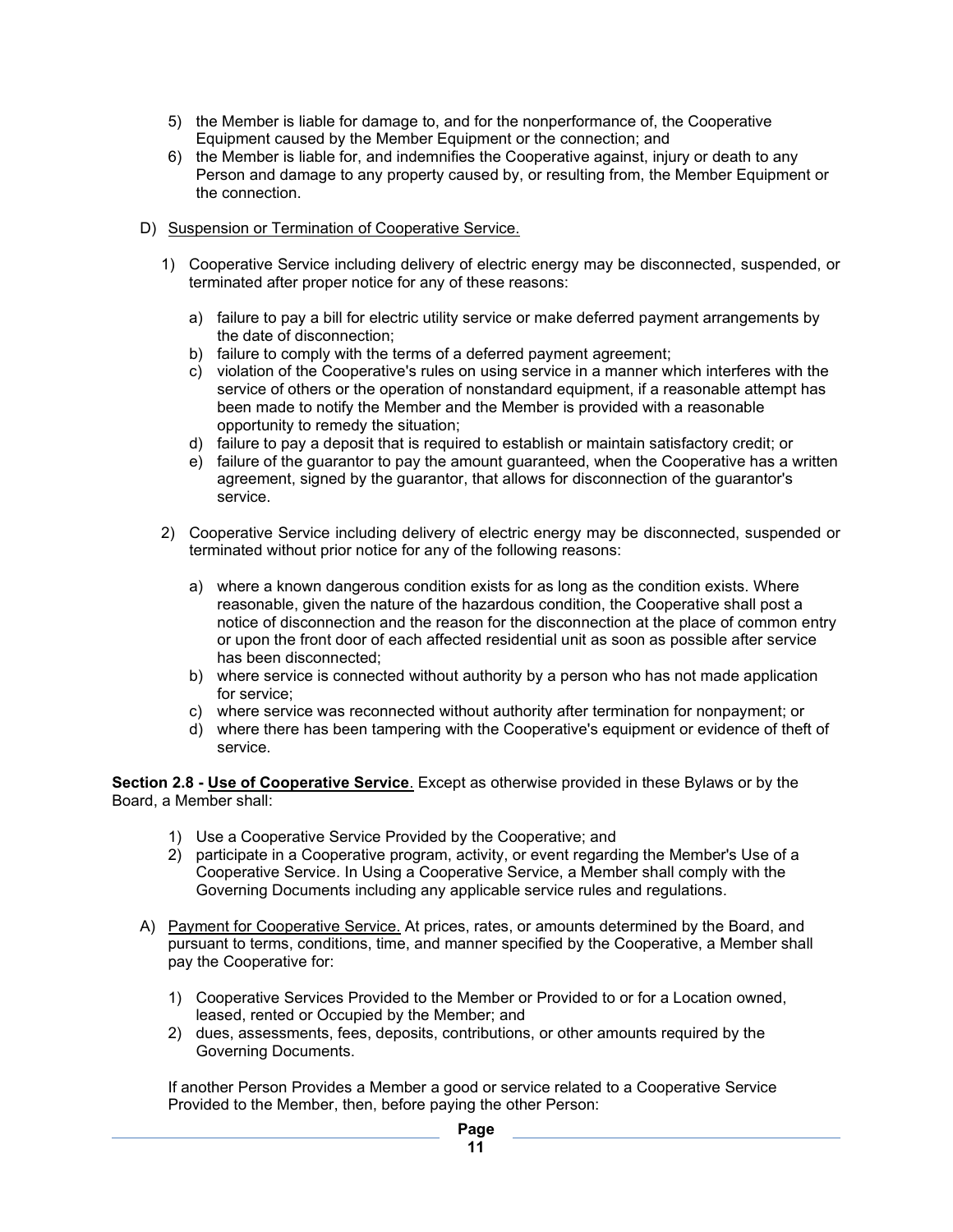- 1) the Member shall pay the Cooperative; and
- 2) the Cooperative shall apply amounts received from or on behalf of the Member for or toward Cooperative Services Provided to the Member or Provided to or for a Location Occupied by the Member.

Except as otherwise provided by the Board:

- 1) a Member shall pay interest, compounded periodically, and late payment fees for amounts owed, but not timely paid, to the Cooperative;
- 2) a Member shall pay all costs, including reasonable attorneys' fees and collection fees, required to collect or obtain payment of amounts owed, but not timely paid, to the Cooperative; and
- 3) regardless of the Cooperative's accounting procedures, the Cooperative may apply amounts paid by a Member that are not designated for a particular account to all of the Member's accounts on a pro rata basis.
- B) Sale of Cooperative Service. Except as otherwise provided by the Board, a Member may not sell, lease, or otherwise transfer a Cooperative Service Provided by the Cooperative or a right to a Cooperative Service Provided by Cooperative. All electricity Provided by the Cooperative shall be consumed by the Member in the Cooperative's retail service area as established by the Public Utility Commission of Texas.

**Section 2.9 - Grant of Property Rights**. As required by the Cooperative for a "Cooperative Purpose", a Member shall:

- 1) provide the Cooperative safe and reliable access to or use of Member's real property; and
- 2) pursuant to terms and conditions specified by the Cooperative, and without compensation from the Cooperative, grant and convey to the Cooperative a written easement, right-of-way, license, or other right or interest in Member Property, and execute and acknowledge before a notary public a document effecting this grant and conveyance in recordable form.

A "Cooperative Purpose" is, at any time and in a manner determined by the Cooperative:

- 1) purchasing, installing, constructing, inspecting, monitoring, operating, repairing, maintaining, removing, relocating, upgrading, or replacing Cooperative Equipment;
- 2) clearing, trimming, removing, or managing any trees, bushes, brush, or other vegetation by any means including the use of herbicides;
- 3) providing a Cooperative Service to a Member or one (1) or more other Members;
- 4) monitoring, measuring, or maintaining a Cooperative Service Provided to a Member or one (1) or more other Members;
- 5) providing electric energy to a Person or one (1) or more other Persons;
- 6) monitoring, measuring, or maintaining electric energy Provided to a Person or one (1) or more other Persons;
- 7) authorizing, permitting, satisfying, or facilitating an obligation incurred, or right granted, by the Cooperative regarding use of Cooperative Equipment; or
- 8) safely, reliably, and efficiently operating the Cooperative or Providing a Cooperative Service.

**Section 2.10 - Member Suspension**. The Cooperative may suspend a Member for the following reasons ("Suspension Reasons"):

- 1) as provided in the Governing Documents;
- 2) as determined by the Board for good cause;
- 3) the Member is no longer qualified to be a Member;
- 4) the Member does not timely pay an undisputed amount due the Cooperative;
- 5) the Member violates or does not timely comply with the Governing Documents;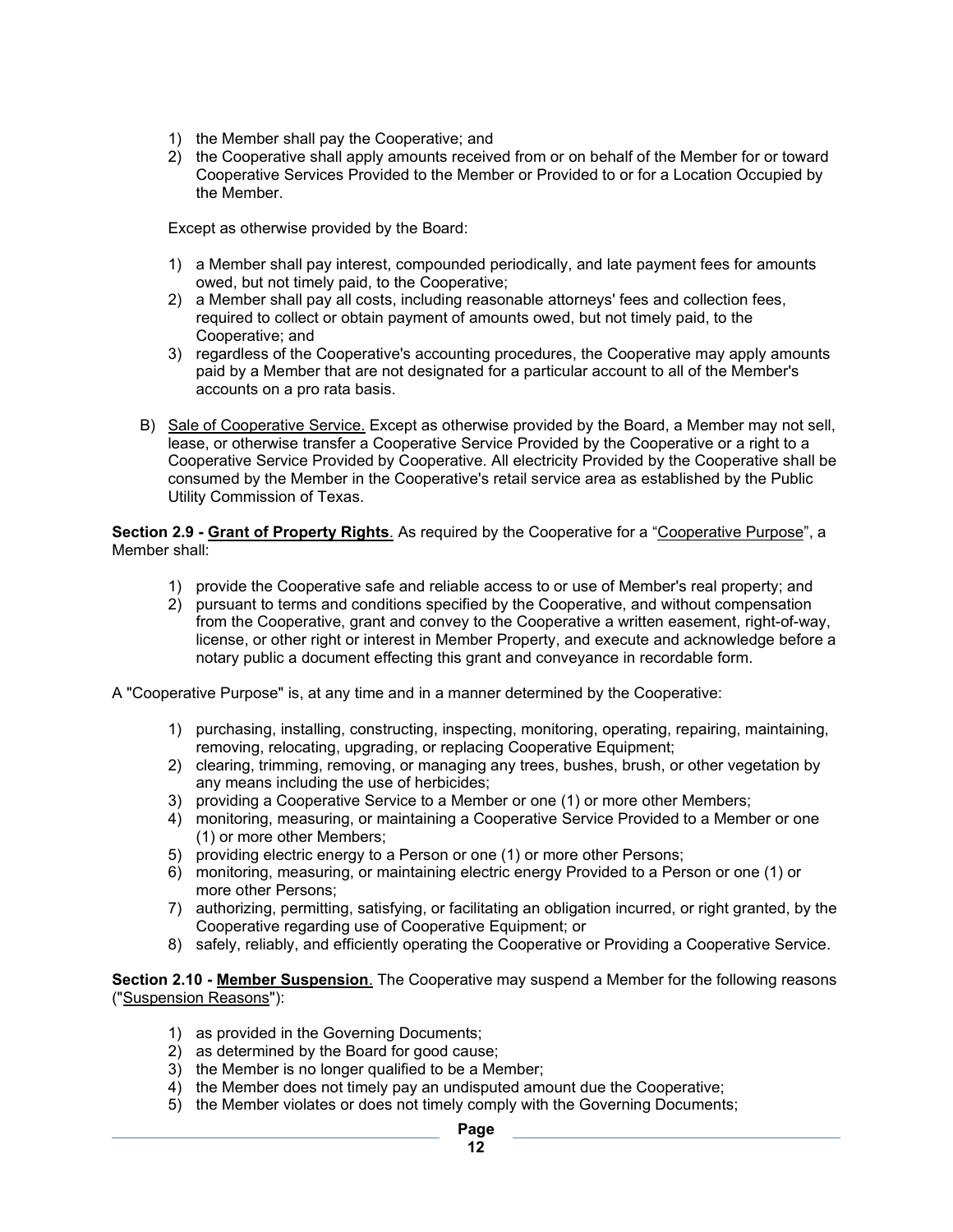- 6) the Member ceases Using a Cooperative Service; or
- 7) the Member requests suspension.

Except as otherwise provided in these Bylaws or by the Board, a Member is suspended upon:

- 1) the Member's request for suspension; or
- 2) the Cooperative:
	- a) providing the Member written notice of the Member's possible suspension and the underlying Suspension Reason at least ninety (90) days before the possible suspension;
	- b) notifying the Member that the Member has a right to, and allowing the Member an opportunity to, comment upon the Suspension Reason orally or in writing at least ninety (90) days after the Cooperative provides the notice; and
	- c) determining to suspend the Member.

The Cooperative must provide any written suspension notice to the Member's most current address shown on the Membership List.

Upon a Member's suspension:

- 1) other than the Cooperative's obligation to retire and pay Capital Credits, and other than the Cooperative's obligations regarding dissolution, the Cooperative's duties, obligations, and liabilities imposed by the Governing Documents for the Member cease and the Cooperative may cease Providing a Cooperative Service to the Member; and
- 2) other than the Member's right to receive retired and paid Capital Credits, and other than the Member's rights upon the Cooperative's dissolution, the Member forfeits and relinquishes rights provided in the Governing Documents, but remains subject to obligations imposed by the Governing Documents. In particular, a suspended Member may not receive notice, nominate, vote, remove, demand, request, petition, consent, or otherwise act as provided in the Governing Documents.

Unless the Cooperative determines otherwise, a Member's suspension is lifted upon the Member rectifying the underlying Suspension Reason within ninety (90) days of the suspension. The Cooperative may lift a Member suspension for good cause determined by the Board.

**Section 2.11 - Member Termination**. Except as otherwise provided in these Bylaws, a Member is terminated upon:

- 1) the Cooperative learning of the Member's death, legal dissolution, or legal cessation of existence;
- 2) the Member requesting termination;
- 3) the Cooperative learning that the Member has permanently ceased Using a Cooperative Service. Except as otherwise provided by the Board, a partnership Member continuing to Use a Cooperative Service is not suspended upon the death of a partner or following any other alteration in the partnership. A partner departing a partnership Member remains liable to the Cooperative for amounts owed to the Cooperative by the Member at the time of the partner's departure; or
- 4) upon approval by the Board.

Termination of a Member does not:

- 1) release the Member from debts, liabilities, or obligations owed to the Cooperative; or
- 2) release the Cooperative from the obligation to retire and pay Capital Credits to the former Member or obligations to the former Member regarding the Cooperative's dissolution. Upon a Member's termination from the Cooperative, and after deducting amounts owed to the Cooperative, the Cooperative must return to the Member any amount provided in the Governing Documents.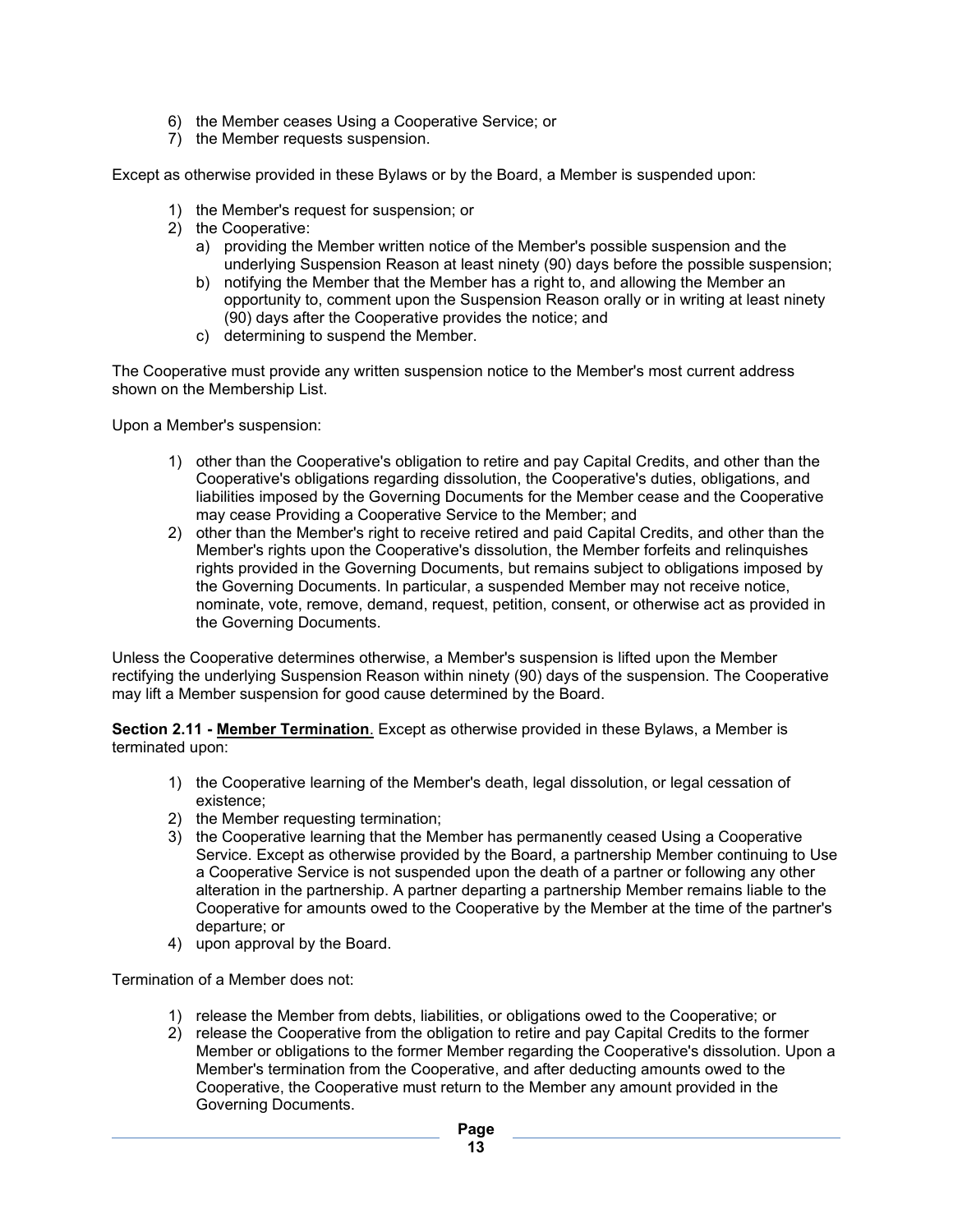**Section 2.12 - Membership List**. The Cooperative shall maintain a record of current Members including an alphabetic list of the names and addresses of all Members ("Membership List").

Except as otherwise provided by these Bylaws or the Board, a Person may not inspect, copy, or receive a copy of the Membership List or a similar list of Members.

A Member, Member's agent, or Member's attorney, however, may inspect, copy, or receive a copy of the Membership List only if, as determined by the Cooperative:

- 1) the Member's notice or request is made in good faith and for a proper purpose;
- 2) the Member describes with reasonable particularity the purpose for which the Member will use the Membership List; and
- 3) the Membership List is directly connected with the Member's purpose.

Except as otherwise provided by the Board, a Member may not:

- 1) use the Membership List for a purpose unrelated to the Member's interest as a Member;
- 2) use the Membership List to solicit money or property unless the money or property is used solely to communicate with other members for a proper purpose.;
- 3) use the Membership List for a commercial purpose; or
- 4) sell the Membership List.

Nothing in this Section shall preclude the Cooperative from providing the membership list to a Person or Entity for the purpose of mailing Cooperative communications to the Members, counting Member ballots, or other similar activities authorized by the Cooperative or its general manager.

### **Article 3 - Member Meetings and Member Voting**

**Section 3.1 - Annual Member Meeting**. The Cooperative shall annually hold a meeting of Members ("Annual Member Meeting") at such place, date and time as shall be determined by the Board in advance of the meeting. The Cooperative's failure to hold an Annual Member Meeting does not affect an action taken by the Cooperative. At the Annual Member Meeting the Cooperative may present information and conduct other activities as it deems appropriate.

#### **Section 3.2 - Special Member Meetings**.

The Cooperative shall hold a special meeting of Members ("Special Member Meeting") upon receiving:

- 1) a written or oral request from the President of the Board;
- 2) a resolution of the Board;
- 3) written requests signed by a majority of Directors; or
- 4) a petition signed by at least ten percent (10%) of the total number of unsuspended Members ("Total Membership").

The Board shall determine the date, time, and location and manner of a Special Member Meeting.

**Section 3.3 - Agenda, Attendance, and Action at Member Meetings**. Except as otherwise provided in these Bylaws, before or at an Annual, or Special Member Meeting ("Member Meeting"), the Cooperative:

- 1) shall determine the agenda, program, or order of business for the Member Meeting; and
- 2) may limit attendance at the Member Meeting to any or all of the following: Members or Members and one (1) guest per Member or Members and one (1) Person Occupying a Location with Members or Members and one (1) legal representative per Member.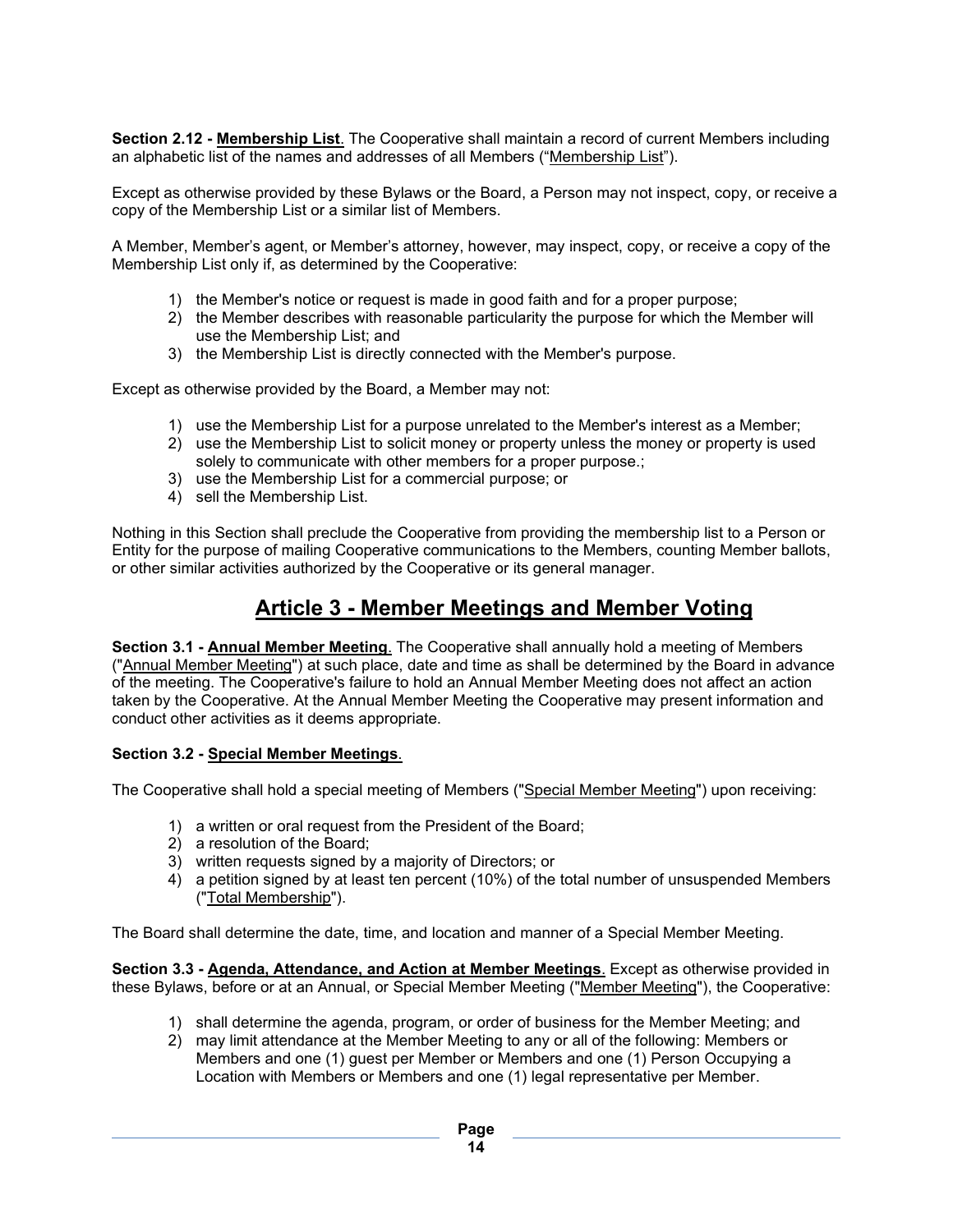By a majority vote of unsuspended Members attending a Member Meeting, Members may modify an agenda, program, or order of business determined by the Cooperative.

Except as otherwise provided by the Board, the President or one (1) or more other individuals designated by the President:

- 1) shall preside at the Member Meeting;
- 2) may remove a Person from the Member Meeting for unruly, disruptive, or similar behavior; and
- 3) may exercise power reasonably necessary for efficiently and effectively conducting the Member Meeting.

Except as otherwise provided by the Board or in the Bylaws, Members attending the Annual Member Meeting may consider, vote, or act only upon a matter for which:

- 1) the Members were notified; and
- 2) the power to act is conferred upon the members by Law, the Articles, or these Bylaws.

Members attending a Special Member Meeting may consider, vote, or act only upon a matter described in the notice of the Special Member Meeting.

Notwithstanding the location provisions of 3.1 and 3.2 of these Bylaws, an Annual Meeting or Special Member Meeting does not need to be held at a specific geographic location, and instead may be held remotely by electronic, telephonic, internet or videoconferencing technology if:

- 1) each person entitled to participate in the meeting has notice and advance instructions to participate in the meeting; and
- 2) is provided access to the meeting in a manner or using a method by which each person participating in the meeting has the opportunity to communicate in the meeting.

**Section 3.4 - Member Action Without a Meeting**. Except as otherwise provided in these Bylaws, Members may not act without a Member Meeting.

**Section 3.5 - Notice of Member Meetings**. Written notice of each meeting of the members shall be delivered to each Member of record, either personally or by mail, not earlier than the thirtieth (30th) day or later than the tenth  $(10<sup>th</sup>)$  day before the date of the meeting. The notice must be delivered by or at the direction of the president, the secretary, or the officers or other persons calling the meeting. The notice must state the time and place of the meeting and, in the case of a special meeting, each purpose for which the meeting is called. A Member may waive notice of meetings in writing. A notice that is mailed is considered to be delivered when the notice is deposited in the United States mail in a sealed envelope with postage prepaid addressed to the Member at the member's address as it appears on the Membership List.

The good faith, inadvertent, and unintended failure of a Member to receive notice of a Member Meeting does not affect an action taken at the Member Meeting.

Except as otherwise provided in these Bylaws, the Cooperative shall notify Members of a Member Meeting adjourned to another date, time, or location unless:

- 1) the meeting is adjourned to another date occurring within one hundred and twenty (120) days following the Record Date for the original Member Meeting; and
- 2) the new date, time, or location is announced at the Member Meeting prior to adjournment.

**Section 3.6 - Record Date**. A "Record Date" is the date for determining the Total Membership and the Members entitled to: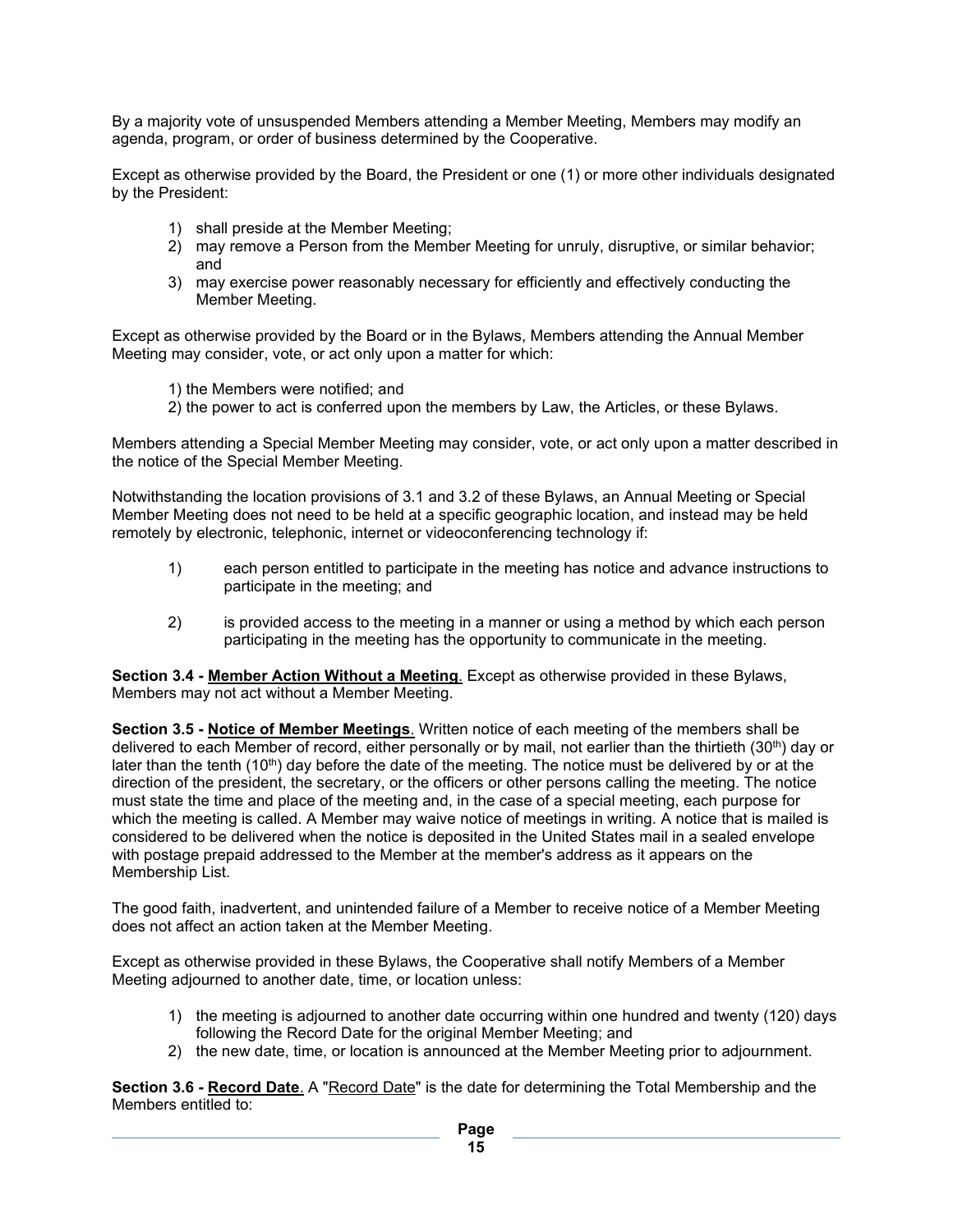- 1) sign a Member petition, request, demand, consent, appointment, or similar document;
- 2) receive a ballot, notice of a Member Meeting, or similar document; or
- 3) vote or otherwise act. If a Member is suspended after the Record Date, then the Member may not sign a document, receive a document, or vote or otherwise act.

The Board may fix the Record Date, but the Record Date must not be more than seventy (70) days before the:

- 1) date the first Member signs a Member petition, request, demand, consent, appointment, or similar document;
- 2) date a ballot, notice, or similar document is due or required; or
- 3) date of a Member Meeting.

Except as otherwise provided by the Board, the Record Date:

- 1) for signing a Member petition, request, demand, consent, appointment, or similar document is the date the Cooperative receives the signed document;
- 2) for receiving a ballot, notice, or similar document is the date thirty (30) days before the document is due or required; and
- 3) voting at a Member Meeting is the date of the Member Meeting.

The Record Date for determining the Total Membership and the Members entitled to notice of, or to vote at, a Member Meeting is effective for a Member Meeting adjourned to a date not more than one hundred and twenty (120) days after the original Member Meeting.

**Section 3.7 - Member Waiver of Notice**. A Member may waive notice of a Member Meeting, or of a matter to be considered, or voted or acted upon, at a Member Meeting, by signing and delivering to the Cooperative a written or electronic waiver of notice ("Member Meeting Waiver of Notice") either before the Member Meeting or within thirty (30) days after the Member Meeting. Unless a Member objects to holding a Member Meeting, or to transacting business at the Member Meeting, the Member's attendance in person or by Mail Ballot at the Member Meeting waives the Member's objection to lack of notice, or to defective notice, of the Member Meeting.

Unless a Member objects to considering, or voting or acting upon, a matter at a Member Meeting, the Member's attendance in person or by Mail Ballot on the matter considered at the Member Meeting waives the Member's objection to considering, or voting or acting upon, the matter at the Member Meeting.

#### **Section 3.8 - Member Voting Electronically or by Mail Ballot**.

- A) Authorization. The Board of Directors may authorize voting by mail or electronically on any matter submitted to a vote by the Members. A Member may vote electronically or by mail only as provided in these Bylaws and in a manner determined by the Board. When electronic or mail ballot voting is authorized by the Board of Directors, voting shall be upon ballot forms or other medium furnished or made available to the member at the time notice of any Members meeting is given to the Members.
- B) Electronic or Mail Ballot Voting. A Member may vote electronically or by mail on any matter including director election in conjunction with a Member Meeting if and to the extent the Cooperative issues a mail ballot ("Mail Ballot") or makes electronic voting available to each Member entitled to vote on the matter. A Member submitting a completed Mail Ballot or Electronic Ballot may not vote in any other manner at the Member Meeting regarding a matter described in the Mail Ballot or Electronic Ballot. The Cooperative may count completed Mail Ballots and Electronic Ballots received before the Member Meeting in determining whether a Member Quorum exists at the Member Meeting. The Cooperative must count as a Member's vote a properly completed Mail Ballot or Electronic Ballot received on, or before, the time and date stated in the Mail Ballot or Electronic Ballot.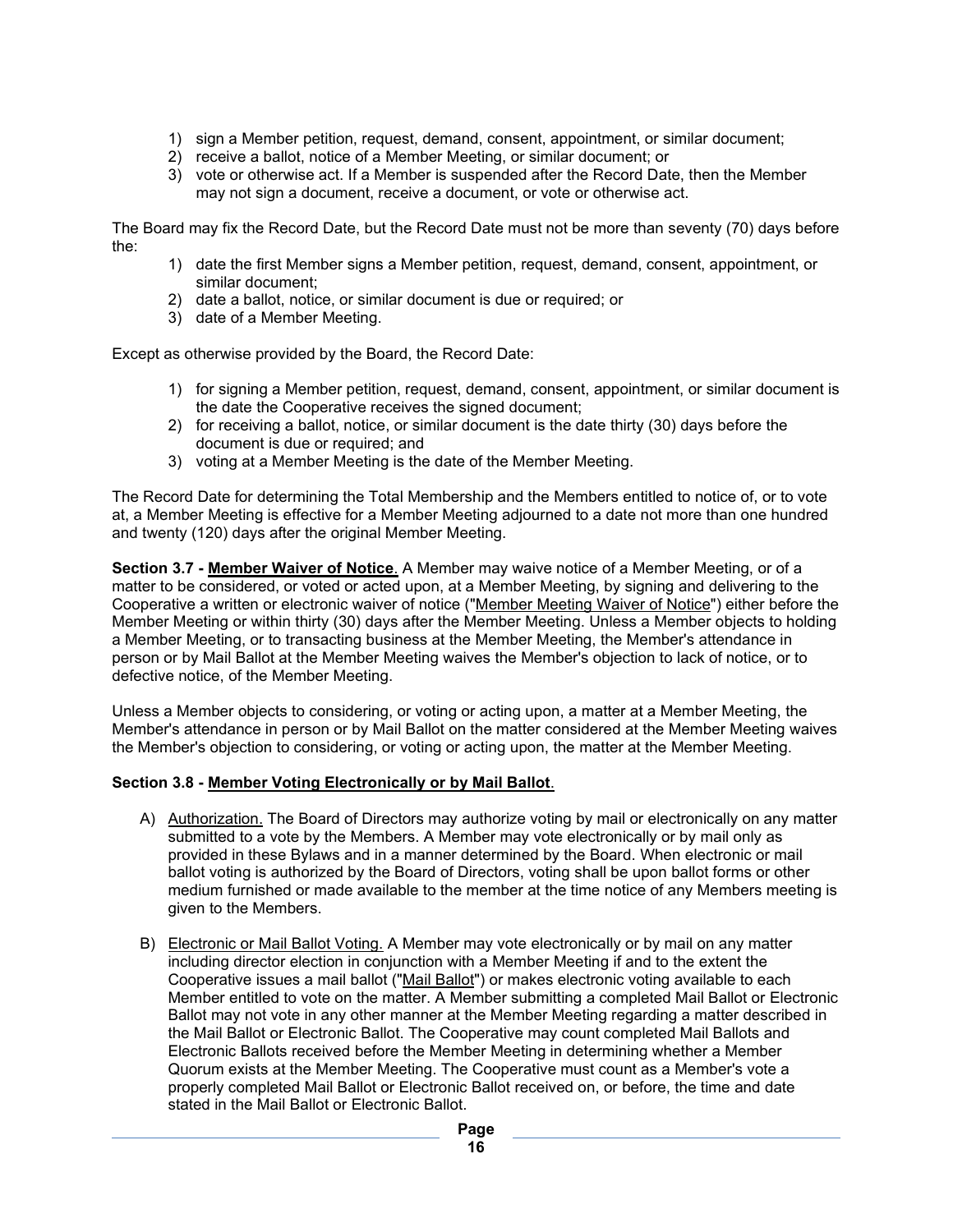- C) Contents of Electronic or Mail Ballot. A Mail Ballot or Electronic Ballot ("Electronic Ballot") shall:
	- 1) describe briefly a proposed action, and may include the language of a motion, resolution, or other written statement, upon which a Member is asked to vote or act;
	- 2) state the date of a Member Meeting at which the proposed action is to be considered;
	- 3) provide an opportunity to vote for or against, and may provide an opportunity to abstain from voting on, the matter;
	- 4) instruct the Member how to complete and return the Electronic or Mail Ballot; and
	- 5) state the time and date by which the Cooperative must receive the completed Electronic or Mail Ballot.

Except as otherwise provided by the Board, a Member may not revoke a completed Electronic or Mail Ballot received by the Cooperative. A Member's failure to receive an Electronic or Mail Ballot does not affect a vote or action taken by Mail Ballot.

#### **Section 3.9 - Member Quorum**.

- A) Except as provided in subsections B), C) and D) of this Section 3.9, the quorum for the transaction of business at a meeting of the members is one hundred and fifty (150) members, present in person ("Member Quorum"). If voting electronically or by mail is allowed, members voting electronically or by mail are counted as present in person for purposes of determining whether there is a quorum present. A quorum is required before any business may be transacted at any meeting of the members. The Board may amend this Bylaw to increase or decrease the Member Quorum.
- B) No proposal to amend the Cooperative's Articles of Incorporation may be acted upon unless at least five percent (5%) of the Total Membership are present in person by Electronic or Mail Ballot, if allowed.
- C) The Cooperative's Articles of Incorporation may require more than one hundred and fifty (150) members to be present to take action upon a particular matter specified by the Articles, in which case such higher quorum requirement must be met.
- D) If less than a quorum is present at a Member Meeting, a majority of those present in person may adjourn the meeting to another time and date not less than forty five (45) days nor more than sixty (60) days later and to any place in one of the counties in Texas within which the Cooperative serves; PROVIDED, that the Secretary of the Cooperative shall notify all members of the time, date and place of such adjourned meeting by delivering notice as provided in Section 3.5 of these Bylaws.

**Section 3.10 - Member Voting**. If a Member presents identification or proof of Cooperative membership as reasonably required by the Cooperative, and if the Member is not suspended on the Record Date and remains unsuspended after the Record Date, then, regardless of the value or quantity of Cooperative Services Used, the Member may cast one (1) vote on each matter for which the Member is entitled to vote. An individual voting as a representative of a non-natural person Entity may cast one vote for each Entity represented; however, in no event may any one individual cast more than three (3) votes in any single event for which a vote is taken. The manner of voting shall be determined by the Board of Directors.

To vote on behalf of an Entity Member, an individual must present evidence requested by and satisfactory to the Cooperative that the individual is authorized to vote for the Entity Member.

Except as otherwise provided in these Bylaws, Members approve a matter if:

1) a Member Quorum is present in person or by Electronic or Mail Ballot; and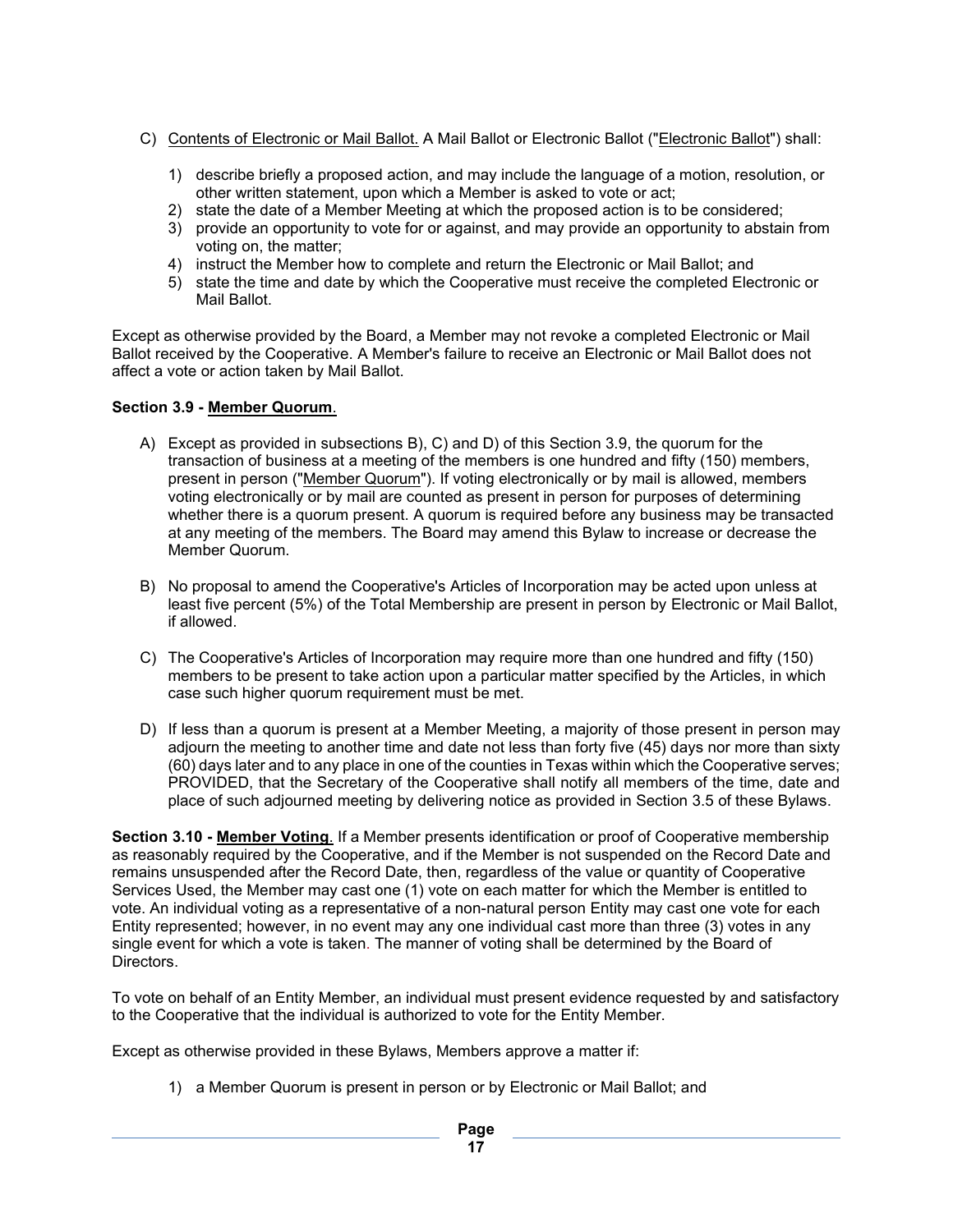2) a majority of Members voting in person or by Electronic or Mail Ballot, who are entitled to vote on the matter, vote in favor of the matter.

With respect to Director elections, for each Director position, the Director nominee receiving the greatest number of votes shall be elected.

At a Member Meeting, the individual presiding over the Member vote may require the Members to vote by voice or holding up a voting card. If the individual presiding over the Member vote determines, in good faith, that a voice vote is not sufficient to accurately determine the vote results, then the Members shall vote by holding up a voting card or written ballot ("Written Ballot"), or by any other reasonable manner determined by the individual presiding over the voting. Members may not cumulate votes. Agreements signed by Members providing the manner in which a Member will vote are not valid.

**Section 3.11 - Member Voting by Member Proxy.** A member may not vote by proxy at a Member Meeting unless voting by proxy is authorized by the Board of Directors.

**Section 3.12 - Accepting and Rejecting Member Voting Documents**. For a Mail Ballot, Electronic Ballot, Member Meeting Waiver of Notice, or other document allegedly executed by, or submitted on behalf of, a Member (collectively, "Member Voting Document"):

- 1) the Cooperative may accept, and give effect to, the Member Voting Document if:
	- a) the name signed on the Member Voting Document corresponds to a Member's name, and the Cooperative acts in good faith; or
	- b) the Cooperative reasonably believes the Member Voting Document is valid and authorized in accordance with voting requirements for Mail Ballots or Electronic Ballots;
- 2) the Cooperative may reject, and not give effect to, the Member Voting Document if the Cooperative:

a) acts in good faith; and

b) has a reasonable basis for doubting the validity of the Electronic Ballot, signature on the Member Voting Document or the validity of the signatory's authority to sign or submit a Voting Document on behalf of the Member; and

3) the Cooperative, and a Cooperative Member or Official, are not liable to a Member for accepting or rejecting a Member Voting Document as provided in this Bylaw.

If the Cooperative delegates evaluation of Member Voting Documents to an independent third party, the independent third party may determine if a Mail Ballot, Electronic Ballot or Member Meeting Waiver of Notice should be counted or otherwise given effect and the decision of the independent third party shall be binding on the Cooperative and all Members.

**Section 3.13 - Credentials and Election Committee**. The Board may but is not required to establish a Credentials and Elections Committee ("C&E Committee") and specify the duties of the C&E Committee by resolution.

# **Article 4 - Board of Directors**

**Section 4.1 - Director Districts**. Based upon geographic, population, membership, or other equitable considerations determined by the Board, the Board shall divide the area in which the Cooperative Provides Cooperative Service ("Cooperative Service Area") into three (3) districts that equitably represent the Members ("Director Districts"). Each Director District shall be represented by three (3) directors. The Director Districts are described as follows: District No. 1 shall consist of the County of Medina, Texas; District No. 2 shall consist of the counties of Uvalde, Zavala, Frio, Real, Edwards, Kinney and Atascosa, Texas; and District No. 3 shall consist of the counties of LaSalle, Webb, Duval, McMullen, Dimmit, Jim Hogg, Zapata, Starr and Brooks, Texas.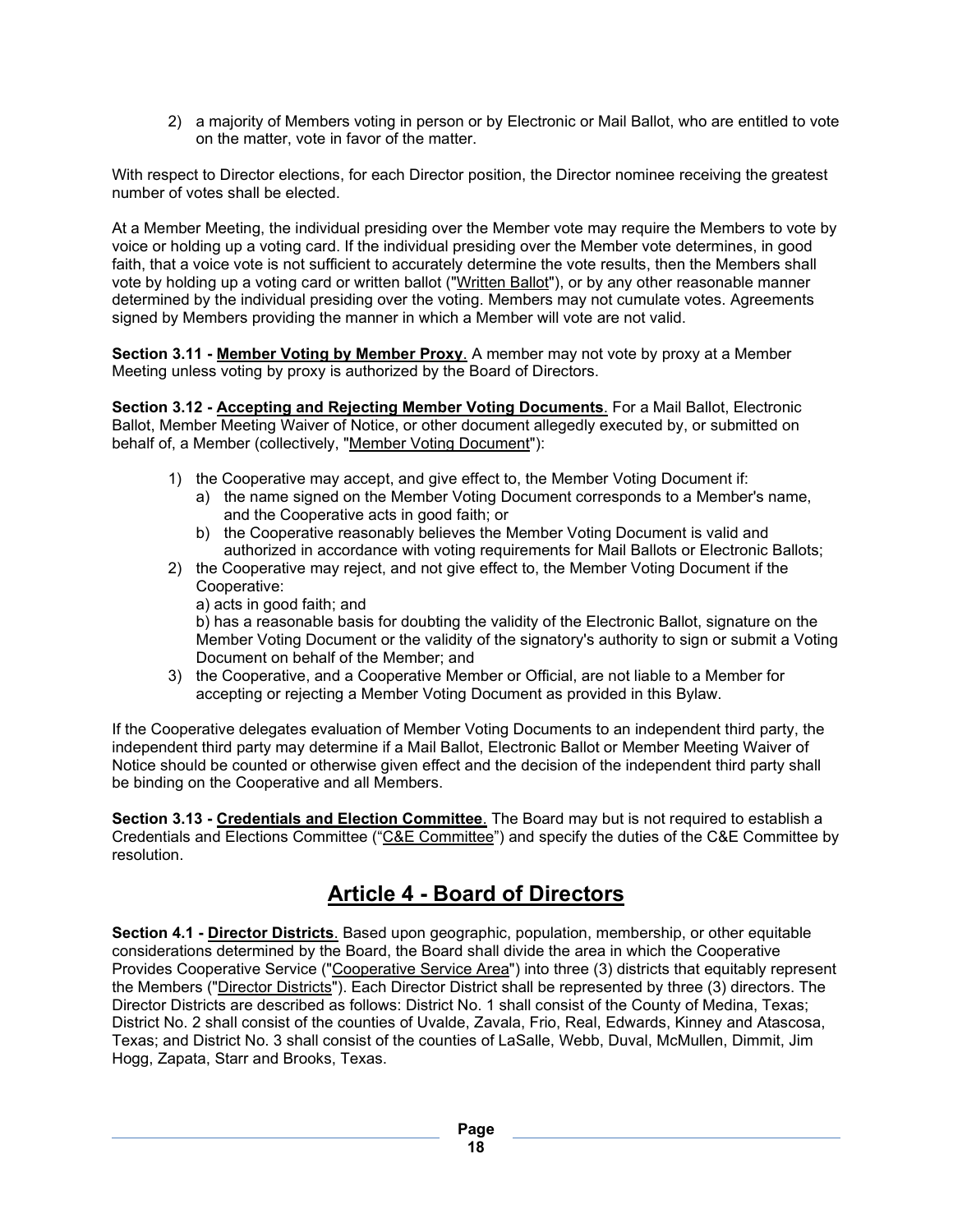Every year ending with a 5 or a 0, the Board shall, not less than ninety (90) days prior to July, review the Director Districts. If the Board determines that the boundaries or number of Director Districts should be altered, or that one (1) or more Director Districts or at-large directorships should be established, or that the number of district directors should be increased or reduced, so as to correct any substantially inequitable factors regarding representation, based on location of the membership as indicated by the cooperative records, the number or geographic location of districts or the number of directors, then the Board shall amend these Bylaws accordingly and may, after such amendments become effective, appoint any additional directors provided for by such amendments, and may fix their respective initial terms, not to exceed three (3) years. No such amendment shall become effective so as to expand a director's term beyond the time it would otherwise expire or, unless he consents thereto in writing, to cause the vacancy of any director's office prior to the time his term would otherwise expire. The Board shall cause all such amendments and the names, addresses and initial terms of any newly appointed additional directors to be noticed in writing to the members not less than ten (10) days prior to July 1.

**Section 4.2 - Board**. The Cooperative shall have a Board that equitably represents the Members and is composed of nine (9) Members or individuals authorized by Entity Members that are:

- 1) Reside and Use a Cooperative Service at a Location within a Director District;
- 2) nominated by the Members who are Using a Cooperative Service at a Location within the same Director District; and
- 3) elected by the Total Membership.

A Director may only be nominated from one Director District and that Director District being the district in which the Director is qualified to serve. Refer to Section 4.3 Director Qualifications.

The Cooperative shall endeavor to maintain at least one (1) Member or individual authorized by an Entity Member who has, through education and experience as a public accountant or auditor or a principal financial officer, comptroller, or principal accounting officer of an Entity, or from a position involving the performance of similar functions gained:

- 1) an understanding of generally accepted accounting principles and financial statements;
- 2) experience in the preparation or auditing of financial statements of generally comparable Entities and the application of such principles in connection with the accounting for estimates, accruals, and reserves;
- 3) experience with internal accounting controls;
- 4) an understanding of audit committee functions; ("Financial Expert").

The Board may not be composed of more than three (3) individuals authorized by Entity Members. An Entity Member may not authorize more than one (1) Director.

Except as otherwise provided in the Bylaws or Articles of Incorporation, the business and affairs of the Cooperative shall be managed by its Board of Directors, as follows:

- 1) Cooperative powers must be exercised by the Board, or under the Board's authority;
- 2) Cooperative affairs must be managed under the Board's direction; and
- 3) The Board shall reasonably administer and enforce these Bylaws or shall ensure that these Bylaws are reasonably administered and enforced.

To the extent the Governing Documents authorize a Person to exercise a power that the Board would otherwise exercise, the Person exercising the power has, and is subject to, the same duties, responsibilities, and standards of care of the Board.

**Section 4.3 - Director Qualifications**. A Director or Director Candidate must comply with this Bylaw.

The "Nomination Date" is the date, approved by the Board, upon which the District Nominating Meeting for each Director District will be held.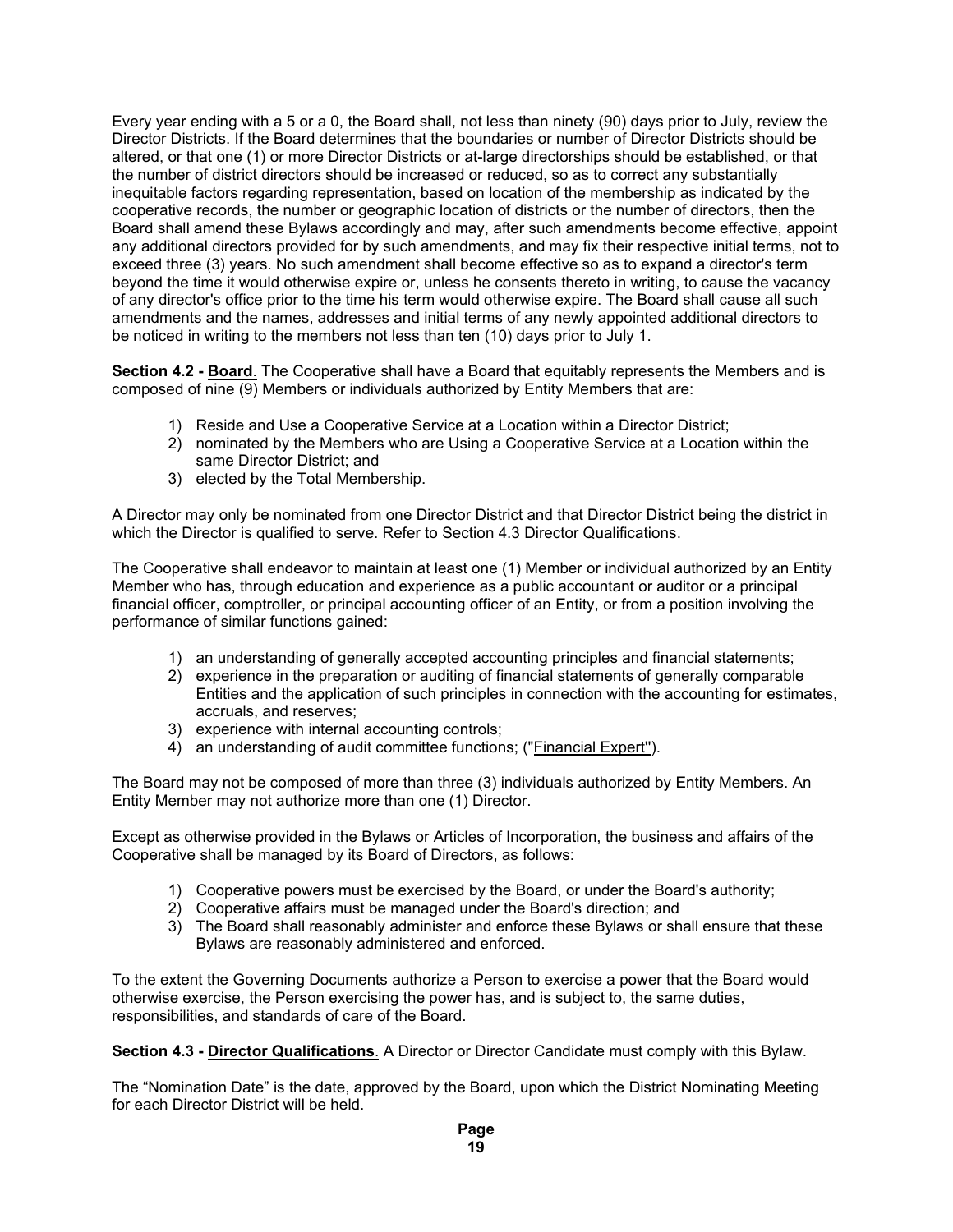- A) General Director Qualifications. To become or remain a Director, a Person must comply with the following general qualifications ("General Director Qualifications"):
	- 1) be an individual not less than 18 years old and a citizen of the United States;
	- 2) have the capacity to enter legally binding contracts;
	- 3) while a Director, and during the five (5) years immediately before the Nomination Date, not: a) be convicted of a felony or a crime of theft involving moral turpitude; or
		- b) plead guilty to a felony or a crime of theft involving moral turpitude;
		- c) have been determined to be of unsound mind, or incompetent to handle his or her own affairs by a court of law;
	- 4) except as otherwise provided by the Board for good cause, receive a Credentialed Cooperative Director designation, Director's Certificate, or similar Certification from the National Rural Electric Cooperative Association within one (1) year of becoming a Director;
	- 5) except as otherwise provided by the Board for good cause, attend (in person or via web or teleconference) at least nine (9) Board Meetings during each twelve (12) month period; and
	- 6) be able to read, write and speak the English language.
- B) Membership Related Director Qualifications. To become or remain a Director, an individual must comply with the following membership qualifications ("Membership Director Qualifications"):
	- 1) while a Director and during the five (5) years immediately before the Nomination Date: a) be an unsuspended Member;
		- b) be a Member in good standing of the Cooperative. In good standing is defined as a Member that has paid all bills to the Cooperative for which service he/she is legally responsible or liable without having been issued more than three (3) termination notices or issued a disconnect order. Verification criteria are:
			- i. for preceding months one through thirteen (1-13), payment codes on the members account will be used, where a termination notice is indicated by a code "DQ1" and a disconnect order is indicated by a code "CUT".
			- ii. for preceding months fourteen through twenty-four (14-24), members payment history will be used, where a termination notice was issued if payment was received nineteen (19) or more days after billing date, and a disconnect order was issued if payment was received twenty-nine (29) or more days after billing date.
		- c) Maintain Residency and Use a Cooperative Service at, a Location within the Director District from which the Director is nominated or elected; and
			- i. A Director or Nominee may declare a Residence by executing a Declaration Form, by the Nomination Date.
			- ii. The residence must be either the location where the Member claims the homestead property tax exemption, or the address indicated on a current valid driver's license.
	- 2) while a Director:
		- a) be a Member;
		- b) be authorized by an Entity Member that, while a Director and during the one (1) year immediately before the Nomination Date, is unsuspended, and maintains Residency at a Location within the Director District from which the Director is nominated or elected and within the Director District where the Entity is using a Cooperative service;
	- 3) be designated or appointed by the Board.
- C) Conflict of Interest Director Qualifications. To become or remain a Director, an individual must comply with the following conflict of interest qualifications ("Conflict of Interest Director Qualifications"):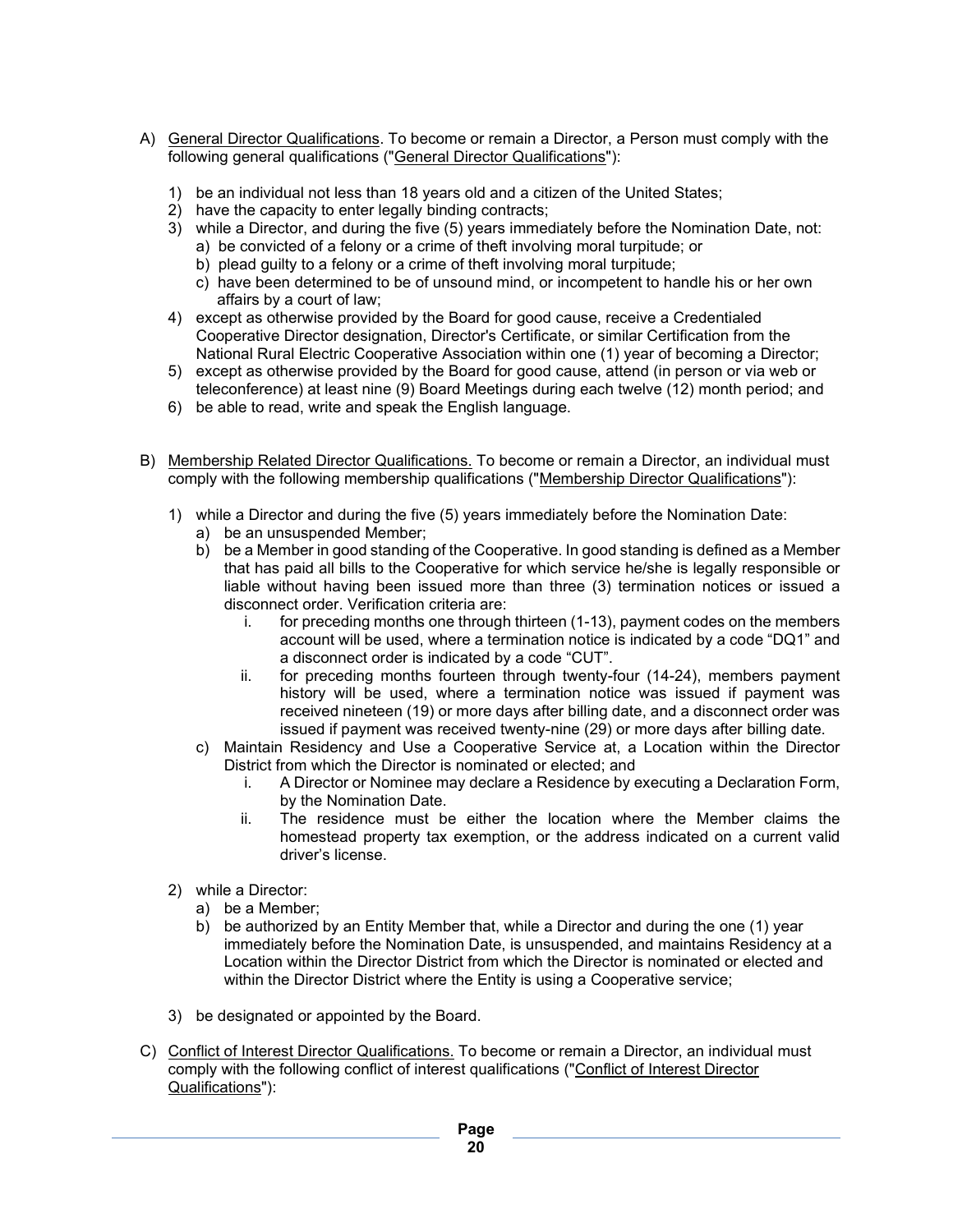- 1) annually complete and sign a conflict of interest certification and disclosure form approved by the Board including disclosure of all accounts for which he or she is legally responsible or liable;
- 2) while a Director,
	- a) not be a Close Relative of a Cooperative employee;
	- b) not hold an elected position of a body politic, political office or entity to which remuneration or salary is paid, not including reimbursement of expenses;
	- c) not be in any way employed by or receive more than ten percent (10%) of his or her annual gross income, other than insurance or retirement income, directly or indirectly from a competing enterprise or business engaged in the generation, marketing or selling of electric energy
- 3) while a Director and during the one (1) year immediately before the Nomination Date,
	- a) not receive more than ten percent (10%) of his or her annual gross income, other than insurance or Director compensation or retirement income, directly or indirectly from the Cooperative or a Cooperative Subsidiary;
	- b) have a Close Relative that receives more than ten percent (10%) of his or her annual gross income, other than insurance or Director compensation or retirement income, directly or indirectly from the Cooperative or a Cooperative Subsidiary;
	- c) not advance or have a Close Relative that advances the individual's pecuniary interest by Providing a good or service similar to a good or service Provided by the Cooperative or a Cooperative Subsidiary;
- 4) while a Director and during the five (5) years immediately before the Nomination Date,
	- a) not be an employee of the Cooperative or an employee of an entity controlled by the Cooperative or in which the Cooperative owns a majority interest ("Cooperative Subsidiary");
	- b) not be an employee of another Cooperative or an employee of an entity controlled by another Cooperative or in which another Cooperative owns a majority interest ("Cooperative Subsidiary");
	- c) not be an employee of a company which sells goods or services to the Cooperative, another Cooperative or an entity controlled by the Cooperative or another Cooperative or in which the Cooperative or another Cooperative owns a majority interest ("Cooperative Subsidiary");
	- d) not be employed by or be a Close Relative of a person who is or has been employed by a labor union which represents, or has represented, or has endeavored to represent any employees of the Cooperative.
- 5) while a Director and during the seven (7) years immediately before the Nomination Date not have filed bankruptcy or been adjudicated to be bankrupt or be affiliated with any business enterprise that has filed bankruptcy or been adjudicated to be bankrupt.
- D) Director Disqualification. After being elected, designated, or appointed, if a Director does not comply with all General Director Qualifications, Membership Director Qualifications, and Conflict of Interest Director Qualifications collectively, ("Director Qualifications"), then, except as otherwise provided by the Board for good cause, the Board may disqualify the Director ("Director Disqualification") and the individual is no longer a Director if:
	- 1) the Board notifies the Director in writing of the basis for, and provides the Director an opportunity to comment regarding, the Board's proposed disqualification; and
	- 2) within ten (10) days after the Board notifies the Director of the proposed disqualification, the Director neither complies with nor meets the Director Qualification.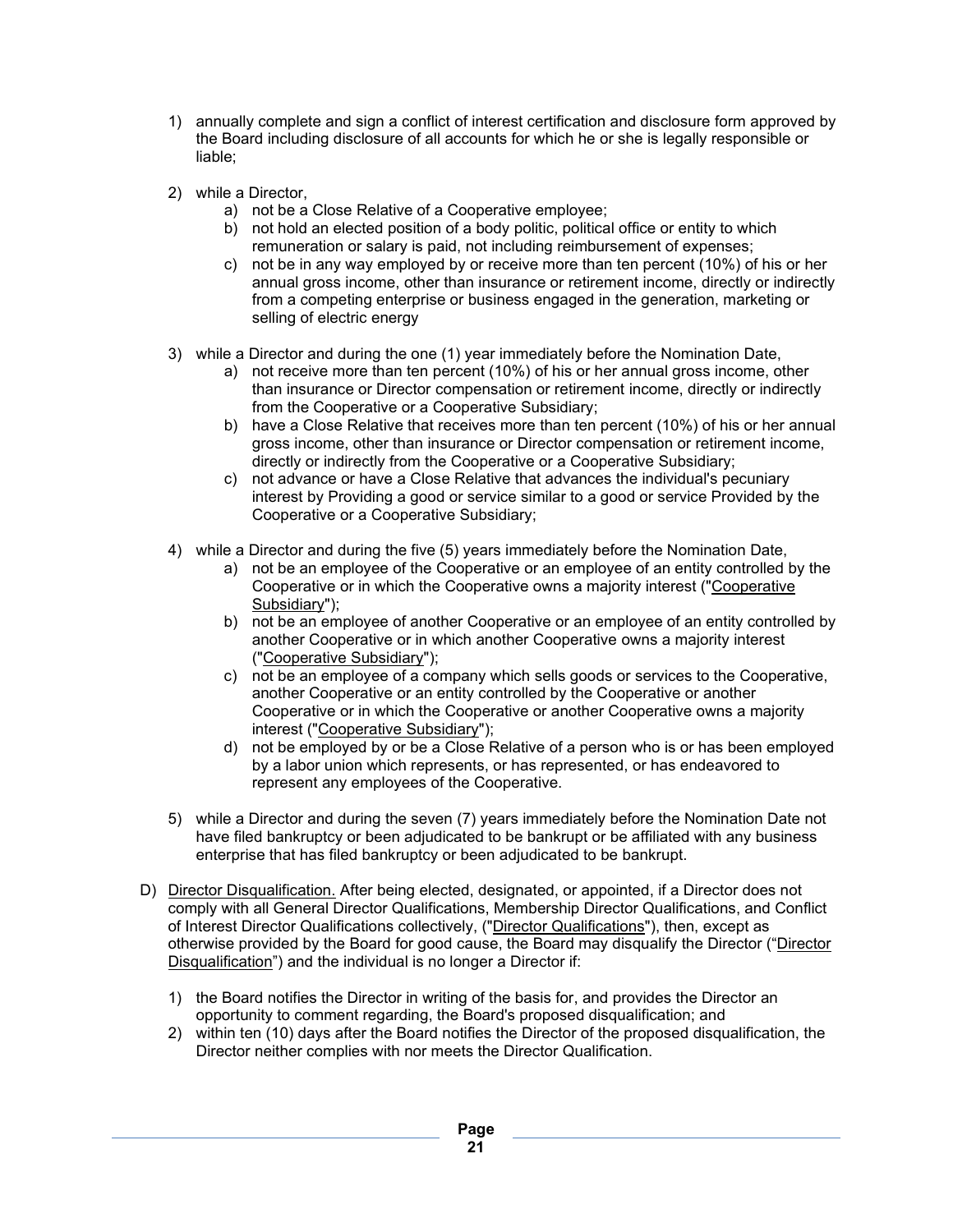If a majority of Directors authorized by these Bylaws complies with the Director Qualifications and approves a Board action, then the failure of a Director to comply with the Director Qualifications does not affect the Board action.

**Section 4.4 - Director Nominations**. For each Director position, Members shall nominate individuals to serve as Director as provided in this Bylaw. Incumbent Directors may be nominated as provided in this Section 4.4. Other nominations for Director may be made by:

- 1) Nomination of the Members present at a district nominating committee meeting or
- 2) Submission of a Member petition.
- A) District Nominations.
	- 1) For purposes of determining if a Member is entitled to participate in a District Nominating Meeting (Nominating Members), the following rules shall apply:
		- a) A Member must not be suspended.
		- b) A Member may only participate in the District Nominating Meeting of one (1) District in any calendar year.
		- c) A Member must use a Cooperative service in the Director District for which the District Nominating meeting is being attended.
		- d) By participating in a District Nominating Meeting the Member forfeits the right to participate in another District Nominating Meeting.
		- e) If a husband and a wife hold a joint membership, only one (1) of them may vote.

Nominating Members may nominate individuals in accordance with the following procedures ("District Nominations"):

- 2) District Nominating Meeting. Not less than two hundred (200) days or more than two hundred and forty (240) days before each annual meeting, the Board of Directors shall convene a separate meeting of Nominating Members of each Director District for which directors are to be elected ("District Nominating Meeting"). The meeting shall be held at a suitable place to be designated by the Board of Directors for the purpose of nominating a minimum of one (1) and a maximum of three (3) individuals to serve as Director for each Director position for which nominations are solicited.
- 3) Notice of Nominating Meeting. The notice of such meeting shall be delivered to each member located in such district and shall indicate the Director District within which the Member Uses a Cooperative Service. The notice shall state that nominations for individuals to serve as Director for that district will take place at the meeting. The meeting shall, however, be open for discussion of any other matters pertaining to the business of the Cooperative, regardless of whether or not such matters were listed in the notice of the meeting, and recommendations with respect thereto may be submitted to the Board of Directors for its consideration.
- 4) Nominating Meeting Quorum. Fifteen (15) Nominating Members entitled to vote in the Director District, shall constitute a quorum. If a quorum is not present no business may be officially conducted. In the event a quorum cannot be obtained for any one of the district nominating meetings provided for herein, then and in such event the director serving the directorate district in which a quorum cannot be obtained,
	- a) if otherwise eligible to succeed himself as Director, shall be declared the official nominee from that directorate district.
	- b) if ineligible or unwilling to succeed himself as Director, the Board of Directors shall appoint an official nominee from that directorate district.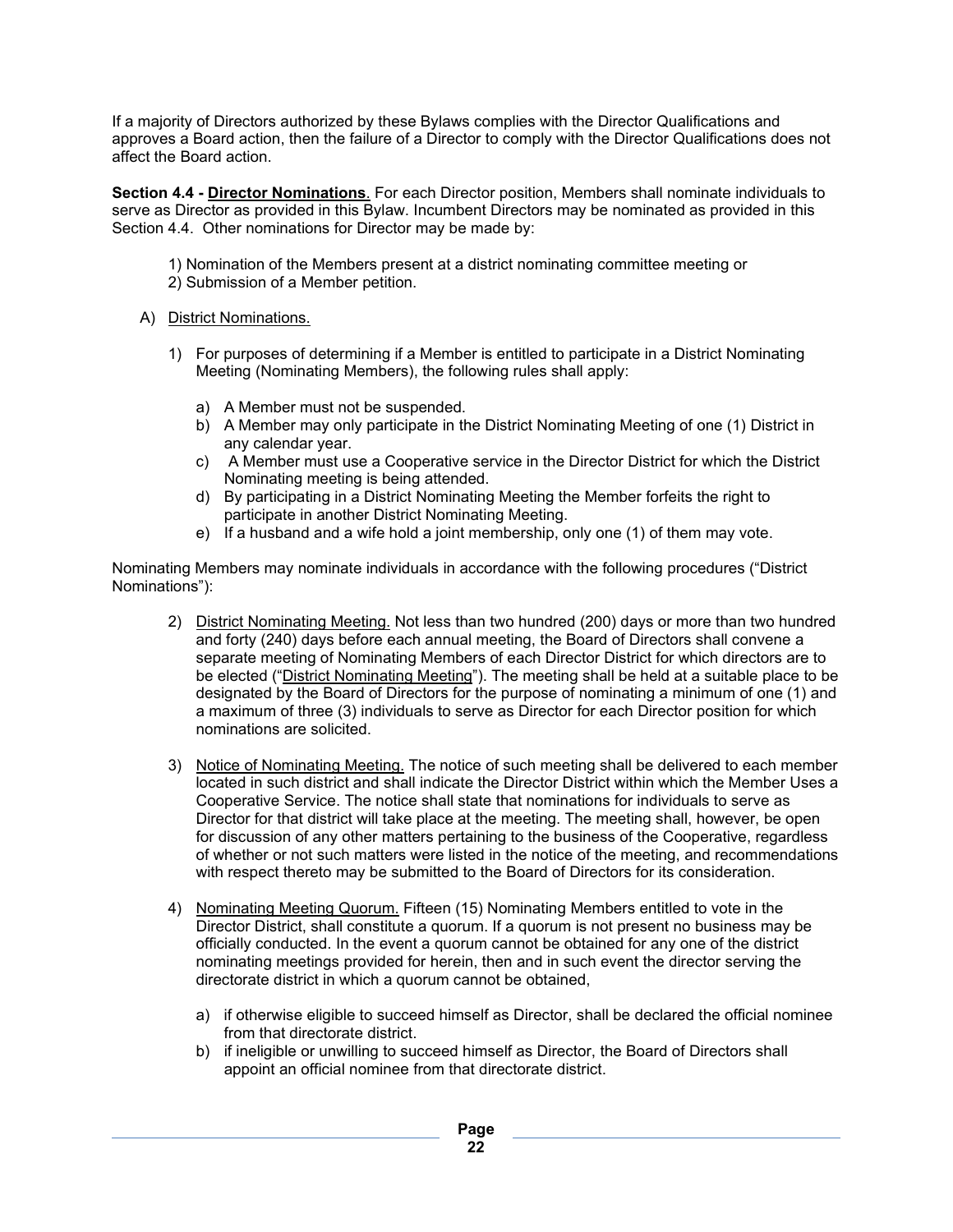The District Nominating Meeting shall be called to order by the Chairman which shall be one (1) of the Directors representing the Director District who is not standing for election, another individual designated as the representative of the Board of Directors, or in his absence, by any other Nominating Member entitled to vote within the Director District. The chairman shall appoint an individual to act as Secretary for the meeting. Members of other Director Districts present at the meeting may be heard but shall have no vote. If a Director from the district is willing to serve and continues to be eligible to serve, his or her name shall automatically be placed in nomination as a Director for that district. Other nominations for Director shall be made from the floor at the meeting. A Nominating Member shall have the right to nominate one and only one (1) individual to serve as Director. An individual that holds a joint membership may nominate the other individual in the joint membership and/or an individual may nominate his/herself. The chairman shall call for nominations for Director. The period to make nominations shall remain open for a reasonable amount of time but not less than one (1) minute. Nominees must be Members Using a Cooperative Service at a Location within a Director District and must possess the qualifications for to serve as a Director.

In order to vote at a District Nominating Meeting, an individual representing an Entity Member must present an authorization executed by either the owner or an officer of the Entity Member. Also, for District Nominating Meeting voting purposes, an individual representing one (1) or more Entity Members shall not be allowed to cast more than three (3) votes, regardless of the number of Entity Members he/she is authorized to represent.

The minutes of each District Nominating Meeting shall set forth, among other matters, the name of each individual nominated at the meeting and shall specify the Nominees of the Director District. A copy of the minutes, signed and certified by the Chairman and Secretary of the District Nominating Meeting, shall be delivered to the Secretary of the Cooperative within ten (10) days after such District Nominating Meeting. No informality or defect in such minutes or in the proceedings shall void the nominations so made, or affect the validity of the election of the Nominees, or affect the validity of the election of Directors at a meeting of the Members of the Cooperative.

A Nominee is a member who has been nominated at a District Nominating Meeting but has not yet been certified by the Board Certification Committee.

B) Member Petition Nominations. In addition to District Nominations, Nominating Members may nominate, through petition, individuals to run for election for a Director position nominated by Nominating Members and scheduled for election by Members at the Member Meeting ("Member Petition Nominations").

For purposes of determining if a Member is entitled to execute a Member Petition (Nominating Members), the following rules shall apply:

- 1) A Member must not be suspended.
- 2) A Member may only sign a petition for one (1) District in any calendar year.
- 3) Use a Cooperative service in the Director District for which a Member Petition is being signed.
- 4) By signing a Member Petition the Member forfeits the right to sign a subsequent Petition
- 5) If a husband and a wife hold a joint membership, only one (1) of them may sign the petition.

Nominating Members make Member Petition Nominations by delivering to the Cooperative at its corporate headquarters no later than 5:00 p.m. on the forty fifth (45<sup>th</sup>) day after the date of the District Nominating Meeting for which the nomination is made a writing for each Member Petition Nomination ("Member Petition"):

1) listing, on each page of the Member Petition, the name of the Member Petition Nominee;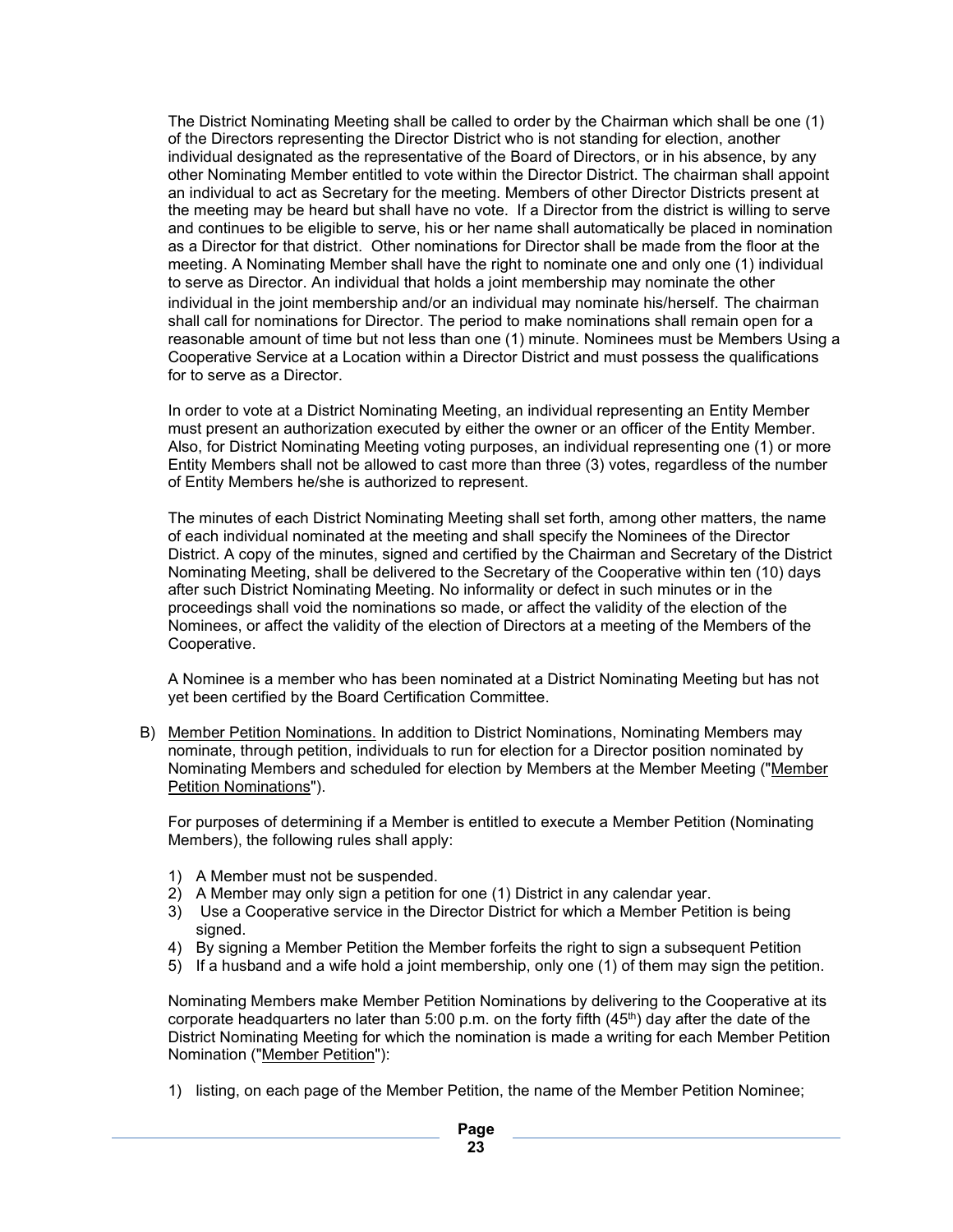- 2) indicating, on each page of the Member Petition, the Director position for which the Member Petition Nominee will run; and
- 3) containing the printed names, mailing addresses where the members receive the Cooperative's electric bill, and telephone numbers, and original dated signatures signed within forty-five (45) days of the District Nominating Meeting, of at least thirty (30) Nominating Members.

A Nominee is a member who has submitted a Petition but has not yet been certified by the Board Certification Committee.

- C) Certification Committee. The Cooperative's Certification Committee shall consist of the Cooperative's Board of Directors, exclusive of any director who is up for election. The Cooperative's Certification Committee shall:
	- 1) determine the validity of all Member Petitions; and
	- 2) determine if each individual nominated to serve as a Director, whether nominated at the District Nominating Meeting or by Member Petition, is qualified to serve as Director. The Certification Committee shall conduct its review not less than one hundred and fifty (150) days before a meeting of Members at which Directors are to be elected. If the Cooperative's Certification Committee fails to act within the time allowed, a petition shall be deemed to be valid.
	- 3) certify a Nominee as a Candidate, and
	- 4) certify Candidates as elected without a Member election if a Candidate is unopposed by an: a) an incumbent Director or,
		- b) a Candidate nominated at a District Nominating Meeting or,
		- c) a Candidate nominated by a Member Petition.
- D) Nominations from the Floor Prohibited. Members, including Nominating Members, may not nominate from the floor of a Member Meeting an individual to run for election to a Director position scheduled for election at the Member Meeting.
- E) Notice of Director Nominations. At least ten (10) days before a Member Meeting at which Members are scheduled to elect Directors, the Cooperative shall notify Members of the:
	- 1) Director positions scheduled for election by Members;
	- 2) names and corresponding Director positions of all District Nominations; and
	- 3) names and corresponding Director positions of all Member Petition Nominations.

**Section 4.5 - Director Elections**. At each Member Meeting at which a Director is to be elected, the Members shall elect the Director from the Candidates approved by the Certification Committee. A Candidate shall become a Director if he or she receives the highest number of votes cast in the election by Members voting by Electronic or Mail Ballot ("Electing Members"). In the event of a tie, the incumbent Director shall be elected; provided, however, if neither of the candidates is an incumbent, the election shall be decided by a coin toss.

The Board may but is not required to allow voting by Members present at the meeting by voice vote or written ballot distributed at the meeting.

**Section 4.6 - Director Terms**. Except as otherwise provided in these Bylaws, a Director's term is three (3) years or until a successor Director is elected, designated, or appointed ("Director Term"). A Director's term begins at the beginning of the first Board Meeting held after the Director is elected, designated, or appointed and consents to serve. A Director's term ends at the beginning of the first Board Meeting held after a successor Director is elected, designated, or appointed and consents to serve.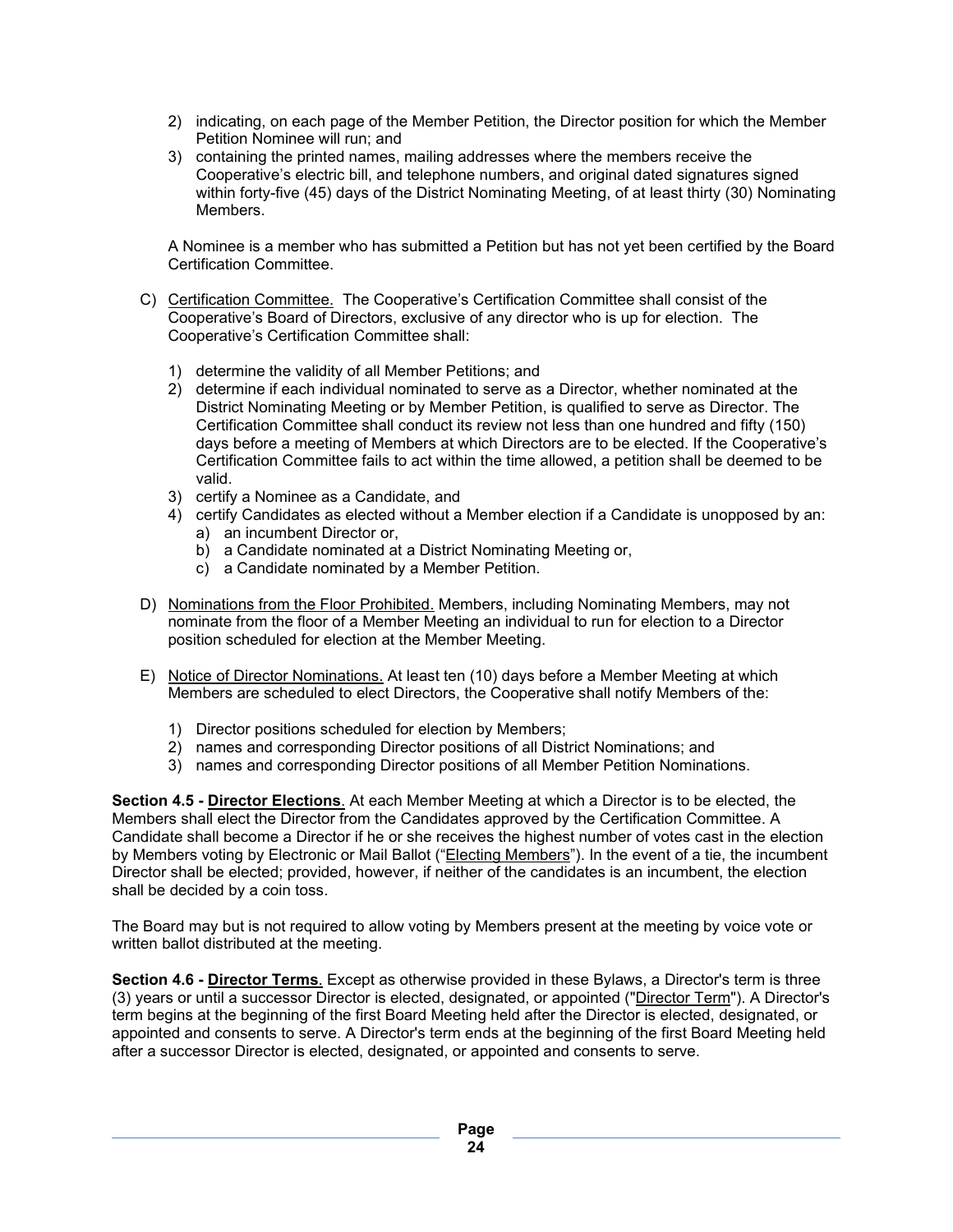The Cooperative shall stagger Director Terms by dividing the total number of authorized Directors into groups of approximately equal number. Members must annually elect an approximately equal number of Directors.

**Section 4.7 - Director Resignation**. A Director may resign at any time. To resign, a Director must sign and deliver a written notice of resignation to the Board, President, or Secretary. Except as a later date is otherwise provided in a written notice of resignation, a Director's resignation is effective when the Board, President, or Secretary receives the written notice of resignation. If a Director's resignation is effective at a later date, and if the successor Director does not take office until the effective date of the Director's resignation, then the pending Director vacancy may be filled before the effective date of the Director's resignation.

#### **Section 4.8 - Director Removal**.

- A) Removal by the Board. Except as otherwise provided in these Bylaws, the Board may remove a Director designated or appointed by the Board for any reason.
- B) Removal by Members. As provided in this Bylaw, and for taking or omitting a negligent, fraudulent, or criminal act significantly and adversely affecting the Cooperative, the Members may remove a Director.
	- 1) Director Removal Petition For each Director for whom removal is requested, the Members seeking removal of a Director must deliver to the President or Secretary a dated written petition ("Director Removal Petition"):
		- a) identifying the Director on each page;
		- b) explaining, on each page, the basis for the Director's removal; and
		- c) as Members existed on the Director Removal Petition date, containing the printed names, printed addresses, and original and dated signatures obtained within sixty (60) days following the Director Removal Petition date, of at least ten percent (10%) of the Members.

Within thirty (30) days after the President or Secretary receives a Director Removal Petition:

- a) the Cooperative shall forward a copy of the Director Removal Petition to the involved Director; and
- b) the Board shall meet to review the Director Removal Petition.
- 2) Member Meeting If the Board determines that the Director Removal Petition complies with this Bylaw, then the Cooperative shall notice and hold a Member Meeting within sixty (60) days following the Board's determination. Notice of the Member Meeting must state that:
	- a) a purpose of the Member Meeting is to consider removing a Director;
	- b) statements may be presented, and a Member vote taken, regarding removing the Director; and
	- c) Members may elect a successor Director.

If a Member Quorum is present in person at the Member Meeting, then for the Director named in a Director Removal Petition:

- a) before a Member vote, statements must be presented supporting the basis for removing the Director;
- b) the Director may be represented by legal counsel, and must have the opportunity to refute, and present statements opposing, the basis for removing the Director; and
- c) after the Director's presentation and Member discussion, the Members must vote whether to remove the Director.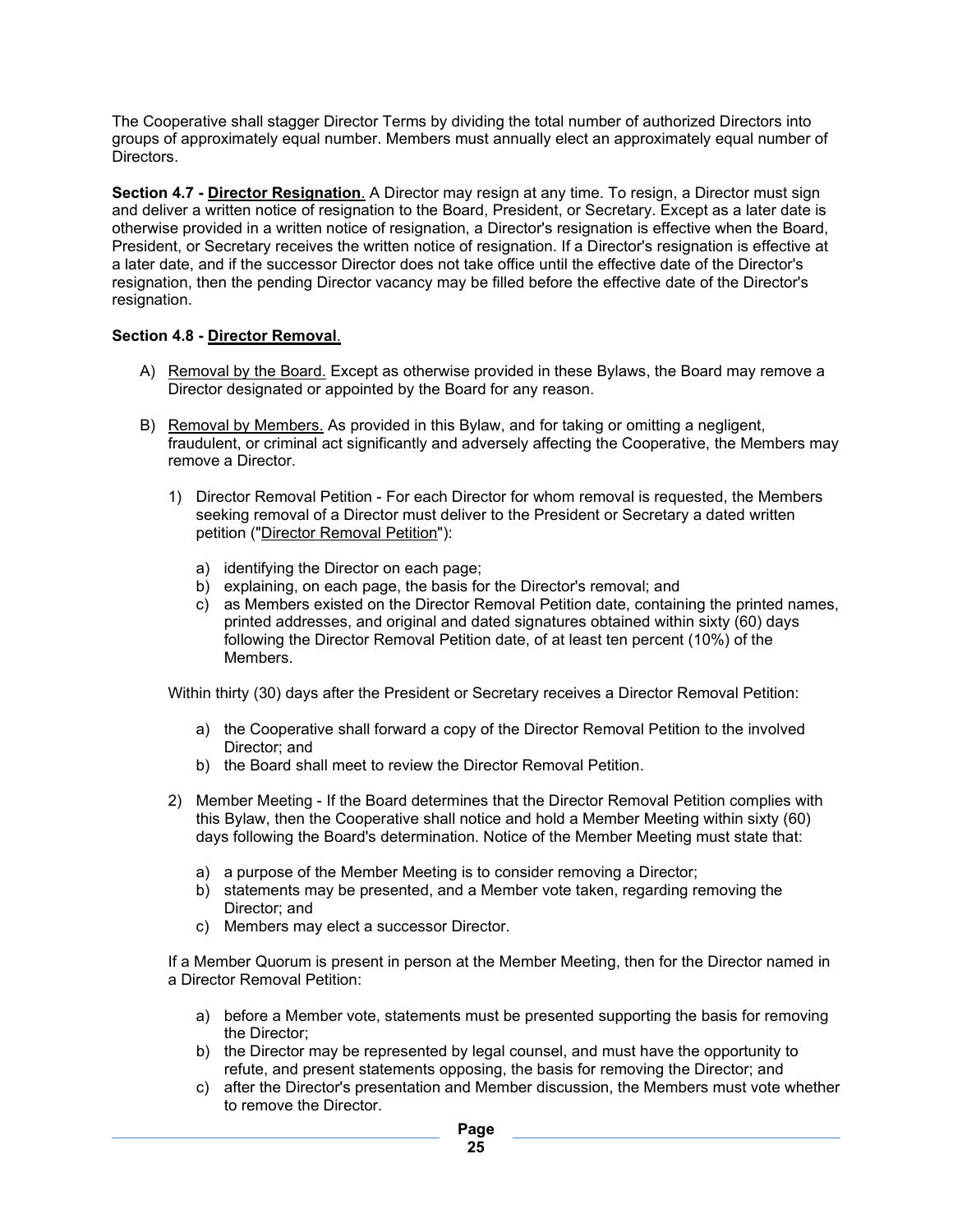If a majority of Members entitled to vote at the meeting vote to remove the Director, then the Director is removed effective the time and date of the Member vote. At the Member Meeting, the Members may elect a new Director to succeed the removed Director without complying with the Director Nomination or notice provisions of these Bylaws. A successor Director elected by the ("Removing Members") must comply with the Director Qualifications and serves the unexpired Director Term of the removed Director. A Director Removal Petition or Director removal does not affect a Board action.

Members may not remove a Director for lawfully opposing a Transfer of Cooperative Assets or a Cooperative dissolution. The Board may not remove a Director for lawfully opposing a Transfer of Cooperative Assets or a Cooperative dissolution.

**Section 4.9 - Director Vacancy**. Except as otherwise provided in these Bylaws:

- 1) by an affirmative vote of the majority of remaining Directors, the Board may fill a vacant Director position, or a Director position resulting from increasing the number of Directors;
- 2) a Director elected, designated, or appointed by the Board to fill a vacant Director position serves for the remainder of the unexpired term or such shorter term as the Board may determine; and
- 3) a Director elected, designated, or appointed by the Board to fill a Director position resulting from increasing the number of Directors serves for a three (3) year term or such shorter term as the Board may determine.

If a Director vacancy will occur at a later specified date, then the Board may fill the vacancy before the vacancy occurs and the new Director takes office when the vacancy occurs. An individual elected, designated, or appointed to fill a vacant Director position must comply with the Director Qualifications.

**Section 4.10 - Director Compensation**. A Director is not an employee of the Cooperative. As determined or approved by the Board, the Cooperative may pay or reimburse Directors a fixed fee and expenses for attending a:

1) Board Meeting;

2) function, meeting, or event involving or relating to the Cooperative; or

3) function, meeting, or event involving, relating to, or reasonably enhancing the Director's ability to serve in, the role of Director. The Board must determine or approve the manner, method, and amount of any Director fee or expense.

#### **Section 4.11 – Director Conduct**. In general:

- A) Director Standard of Conduct. A Director is not a trustee regarding the Cooperative or property held or administered by the Cooperative, including property potentially subject to restrictions imposed by the property's donor or transferor. A Director shall discharge the Director's duties, including duties as a Board Committee member:
	- 1) in good faith;
	- 2) in a manner the Director reasonably believes to be in the Cooperative's best interests;
	- 3) when becoming informed in connection with the Director's decision-making function or devoting attention to the Director's oversight function, with the care that an individual in a like position would reasonably believe appropriate under similar circumstances; and
	- 4) in a manner in which the Director discloses or causes to be disclosed to other Directors or Board Committee members information not known by them, but known by the Director to be material to discharging their decision-making or oversight functions, except that disclosure is not required to the extent that the Director reasonably believes that disclosure would violate a duty imposed under law, a legally enforceable obligation of confidentiality, or a professional ethics rule.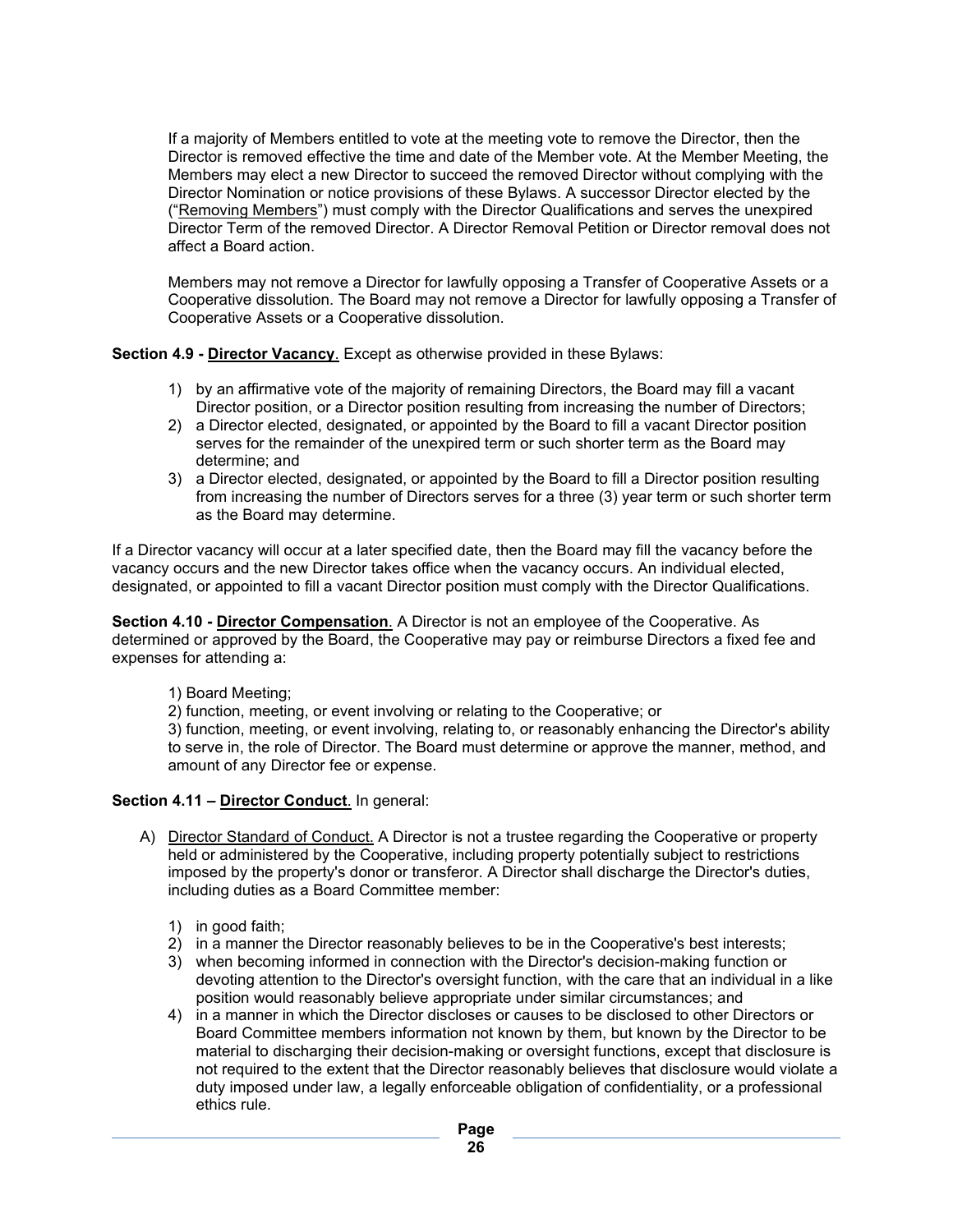- B) Director Reliance on Others. Unless a Director has knowledge making reliance unwarranted, then in discharging the Director's duties, including duties as a Board Committee member, the Director may rely:
	- 1) on the performance by any of the following individuals listed in (a) or (c) to whom the Board has formally or informally delegated the authority or duty to perform one or more of the Board's delegable functions; and
	- 2) upon information, opinions, reports, or statements, including financial statements and other financial data, prepared or presented by any of the following individuals:
		- a) one or more Cooperative Officers or employees whom the Director reasonably believes to be reliable and competent in the functions performed or the information, opinions, reports, or statements provided;
		- b) legal counsel, public accountants, or other individuals retained by the Cooperative regarding matters involving skills or expertise the Director reasonably believes are matters within the individual's professional or expert competence and as to which the individual merits confidence; and
		- c) a Board Committee of which the Director is not a member if the Director reasonably believes the Board Committee merits confidence.

**Section 4.12 - Close Relative**. The term "Close Relative" means an individual who:

- 1) through blood, law, or marriage, is a spouse, child, stepchild, father, stepfather, mother, stepmother, brother, stepbrother, half-brother, sister, stepsister, half-sister, grandparent, grandchild, father-in-law, mother-in-law, brother-in-law, sister-in-law, son-in-law, or daughterin-law; or
- 2) resides in the same residence (collectively, "Close Relative").

An individual qualified and elected, designated, or appointed to a position does not become a Close Relative while serving in the position because of a marriage or legal action to which the individual was not a party.

# **Article 5 - Board Meetings and Director Voting**

**Section 5.1 - Regular Board Meetings**. The Board shall regularly meet at the date, time, and location determined by the Board ("Regular Board Meeting"). Except as otherwise provided in these Bylaws, the Board may hold Regular Board Meetings without notice other than the notice provided in a Board resolution establishing the date, time and place of a Regular Board Meeting. For good cause, the President may change the date, time, or location of a Regular Board Meeting. A Director not attending a Board Meeting at which the Regular Board Meeting date, time, or location is changed is entitled to receive notice of the Regular Board Meeting change at least five (5) days before the next Regular Board Meeting. All Directors are entitled to receive notice of a President's change in a Regular Board Meeting date, time, or location at least five (5) days before the changed Regular Board Meeting.

**Section 5.2 - Special Board Meetings**. The Board, the President, or at least six (6) Directors may call a special meeting of the Board ("Special Board Meeting") by providing each Director at least five (5) days prior written notice indicating the date, time, and location and purpose of the Special Board Meeting.

**Section 5.3 - Conduct of Board Meetings**. Except as otherwise provided in these Bylaws, a Regular Board Meeting or Special Board Meeting ("Board Meeting") may be:

- 1) held in, or out of, a state in which the Cooperative Provides a Cooperative Service; and
- 2) conducted with absent Directors participating, and deemed present in person, through a means of communication by which all Directors participating in the Board Meeting may simultaneously hear and communicate with each other during the Board Meeting.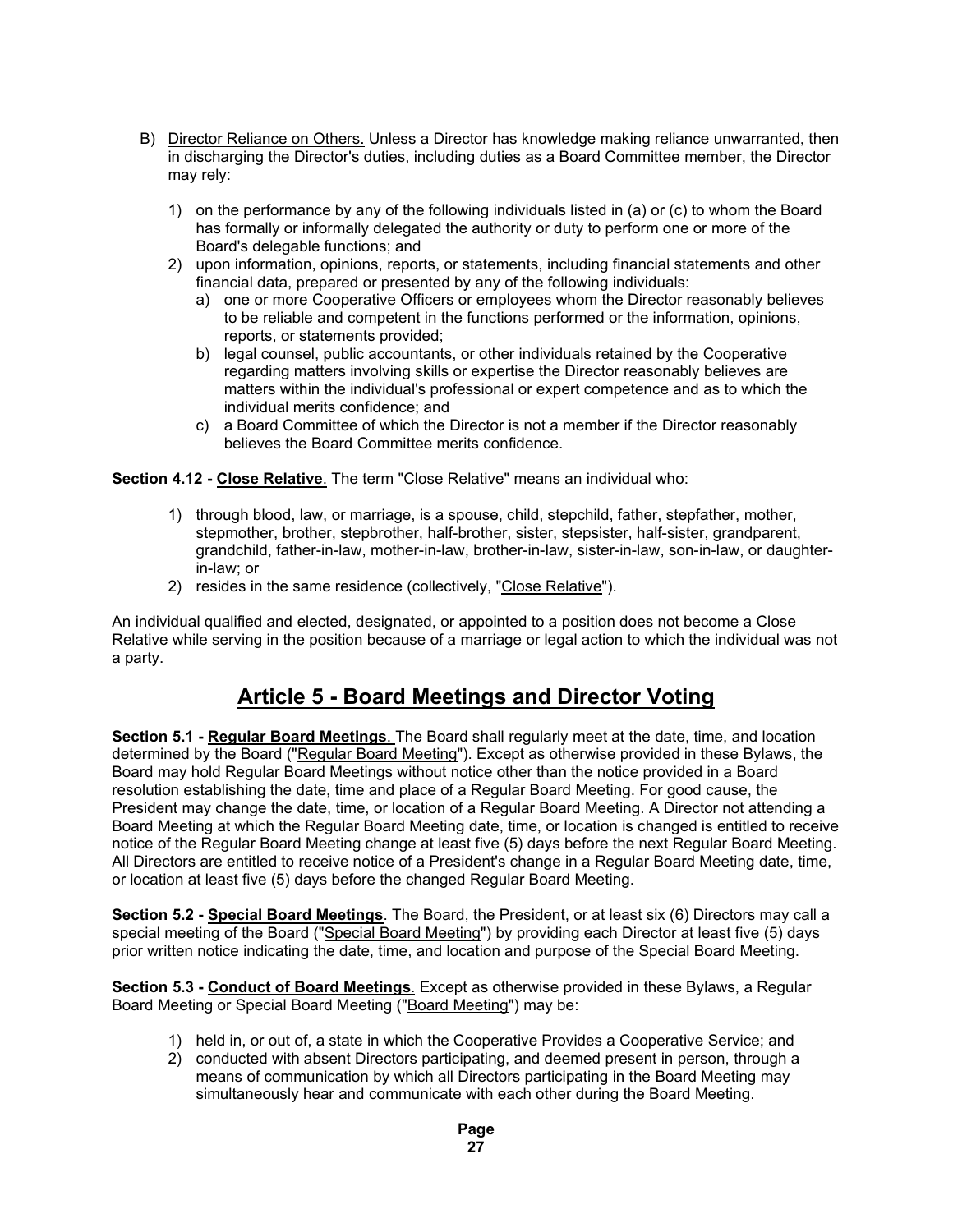If a Director Quorum is present at a Board Meeting, then:

- 1) in descending priority, the following Officers may preside at the Board Meeting: President, Vice-President, Secretary, Treasurer; and
- 2) if no Officer is present or desires to preside at a Board Meeting, then the Directors attending the Board Meeting must elect a Director to preside over the Board Meeting.

The Board may promulgate or approve rules, policies, and procedures regarding:

- 1) attendance at, participation in, or presentation during Board Meetings by Persons other than Directors;
- 2) the right to access, inspect, or copy minutes, records, or other documents relating to a Board Meeting by Persons other than Directors; or
- 3) the conduct of Board Meetings.

**Section 5.4 - Waiver of Board Meeting Notice**. At any time, a Director may waive notice of a Board Meeting by delivering to the Cooperative a written waiver of notice signed by the Director and later filed with the Board Meeting minutes or the Cooperative's records. A Director's attendance at, or participation in, a Board Meeting waives notice of the Board Meeting and any matter considered at the Board Meeting, unless the Director:

- 1) at the beginning of the Board Meeting, or promptly upon arrival, objects to lack of, or defective, notice of the Board Meeting or a matter being considered at the Board Meeting; and
- 2) does not vote for, or assent to, an objected matter.

**Section 5.5 - Board Action by Written Consent**. The Board may take action at a Board Meeting. No action shall be taken by "Director Written Consent".

**Section 5.6 - Director Quorum and Voting**. A quorum of Directors is a majority of the Directors in office immediately before a Board Meeting begins ("Director Quorum"). If a Director Quorum is present when a matter is voted or acted upon, and unless the vote of a greater number of Directors is required, then the affirmative vote of a majority of Directors voting is the act of the Board. An interested Director is not counted in determining whether a Director Quorum is present to vote or act upon a matter in which the Director is interested as provided in Section 5.8. A Director may not vote by proxy. An agreement signed by Directors providing the manner in which a Director must vote is not valid.

**Section 5.7 - Committees**. The Board may create a committee of the Board ("Board Committee") and appoint Directors to serve on the Board Committee. A Board Committee must consist of two (2) or more Directors and serves at the Board's discretion. The Board may create a committee of the Members ("Member Committee") and appoint Members, including Directors, to serve on the Member Committee. The Board may appoint one (1) or more Directors or Members, respectively, as alternate members of any Board or Member Committee to replace any absent or disqualified Committee member during the Committee member's absence or disqualification.

- A) Creation and Appointment of Committees. Except as otherwise provided in these Bylaws, at least a majority of Directors currently in office must approve the:
	- 1) creation of a Board Committee or Member Committee;
	- 2) appointment of Directors to a Board Committee; and
	- 3) appointment of Members to a Member Committee.
- B) Conduct of Committee Meetings. To the same extent as the Board and Directors, the Bylaws addressing Regular Board Meetings, Special Board Meetings, Conduct of Board Meetings, Waiver of Board Meeting Notice, Board Action by Written Consent, and Director Quorum and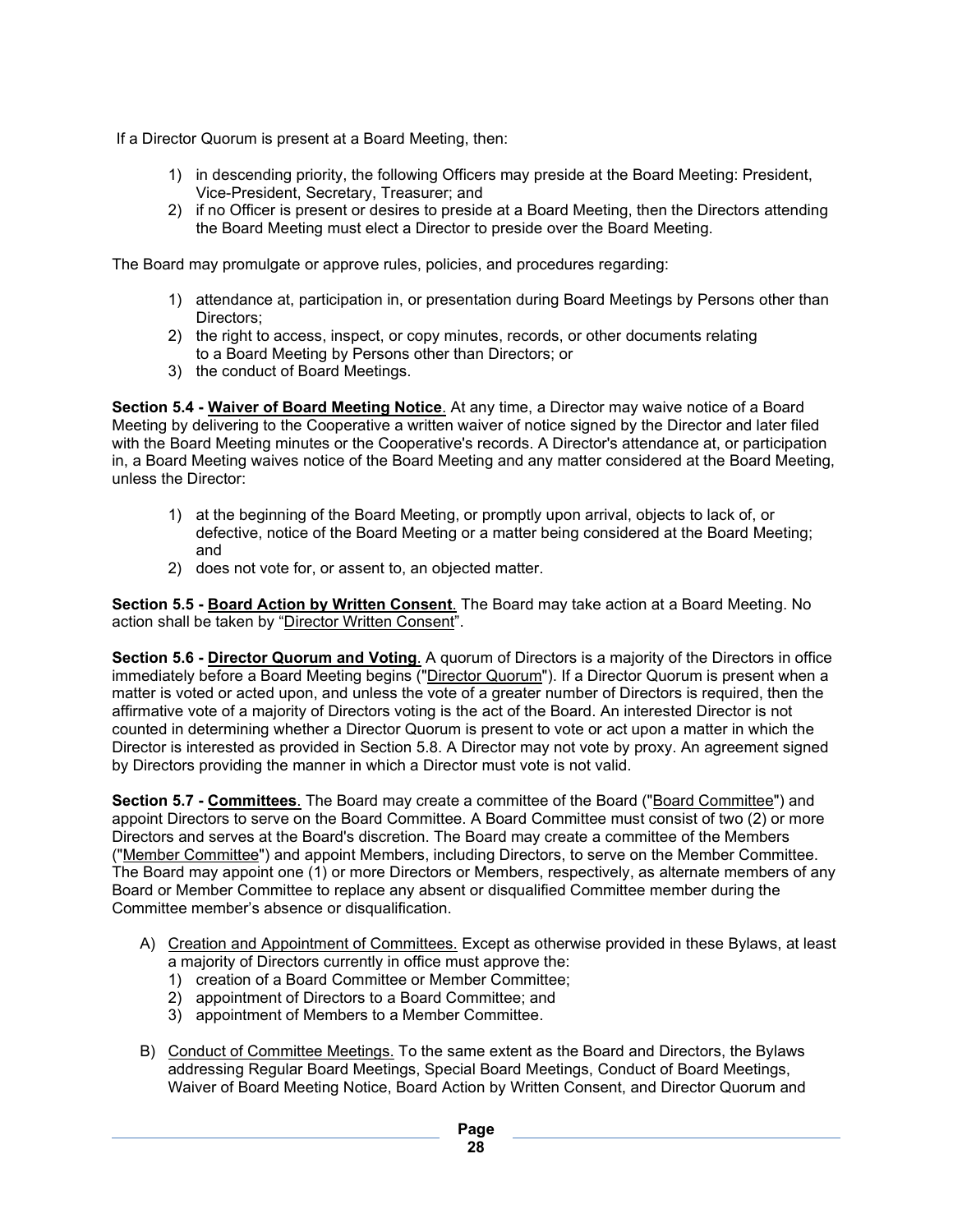Voting apply to Board Committees and Directors serving on Board Committees, and to Member Committees and Members serving on Member Committees.

- C) Committee Authority. A Member Committee may act as specified by the Board, but may not exercise Board authority. Except as otherwise provided in this Bylaw, the Board may authorize a Board Committee to exercise Board authority. Although a Board Committee may recommend, a Board Committee may not act, to:
	- 1) retire and pay Capital Credits;
	- 2) approve the Cooperative's dissolution or merger, or the sale, pledge, or Transfer of all, or substantially all, Cooperative Assets;
	- 3) elect, appoint, disqualify, or remove a Director, or fill a Board or Board Committee vacancy; or
	- 4) adopt, amend, or repeal Bylaws.

**Section 5.8 - Conflict of Interest Transaction**. A conflict of interest transaction is a transaction with the Cooperative in which a Director has a direct or indirect interest ("Conflict of Interest Transaction").

- A) Indirect Interest. A Director has an indirect interest in a transaction with the Cooperative if at least one party to the transaction is another Entity:
	- 1) in which the Director has a material interest or is a general partner; or
	- 2) of which the Director is a director, officer, or trustee.
- B) Approval of Conflict of Interest Transaction. Regardless of the presence or vote of a Director interested in a Conflict of Interest Transaction, a Conflict of Interest Transaction may be approved, and a Board Quorum or Member Quorum satisfied, if the Conflict of Interest Transaction's material facts, and the Director's interest, are:
	- 1) disclosed or known to the Board or Board Committee, and a majority of more than one (1) Director or Board Committee member with no interest in the Conflict of Interest Transaction votes to approve the Conflict of Interest Transaction; or
	- 2) disclosed or known to the Members, and a majority of Members not voting under the control of a Director or Entity interested in the Conflict of Interest Transaction votes to approve the Conflict of Interest Transaction.
- C) Fair Conflict of Interest Transaction. A Conflict of Interest Transaction that is fair when entered is not:
	- 1) voidable; or
	- 2) the basis for imposing liability on a Director interested in the Conflict of Interest Transaction.

# **Article 6 - Officers, Indemnification, and Insurance**

**Section 6.1 - Required Officers**. The Board shall elect from its membership the following officers: President, Vice-President, Secretary, and Treasurer ("Required Officers"). The Board shall elect Required Officers:

- 1) at the first Regular Board Meeting following each Annual Member Meeting, or as soon after each Annual Member Meeting as reasonably possible and convenient;
- 2) by affirmative vote of a majority of Directors in office;
- 3) following written self-declaration of a Directors interest to serve as an officer;
- 4) by voting for each officer position individually beginning with President; and
- 5) by secret written ballot.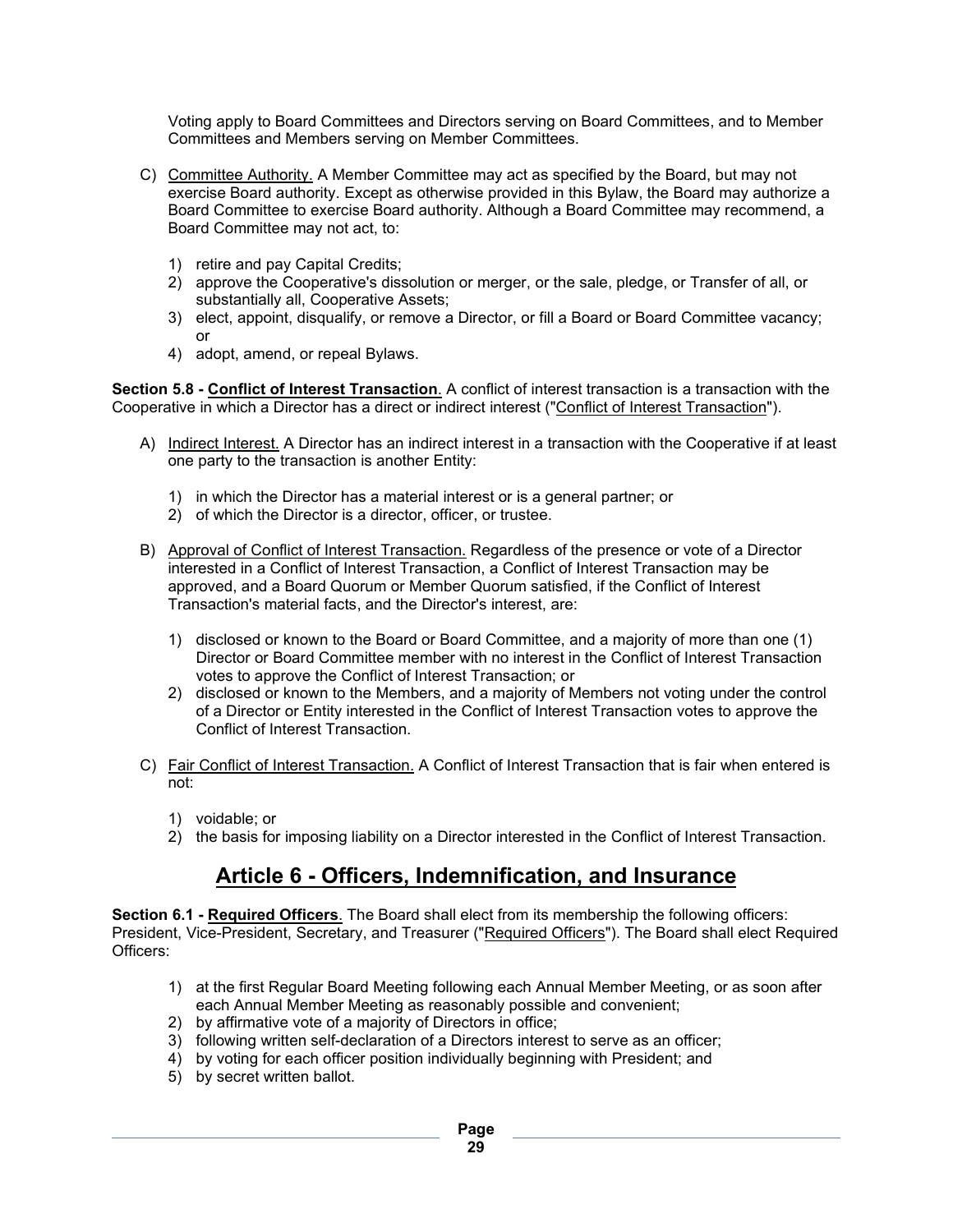A Required Officer must be a Director. One Director may simultaneously be Secretary and Treasurer. Except as otherwise provided by Law, this Director may not execute, acknowledge, or verify a document in more than one capacity. Subject to removal by the Board, a Required Officer holds office until the Required Officer's successor is elected. The Board shall fill a vacant Required Officer's position for the unexpired portion of the Required Officer's term. A Required Officer may delegate duties and responsibilities to a non-Director Cooperative Official.

San Miguel Electric Cooperative and South Texas Electric Cooperative directors shall be elected in the manner outlined above for the Required Officers.

**Section 6.2 - President**. Except as otherwise provided by the Board or these Bylaws, the President:

- 1) shall preside, or designate another individual to preside, at all Board and Member Meetings;
- 2) on the Cooperative's behalf, may sign a document properly authorized or approved by the Board or Members; and
- 3) shall perform all other duties, shall have all other responsibilities, and may exercise all other authority, prescribed by the Board.

**Section 6.3 - Vice-President**. Except as otherwise provided by the Board or these Bylaws, the Vice-President:

- 1) upon the President's death, absence, disability, improper refusal, or inability to act, shall perform the duties, and have the powers, of the President; and
- 2) shall perform all other duties, shall have all other responsibilities, and may exercise all other authority, prescribed by the Board.

**Section 6.4 - Secretary**. Except as otherwise provided by the Board or these Bylaws, the Secretary:

- 1) shall be responsible for preparing minutes of Board and Member Meetings;
- 2) shall be responsible for authenticating the Cooperative's records;
- 3) may affix the Cooperative's seal to a document authorized or approved by the Board or Members; and
- 4) shall perform all other duties, shall have all other responsibilities, and may exercise all other authority, prescribed by the Board.

**Section 6.5 - Treasurer**. Except as otherwise provided by the Board or these Bylaws, the Treasurer shall perform all duties, shall have all responsibility, and may exercise all authority, prescribed by the Board.

**Section 6.6 - General Manager**. The Board shall appoint a General Manager, who may be, but shall not be required to be, a member of the Cooperative. The General Manager shall:

- 1) be the chief executive officer of the Cooperative and is authorized to use the title General Manager, Chief Executive Officer, or CEO;
- 2) sign with the Secretary, certificates of membership, the issue of such shall have been authorized by the Board of Directors or the members, and may sign any deeds, mortgages, deeds of trust, notes, bonds, contracts, or other instruments authorized by the Board of Directors to be executed, except in cases in which the signing and execution thereof shall be expressly delegated by the Board of Directors or by these Bylaws to some other officer or agent of the Corporation, or shall be required by law to be otherwise signed or executed;
- 3) perform all duties incident to the office of General Manager and such other duties as may be prescribed by the Board of Directors from time to time;
- 4) have the power and authority to hire, assign, promote, discharge or discipline other employees of the Cooperative.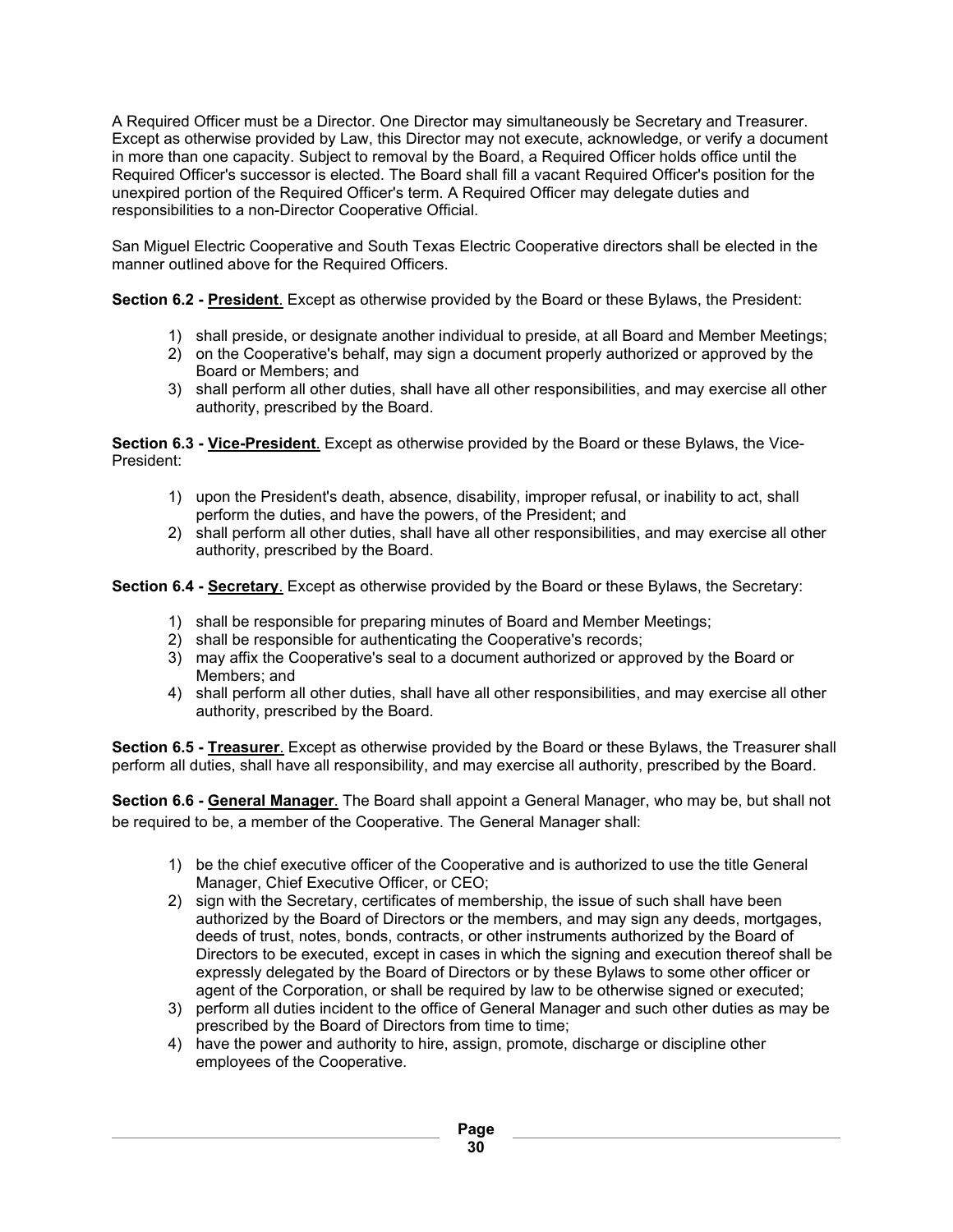The Board shall set forth and maintain, and shall from time to time review and as appropriate revise, a written description of the General Manager's duties and authorities.

**Section 6.7 - Officer Resignation and Removal**. At any time, a Required Officer (collectively, "Officer" or "Cooperative Officer") may resign. To resign, an Officer must deliver to the Cooperative an oral or written resignation. Except as a later effective date is otherwise provided in the Officer resignation, an Officer resignation is effective when received by the Cooperative. If an Officer resignation is effective at a later date, then the Board may fill the vacant Officer position before the later effective date, but the successor Officer may not take office until the later effective date. At any time, the Board may remove an Officer if the Board determines that the removal will serve the best interests of the Cooperative.

**Section 6.8 - Officer Standard of Conduct**. An Officer shall discharge the Officer's duties:

- 1) in good faith;
- 2) with the care an ordinarily prudent person in a like position would exercise under similar circumstances; and
- 3) in a manner the Officer reasonably believes to be in the Cooperative's best interests.

**Section 6.9 - Officer Contract Rights**. The election or appointment of an Officer, does not create a contract between the Cooperative and the Officer.

**Section 6.10 - Authority to Execute Documents**. On the Cooperative's behalf, two (2) Required Officers may sign, execute, and acknowledge a document properly authorized or approved by the Board. The Board may authorize additional Cooperative Officials or other individuals to sign, execute, and acknowledge a document on the Cooperative's behalf.

**Section 6.11 - Officer Compensation**. Except as otherwise provided by the Board or in a Bylaw addressing Director compensation or reimbursement, the Cooperative may reasonably compensate and reimburse, an Officer.

**Section 6.12 - Bonds**. At the Cooperative's expense, the Cooperative may purchase a bond covering a Cooperative Official.

**Section 6.13 - Indemnification**. Cooperative indemnification of a governing person, former governing person, or delegate ("Indemnification of a Governing Person") shall be governed by Title 1, Chapter 8 of the Texas Business Organizations Code. The Cooperative shall:

- 1) indemnify a governing person, former governing person, or delegate to the maximum extent indemnification is consistent with the provisions of Title 1, Chapter 8 of the Texas Business Organizations Code or any successor provisions dealing with the same subject matter; and
- 2) before the final disposition of a pending, or completed action, suit, or proceeding whether civil, criminal, administrative, or investigative, and whether formal or informal proceeding, pay for, or reimburse a governing person, former governing person, or delegate, for his or her reasonable indemnification expenses as determined by the Board.
- 3) The provisions of this Section are for the benefit of, and may be enforced by each governing person, former governing person, or delegate of the Cooperative as a contract for valuable consideration and constitute a continuing offer to all present and future directors and officers of the Cooperative. The Cooperative, by the adoption of this Section, agrees that each present and future governing persons, former governing persons, or delegates has relied upon and will continue to rely upon the provisions of this Section in accepting, serving or continuing to serve as a governing person, former governing person, or delegate.
- 4) No amendment, modification or repeal of this Section or any provision hereof shall in any manner terminate, reduce or impair the right of a governing person, former governing person,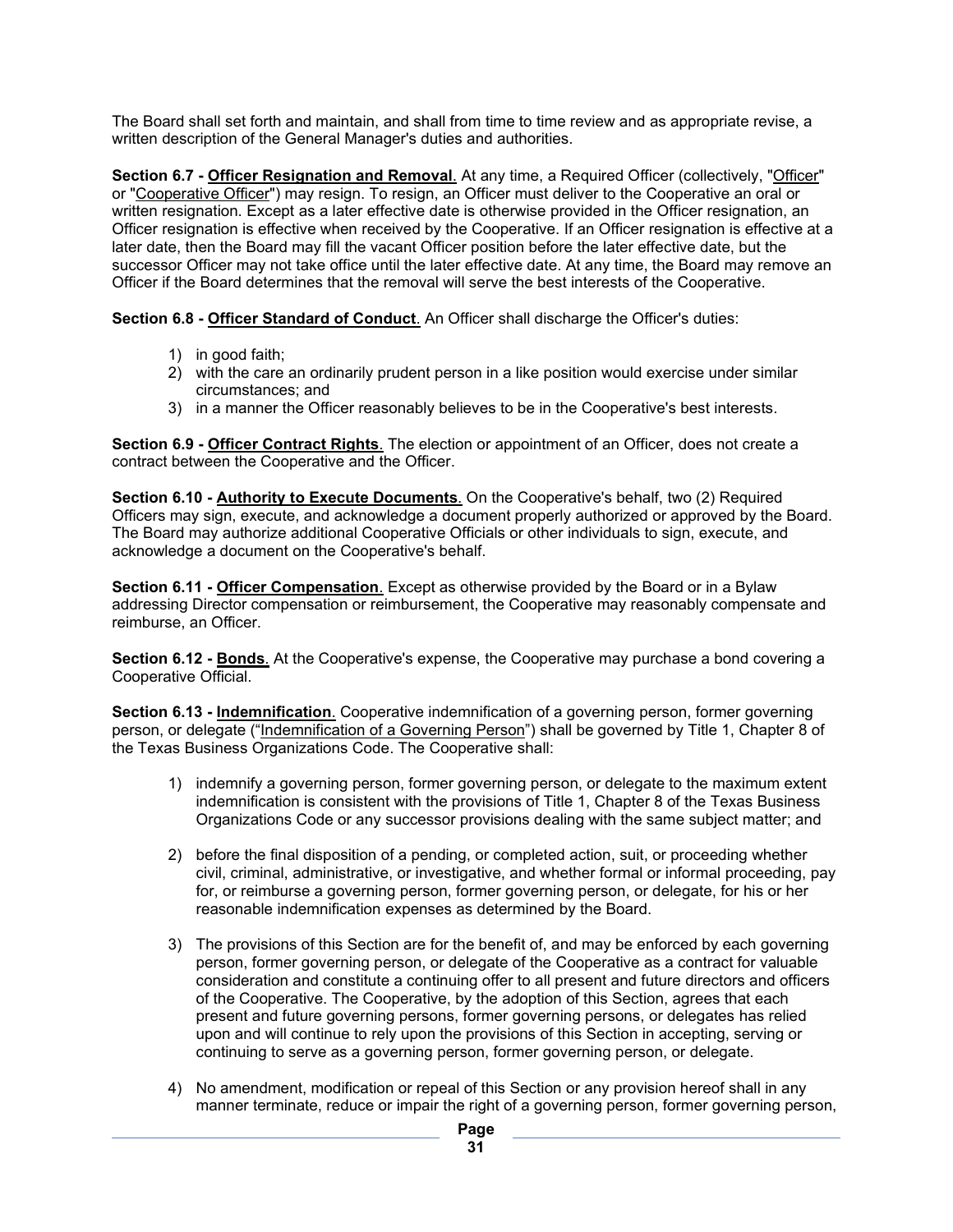or delegate of the Cooperative to be indemnified by the Cooperative, nor the obligation of the Cooperative to indemnify any such director or officer, under and in accordance with the provisions of this Section as in effect immediately prior to such amendment, modification or repeal with respect to claims arising from or relating to matters occurring, in whole or in part, prior to such amendment, modification or repeal, regardless of when such claims may arise or be asserted.

**Section 6.14 - Insurance**. Regardless of indemnification authority or requirement, the Cooperative may purchase and maintain insurance on behalf of an individual who is or was a governing person, former governing person, or delegate as defined in Chapter 8 of the Texas Business Organizations Code. This insurance is against a liability, including judgment, settlement or otherwise, or reasonable expenses, including reasonable attorney fees, asserted against or incurred by the Cooperative or a governing person, former governing person, or delegate in his or her individual capacity, or arising from the individual's status, as a governing person, former governing person, or delegate with the Cooperative.

# **Article 7 - Cooperative Operation**

**Section 7.1 - Nonprofit and Cooperative Operation**. The Cooperative:

- 1) shall operate on a nonprofit and cooperative basis for the mutual benefit of all Members; and
- 2) may not pay interest or dividends on capital furnished by Patrons.

**Section 7.2 - Allocating Capital Credits**. The Cooperative shall allocate "Capital Credits" as provided in this Bylaw. The Cooperative must allocate Capital Credits in a Patron's name as shown in the Cooperative's records, regardless of the Patron's marital status.

- A) Patron. The term "Patron" means, during a fiscal year:
	- 1) a Member; and
	- 2) any other Person Using a Cooperative Service to whom the Cooperative is obligated to allocate Capital Credits, which obligation existed before the Cooperative received payment for the Cooperative Service.
- B) Allocating Earnings. For each Cooperative Service Provided during a fiscal year, the Cooperative shall equitably allocate to each Patron, in proportion to the quantity or value of the Cooperative Service Used by the Patron during the fiscal year, the Cooperative's operating earnings from Providing the Cooperative Service during the fiscal year. Operating earnings mean the amount by which the Cooperative's operating revenues from Providing a Cooperative Service exceed the Cooperative's operating expenses of Providing the Cooperative Service, all as determined under federal cooperative tax law. For each fiscal year, the Cooperative shall allocate to each Patron, in proportion to the quantity or value of Cooperative Services Used by the Patron during the fiscal year, the Cooperative's non-operating earnings as determined by the Board, use, retain, or equitably allocate the Cooperative's non-operating earnings. Non-operating earnings mean the amount by which the Cooperative's non-operating revenues during a fiscal year exceed the Cooperative's non-operating expenses during the fiscal year, less any amount needed to offset an operating loss.
- C) Allocating Losses. For each Cooperative Service Provided during a fiscal year, the Cooperative shall:
	- 1) equitably allocate to each Patron, in proportion to the quantity or value of the Cooperative Service Used by the Patron during the fiscal year, the Cooperative's operating loss from Providing the Cooperative Service during the fiscal year; or
	- 2) offset the Cooperative's operating loss from Providing the Cooperative Service during the fiscal year: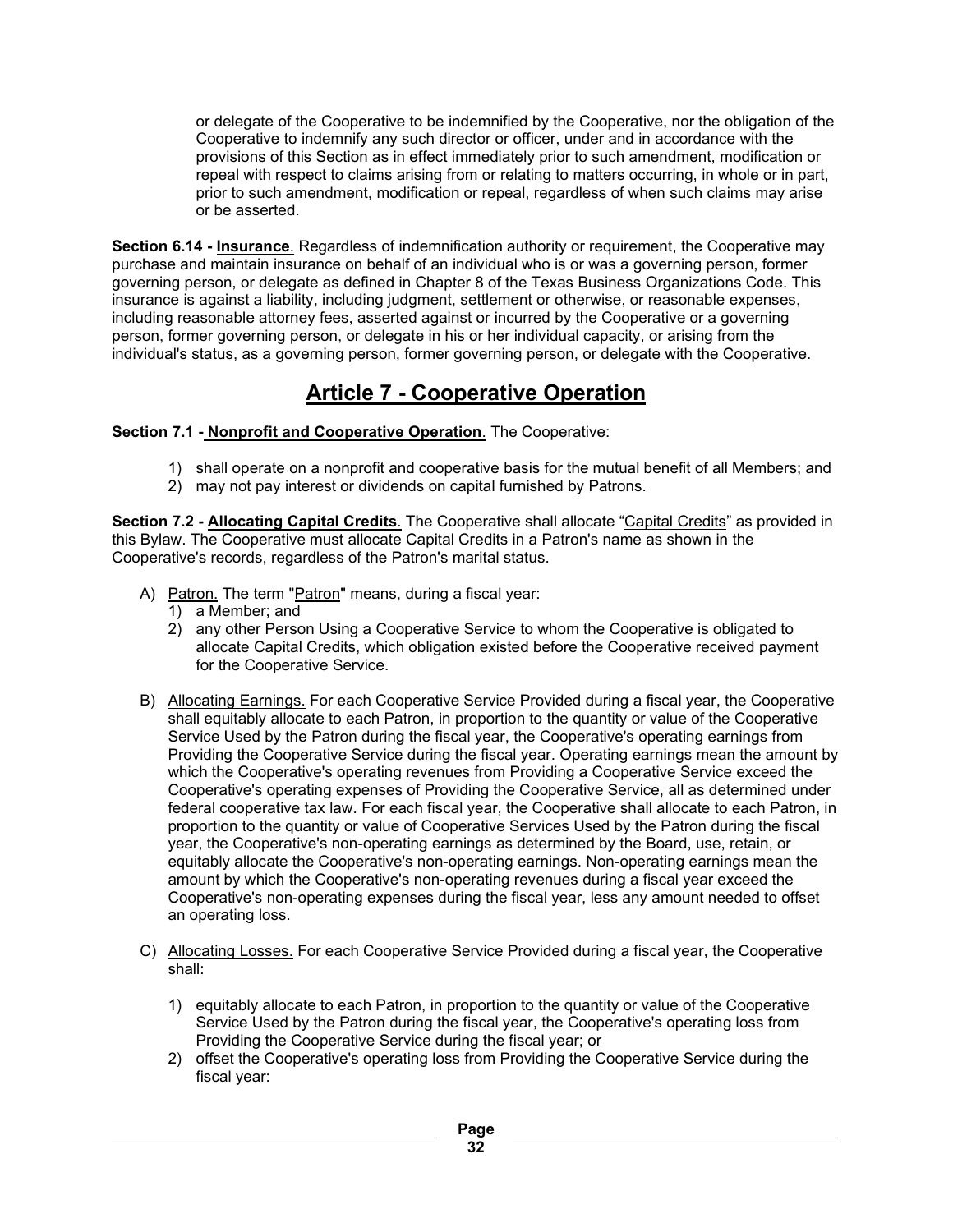- a) against the Cooperative's operating earnings from providing the Cooperative Service during the most recent past fiscal year(s) or the next succeeding future fiscal year(s); or
- b) first against the Cooperative's non-operating earnings during the current fiscal year, second against the Cooperative's unallocated non-operating earnings during any past fiscal year(s), and third against the Cooperative's non-operating earnings during any future fiscal year(s). Operating loss means the amount by which the Cooperative's operating expenses of Providing a Cooperative Service during a fiscal year exceed the Cooperative's operating revenues from Providing the Cooperative Service during the fiscal year, all as determined under federal cooperative tax law. For each fiscal year, the Cooperative shall:
	- i) allocate to each Patron, in proportion to the quantity or value of Cooperative Services Used by the Patron during the fiscal year, the Cooperative's non-operating loss; or
	- ii) offset the Cooperative's non-operating loss against the Cooperative's non-operating earnings during any fiscal year(s). Non-operating loss means the amount by which the Cooperative's non-operating expenses during a fiscal year exceed the Cooperative's non-operating revenues during the fiscal year.
- D) Capital Credits. For each amount allocated to a Patron, the Patron shall contribute a corresponding amount to the Cooperative as capital. The Cooperative must credit all capital contributions from a Patron to a capital account for the Patron. The Cooperative shall maintain books and records reflecting the capital contributed by each Patron. At the time of receipt by the Cooperative, each capital contribution is treated as though the Cooperative paid the amount allocated to the Patron in cash pursuant to a preexisting legal obligation and the Patron contributed the corresponding amount to the Cooperative as capital. The term "Capital Credits" means the amounts allocated to a Patron and contributed by the Patron to the Cooperative as capital. Consistent with this Bylaw, the allocation of Capital Credits is in the discretion of the Board and the Board must determine the manner, method, and timing of allocating Capital Credits. The Cooperative may use or invest unretired Capital Credits as determined by the Board.

To secure a Patron's obligation to pay amounts owed to the Cooperative, including any compounded interest and late payment fee, and in return for the Cooperative providing a Cooperative Service to the Patron, the Cooperative has a security interest in Capital Credits allocated to the Patron. The Patron authorizes the Cooperative to perfect this security interest by filing a financing statement.

- E) Different and Separate Allocations. As may be reasonable, the Cooperative may allocate Capital Credits to classes of similarly situated Patrons in different manners, methods, and timing, provided the Cooperative allocates Capital Credits to similarly situated Patrons in the same manner, method, and timing. If the Cooperative is a member, patron, or owner of an Entity from which the Cooperative Uses a good or service in Providing a Cooperative Service and from which the Cooperative is allocated a capital credit or similar amount, then, as determined by the Board and consistent with this Bylaw, the Cooperative may separately identify and allocate to the Cooperative's Patrons this capital credit or similar amount allocated by the Entity.
- F) Joint Memberships. Upon receiving written notice and sufficient proof of the termination, conversion, or alteration of a Joint Membership:
	- 1) through the death of a Joint Member, the Cooperative shall assign and transfer to each surviving Joint Member an equal portion of Capital Credits allocated, or to be allocated, to the Joint Membership; or
	- 2) other than through the death of a Joint Member, and except as otherwise provided by a court or administrative body of competent jurisdiction, and except as otherwise provided by the Joint Members, the Cooperative shall assign and transfer to each Joint Member an equal portion of Capital Credits allocated, or to be allocated, to the Joint Membership.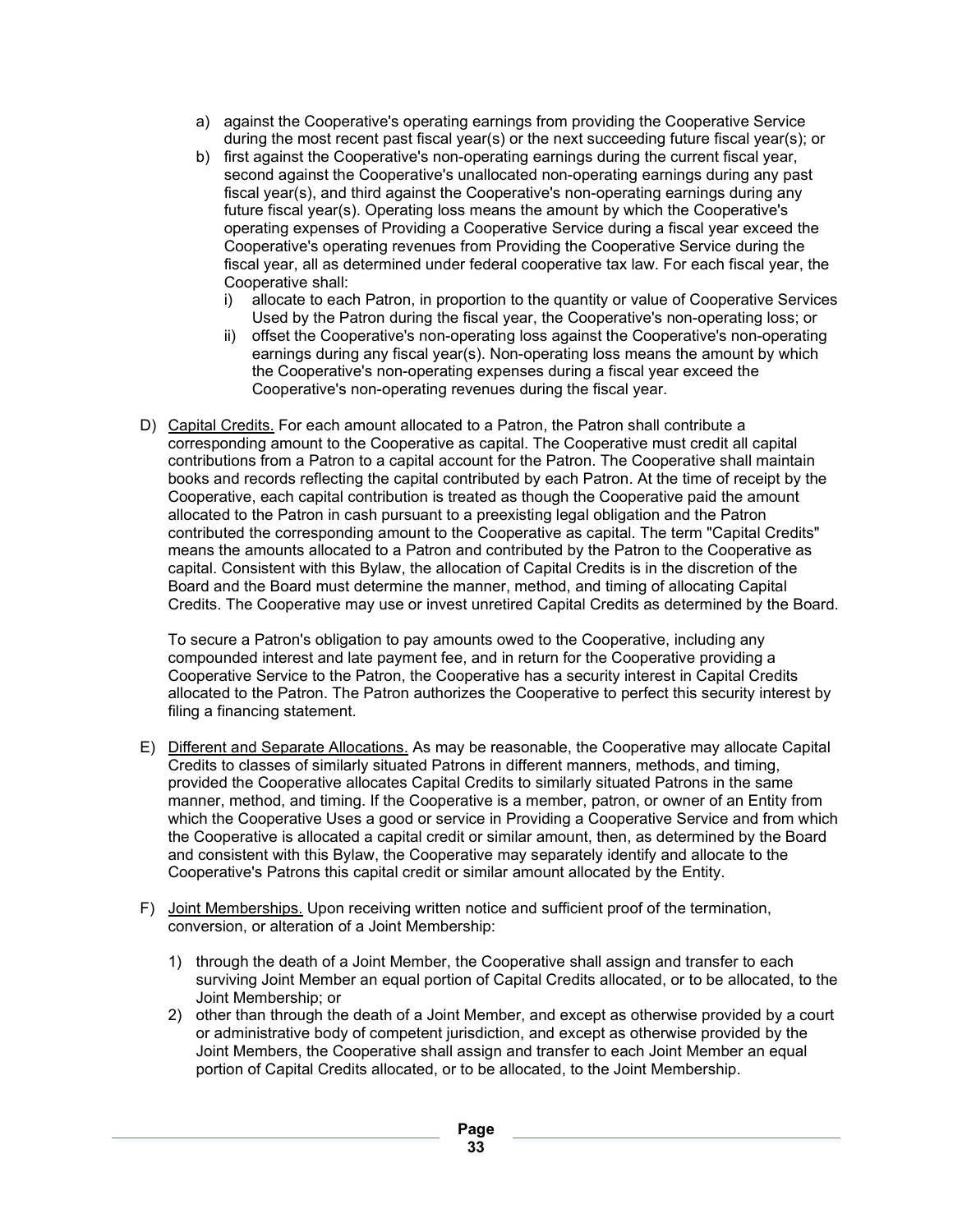**Section 7.3 - Notification and Assignment of Capital Credits**. Within a reasonable time after the end of each fiscal year, the Cooperative shall notify each Patron in writing of the dollar amount of Capital Credits allocated to the Patron for the preceding fiscal year. Except as otherwise provided by the Board or these Bylaws, to assign or transfer a Patron's Capital Credits:

- 1) the Cooperative must receive a written request signed by the Patron to assign or transfer the Capital Credits;
- 2) the Patron and the assignee or transferee must comply with all reasonable requirements specified by the Cooperative; and
- 3) the Board must approve the assignment or transfer.

**Section 7.4 - Retiring Capital Credits**. The Cooperative may retire and pay Capital Credits allocated to Patrons and former Patrons as provided in this Bylaw. If the Cooperative retires and pays Capital Credits, then the Cooperative must retire and pay Capital Credits in a Patron's name as shown in the Cooperative's records, regardless of the Patron's marital status.

- A) General Capital Credit Retirements. At any time before the Cooperative's dissolution, liquidation, or other cessation of existence, the cooperative may generally retire and pay some or all Capital Credits allocated to Patrons and former Patrons.
- B) Special Capital Credit Retirements. The Cooperative may specially retire and pay some or all Capital Credits allocated to an individual Patron or former Patron:
	- 1) after the death of the individual;
	- 2) after receiving a written request from the deceased individual's legal representative; and
	- 3) according to the terms and conditions agreed upon by the Cooperative and the deceased individual's legal representative.
- C) Capital Credit Recoupment and Offset. Regardless of a statute of limitation or other time limitation, after retiring Capital Credits allocated to a Patron or former Patron, the Cooperative may recoup, offset, or setoff an amount owed to the Cooperative by the Patron or former Patron, including any compounded interest and late payment fee, by reducing the allocated amount of retired Capital Credits paid to the Patron or former Patron by the amount owed to the Cooperative.
- D) Capital Credit Retirement Discretion. The Cooperative may retire and pay Capital Credits only if the Board determines that the retirement and payment will not adversely impact the Cooperative's financial condition. Consistent with this Bylaw, the retirement and payment of Capital Credits are in the sole discretion of the Board and are not affected by previous retirements and payments. The manner, method, and timing of retiring and paying Capital Credits may be determined only by the Board.
- E) Different and Separate Capital Credit Retirements. As reasonable and fair, the Cooperative may retire and pay Capital Credits to classes of similarly situated Patrons and former Patrons under different manners, methods, and timing, provided the Cooperative retires and pays Capital Credits to similarly situated Patrons and former Patrons under the same manner, method, and timing. If the Cooperative separately identified and allocated Capital Credits representing capital credits or similar amounts allocated to the Cooperative by an Entity in which the Cooperative is or was a member, patron, or owner, then the Cooperative may retire and pay these Capital Credits before or after the Entity retires and pays the capital credits or similar amounts to the Cooperative.
- F) Discounted Capital Credit Payments. As determined by the Board, before the time the Cooperative anticipates normally retiring and paying Capital Credits, the Cooperative may retire some or all Capital Credits of a deceased Patron and pay the net present value of the retired Capital Credits. If the Cooperative retires and pays the net present value of Capital Credits to a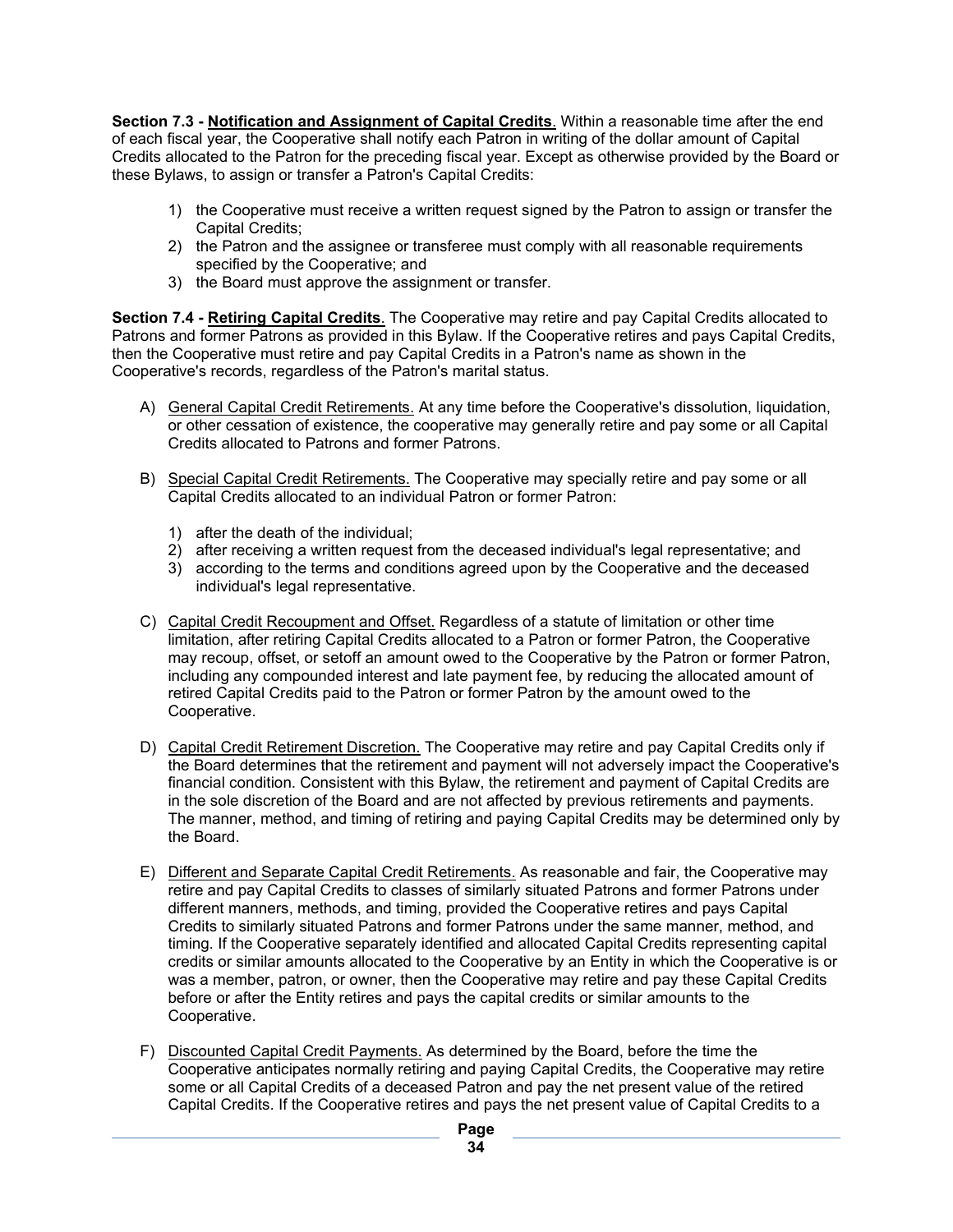Patron or former Patron before the time the Cooperative anticipates normally retiring and paying the Capital Credits, then the amount of Capital Credits not paid must be used or retained as permanent, unallocated equity.

**Section 7.5 - Patron Agreement**. Each Patron and former Patron agrees that:

- 1) Capital Credits are not securities under state or federal Law;
- 2) the Patron's right to Capital Credits vests, accrues, becomes redeemable, and becomes payable only upon the Cooperative retiring the Capital Credits as provided in these Bylaws, and not upon the Cooperative allocating the Capital Credits; and
- 3) as required by Law, each Patron will:
	- a) report to the appropriate Entity all allocated or retired Capital Credits; and
	- b) pay the appropriate Entity any tax or similar amount on allocated or retired Capital Credits.

**Section 7.6 - Non-Member Patrons and Non-Member Non-Patrons**. As a condition of Using a Cooperative Service, and except as otherwise provided by the Board:

- 1) to the same extent as a Member, a Patron who is not a Member ("Non-Member Patron") and a Person Using a Cooperative Service who is not a Member or Patron ("Non-Member Non-Patron") must abide by and be bound to the duties, obligations, liabilities, and responsibilities imposed by the Governing Documents upon Members;
- 2) a Non-Member Patron or Non-Member former Patron has none of the rights granted by the Governing Documents to Members, other than the rights to:
	- a) be allocated Capital Credits; and
	- b) be paid retired Capital Credits; and
- 3) a Non-Member Non-Patron has none of the rights granted by the Governing Documents to Members.

**Section 7.7 - Reasonable Reserves**. Regardless of a contrary Bylaw, and to meet the Cooperative's reasonable needs, the Cooperative may accumulate and retain amounts exceeding those needed to meet current losses and expenses ("Reasonable Reserves"). The Cooperative must keep records necessary to determine, at any time, each Member's rights and interest in Reasonable Reserves.

### **Article 8 - Disposition of Cooperative Assets**

**Section 8.1 - Transfer of Cooperative Assets**. Except for a sale, lease, exchange, disposition, conversion, or other transfer ("Transfer") of Cooperative Assets:

- 1) to secure indebtedness;
- 2) pursuant to condemnation or threat of condemnation;
- 3) pursuant to an existing legal obligation;
- 4) associated with a Consolidation or Merger;
- 5) consisting of the Cooperative's ownership in an Entity;
- 6) to an Entity operating on a cooperative basis and Providing electric energy, or
- 7) to a Cooperative Subsidiary,

the Cooperative may Transfer during a twelve (12) month period, all or substantially all of the Cooperative's Assets only if:

1) at the expense of the Person seeking to purchase, lease, or acquire the Cooperative's Assets, the Board appoints three (3) independent appraisers, each of whom, within a reasonable time of appointment, evaluates and renders an appraisal valuing the Cooperative's Assets specified in the proposed Transfer ("Appraisal'');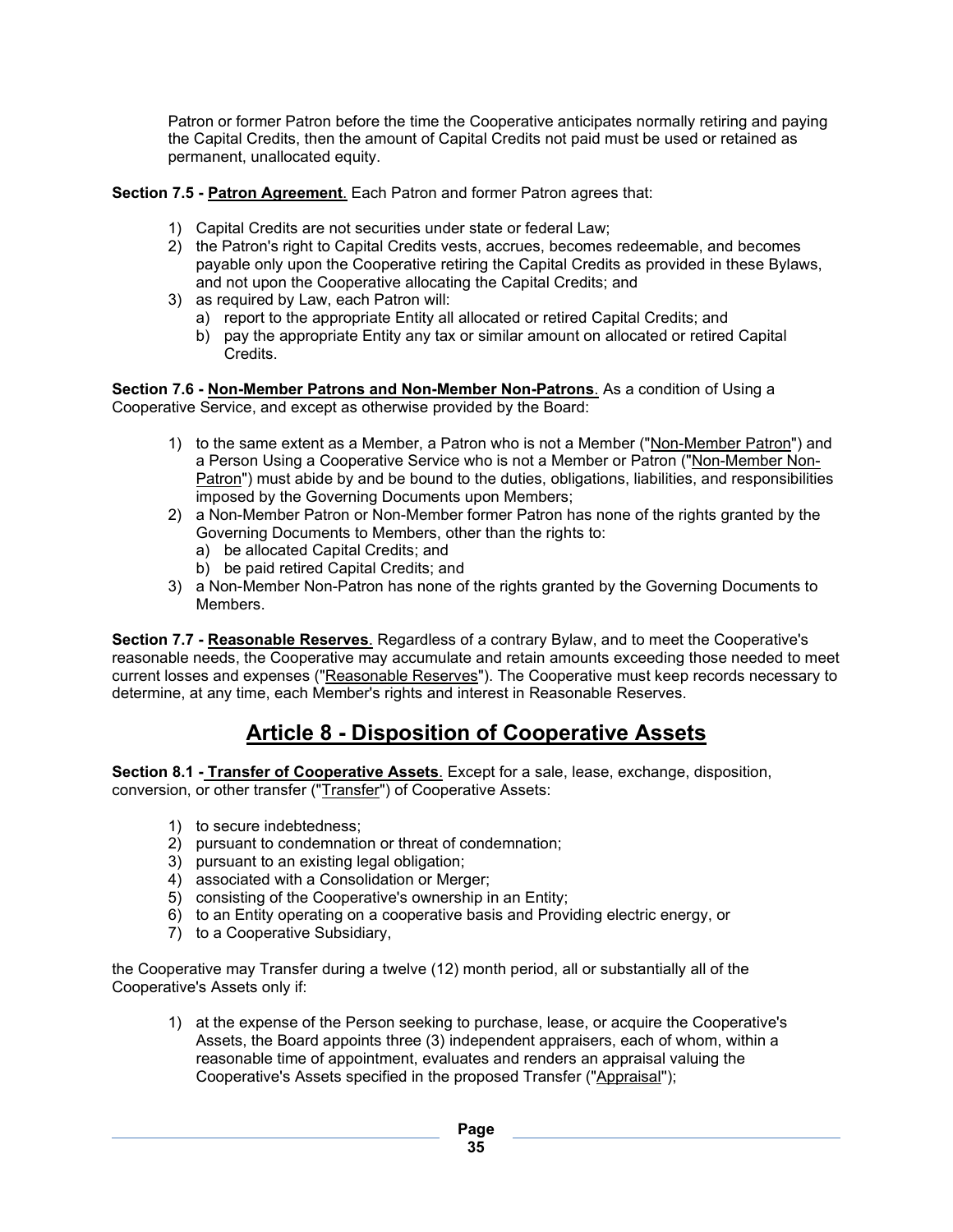- 2) the Person seeking to purchase, lease, or acquire the Cooperative's Assets provides to the Cooperative any information requested by the Cooperative,
- 3) within a reasonable time of receiving the Appraisals, the Cooperative invites any other Entity operating on a cooperative basis, Providing electric energy, and primarily located within the same state as, or within a state adjacent to, the state in which the Cooperative is primarily located to submit proposals to purchase, lease, or acquire the Cooperative's Assets specified in the proposed Transfer, or to Merge or Consolidate with the Cooperative;
- 4) the Board approves the proposed Transfer;
- 5) other than by Member Written Consent or Mail Ballot, at least a majority of the Total Membership approves the proposed Transfer;
- 6) notice of a Member Meeting at which Members will consider the proposed Transfer states that one of the purposes of the Member Meeting is to consider the Transfer, and includes a copy or summary of the proposed Transfer; and
- 7) in proportion to the value or quantity of Cooperative Services Used by Members during the period in which the Cooperative owned a Cooperative Asset, the Cooperative allocates to Members as Capital Credits any consideration received for the Cooperative's Assets that exceeds the amount paid for the Cooperative Assets.

A Transfer must be authorized at a meeting of the Members by the affirmative vote of not less than twothirds (2/3) of all of the Members of the Cooperative.

Except as otherwise provided by the Members, after the Members approve a Transfer, the Board may abandon the Transfer. To secure indebtedness by the Cooperative or a Cooperative Subsidiary, the Board may Transfer, mortgage, pledge, dedicate to repayment, or encumber any Cooperative Asset. As used in this Bylaw, a Transfer includes the conversion of the Cooperative to another form of business.

**Section 8.2 - Merger or Consolidation**. The Cooperative may consolidate or merge only with an Entity operating on a cooperative basis that Provides electric energy ("Consolidate" or "Merge"). To Consolidate or Merge, the Cooperative must comply with this Bylaw.

- A) Board Approval. To Consolidate or Merge, the Board must approve an agreement or plan to Consolidate or Merge ("Consolidation Agreement" or "Merger Agreement") stating the:
	- 1) terms and conditions of the Consolidation or Merger;
	- 2) name of each Entity Consolidating or Merging with the Cooperative;
	- 3) name of the new or surviving Consolidated or Merged Entity ("New Entity");
	- 4) manner and basis, if any, of converting memberships or ownership rights of each Consolidating or Merging Entity into memberships or ownership rights of, or payments from, the New Entity;
	- 5) number of directors of the New Entity, which must equal or exceed three (3);
	- 6) date of the New Entity's annual meeting;
	- 7) names of New Entity directors who will serve until the New Entity's first annual meeting; and
	- 8) other information required by Law.
- B) Member Approval. To Consolidate or Merge, after the Board approves a Consolidation or Merger Agreement, a majority of the Members voting by Electronic Ballot or Mail Ballot, must approve the Consolidation or Merger Agreement.
- C) Notice. The Cooperative shall notify Directors of a Board Meeting, and Members of a Member Meeting, at which Directors or Members may consider a Consolidation or Merger Agreement. This notice must contain, or be accompanied by, a summary or copy of the Consolidation or Merger Agreement and the New Entity's articles of incorporation and bylaws and any provision which would require Director or Member approval if contained in a proposed Articles or Bylaws Amendment.
- D) Other Requirements. The New Entity directors named in the Consolidation or Merger Agreement must sign and file articles of Consolidation or Merger in a manner, and stating the information,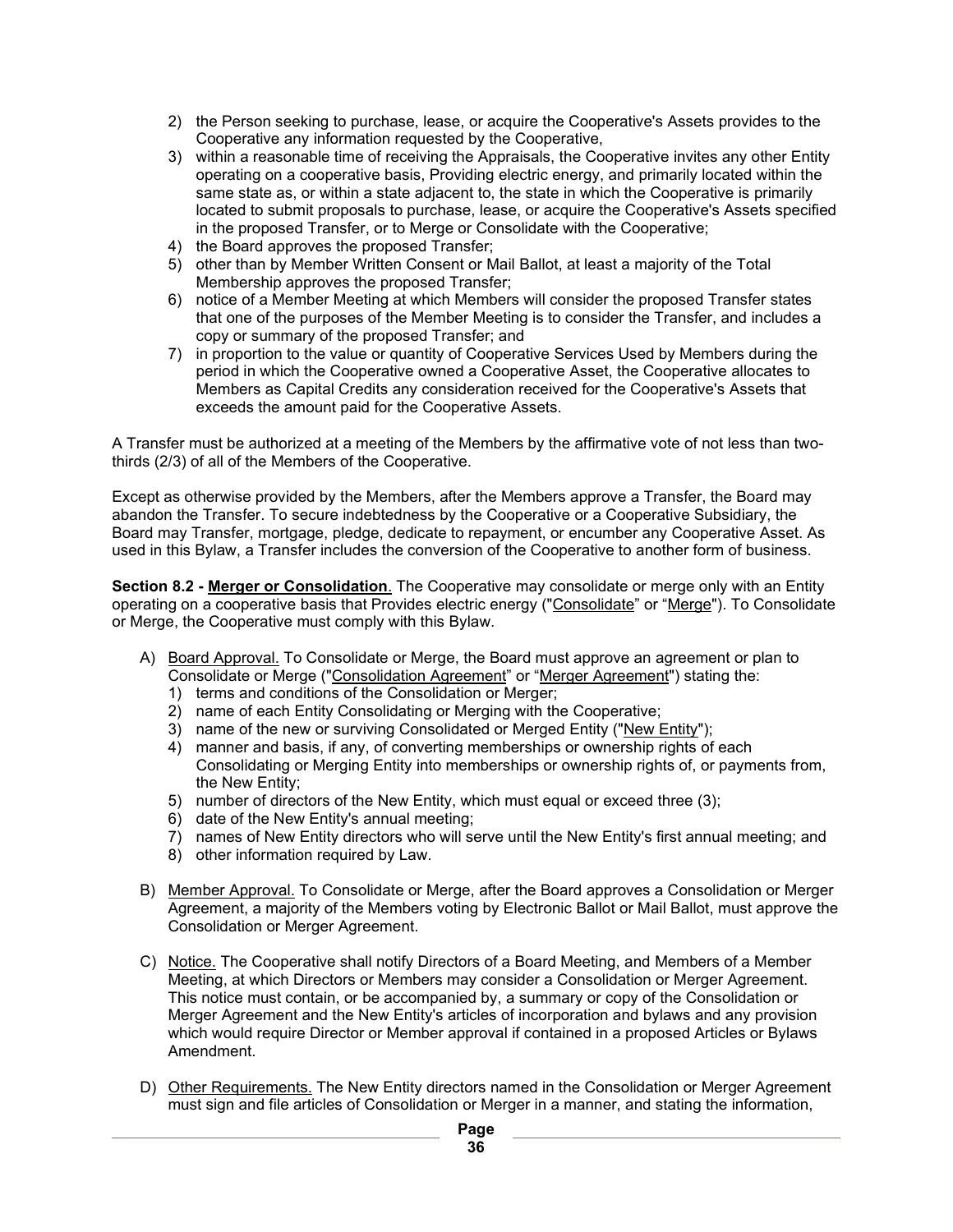required by Law. The Cooperative shall comply with all other requirements for Consolidation or Merger specified by Law. After a Consolidation or Merger Agreement is approved, and before articles of Consolidation or Merger are filed, the Board or Members may abandon the Consolidation or Merger.

#### **Section 8.3 - Distribution of Cooperative Assets Upon Dissolution**. Upon dissolution, after:

- 1) all debts and liabilities of the Cooperative shall have been paid; and
- 2) all capital furnished through patronage shall have been returned as provided in these Bylaws, the remaining property and assets of the Corporation shall be distributed among the members and former members in the proportion which the aggregate patronage of each bears to the total patronage of all such members unless otherwise provided by law.

# **Article 9 - Miscellaneous**

**Section 9.1 - Electronic Documents**. If a Member or Director owns, controls, or has reasonable access to the applicable or necessary hardware and software, then, regardless of a contrary Bylaw, as determined by the Board, and as allowed by Law:

- 1) the Member or Director consents and agrees to:
	- a) use, accept, send, and receive an electronic signature, contract, record, notice, vote, communication, and other document regarding a transaction, business, or activity with, for, or involving the Cooperative ("Electronic Document");
	- b) electronically conduct an action, transaction, business, or activity with, for, or involving the Cooperative; and
	- c) electronically give or confirm this consent and agreement; and
- 2) an Electronic Document sent to or received from the Member or Director satisfies a requirement imposed by the Governing Documents that the underlying signature, contract, record, notice, vote, communication, or other document be in writing;
- 3) electronically sending an Electronic Document to, or receiving an Electronic Document from, the Member or Director satisfies a requirement imposed by the Governing Documents that the underlying signature, contract, record, notice, vote, communication, or other document be sent or received personally or by mail; and
- 4) the Member or Director electronically taking an action provided in these Bylaws satisfies a requirement imposed by the Governing Documents regarding the form or manner of taking the action. An Electronic Document electronically sent to a Member or Director or former Member at the Member or Director or former Member's last known electronic address is considered sent and received on the date sent by the Cooperative. An Electronic Document electronically received from a Member or Director or former Member is considered sent and received on the date received by the Cooperative.

**Section 9.2 - Bylaw Amendment**. These Bylaws may be altered, amended or repealed ("Amended") by the affirmative vote of not less than two-thirds (2/3<sup>rd</sup>) of the total number of directors, at any regular or special Board meeting, but only if the notice of such meeting shall have contained a copy of the proposed alteration, amendment or repeal or an accurate summary explanation thereof.

Except as otherwise provided in a Bylaw Amendment, the Amendment is effective immediately after the vote approving the Amendment. The Cooperative must notify Members of Amended Bylaws.

**Section 9.3 - Rules of Order**. Except as otherwise provided by the Board at any time, and except as otherwise provided in the Governing Documents, the latest edition of Robert's Rules of Order governs all:

- 1) Member Meetings;
- 2) Board Meetings;
- 3) Member Committee meetings; and
- 4) Board Committee meetings.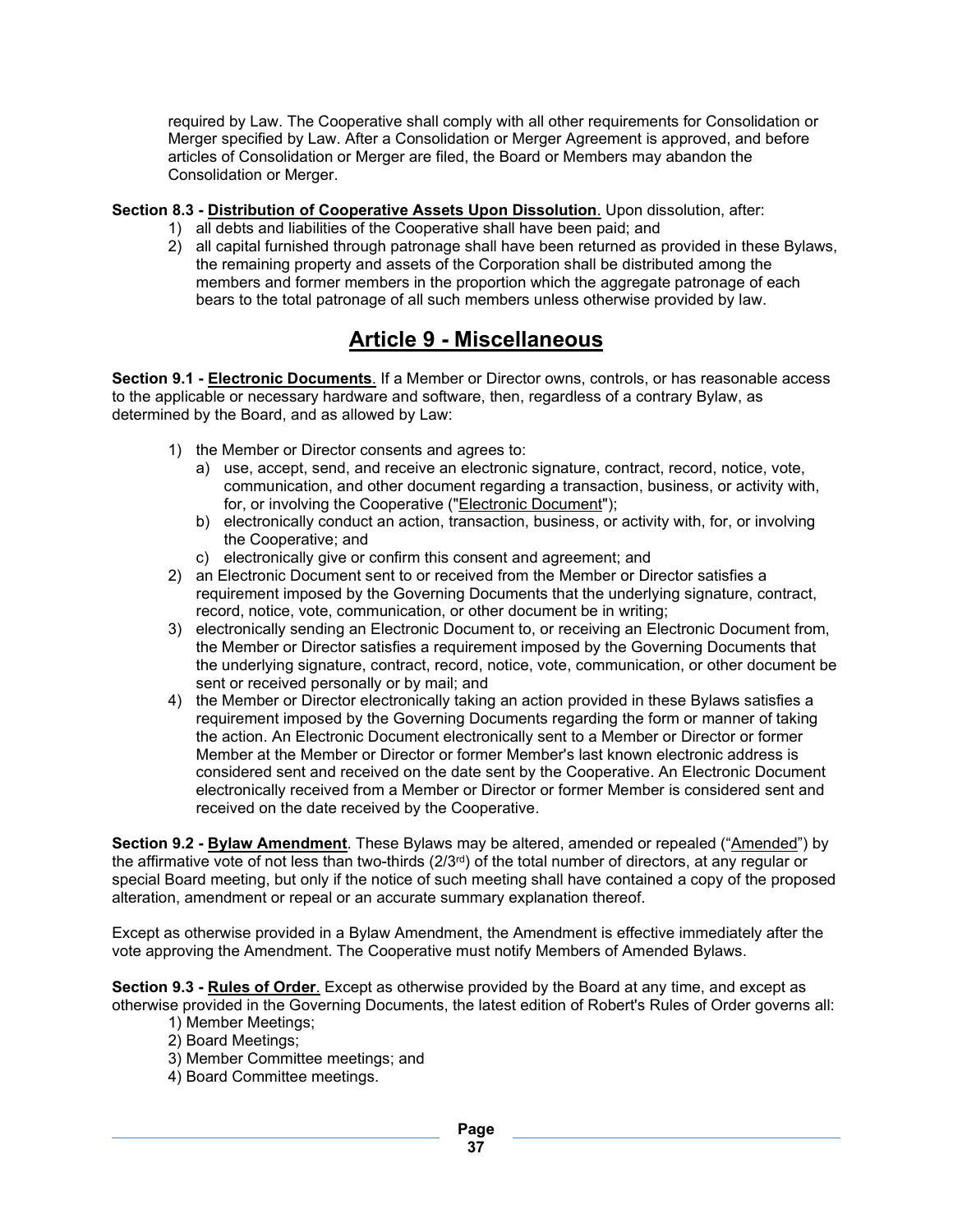**Section 9.4 - Fiscal Year**. The Board may determine and modify the Cooperative's fiscal year. Except as otherwise provided by the Board, the Cooperative's fiscal year is the calendar year.

**Section 9.5 - Notice**. In these Bylaws:

- A) Notice and Communication Type. Except as otherwise provided in these Bylaws, notice may be:
	- 1) oral or written or Electronic; and
	- 2) communicated:
		- a) in person;
		- b) by telephone, facsimile, electronic communication or transmission, or other form of wire or wireless communication;
		- c) by mail or private carrier; or
		- d) if the above-listed forms of communicating notice are impractical, then by newspaper of general circulation in the area where published, or radio, television, or other form of public broadcast communication.
- B) Magazine Notice. If addressed or delivered or transmitted to an address shown in the Membership List or Cooperative records, then a written or electronic notice or report delivered as part of a newsletter, magazine, or other publication regularly sent to Members constitutes a written notice or report to all Members:

1) residing at the address; or

- 2) having the same address shown in the Membership List.
- C) Notice Effective Date. If communicated in a comprehensible manner, then except as otherwise provided in these Bylaws:
	- 1) oral notice is effective when communicated; and
	- 2) written notice is effective upon the earliest of:
		- a) when received;
		- b) with the postmark evidencing deposit in the United States Mail, if correctly addressed and mailed with first class postage affixed, then five (5) days after deposit in the United States Mail, or if correctly addressed and mailed with other than first class, registered, or certified postage affixed, then thirty (30) days after deposit in the United States Mail; or
		- c) if sent by registered or certified mail, return receipt requested, and if the return receipt is signed by, or on behalf of, the addressee, then on the date indicated on the return receipt. Written notice is correctly addressed to a Member if addressed to the Member's address shown in the Membership List.

**Section 9.6 - Governing Law**. These Bylaws must be governed by, and interpreted under, the laws of the state in which the Cooperative is incorporated.

**Section 9.7 - Titles and Headings**. Titles and headings of Bylaw articles, sections, and subsections are for convenience and reference and do not affect the interpretation of a Bylaw article, section, or subsection.

**Section 9.8 - Partial Invalidity**. When reasonably possible, every Bylaw article, section, subsection, paragraph, sentence, clause, or provision (collectively, "Bylaw Provision") must be interpreted in a manner by which the Bylaw Provision is valid. The invalidation of a Bylaw Provision by an Entity possessing proper jurisdiction and authority, which invalidation does not alter the fundamental rights, duties, and relationship between the Cooperative and Members, does not invalidate the remaining Bylaw Provisions.